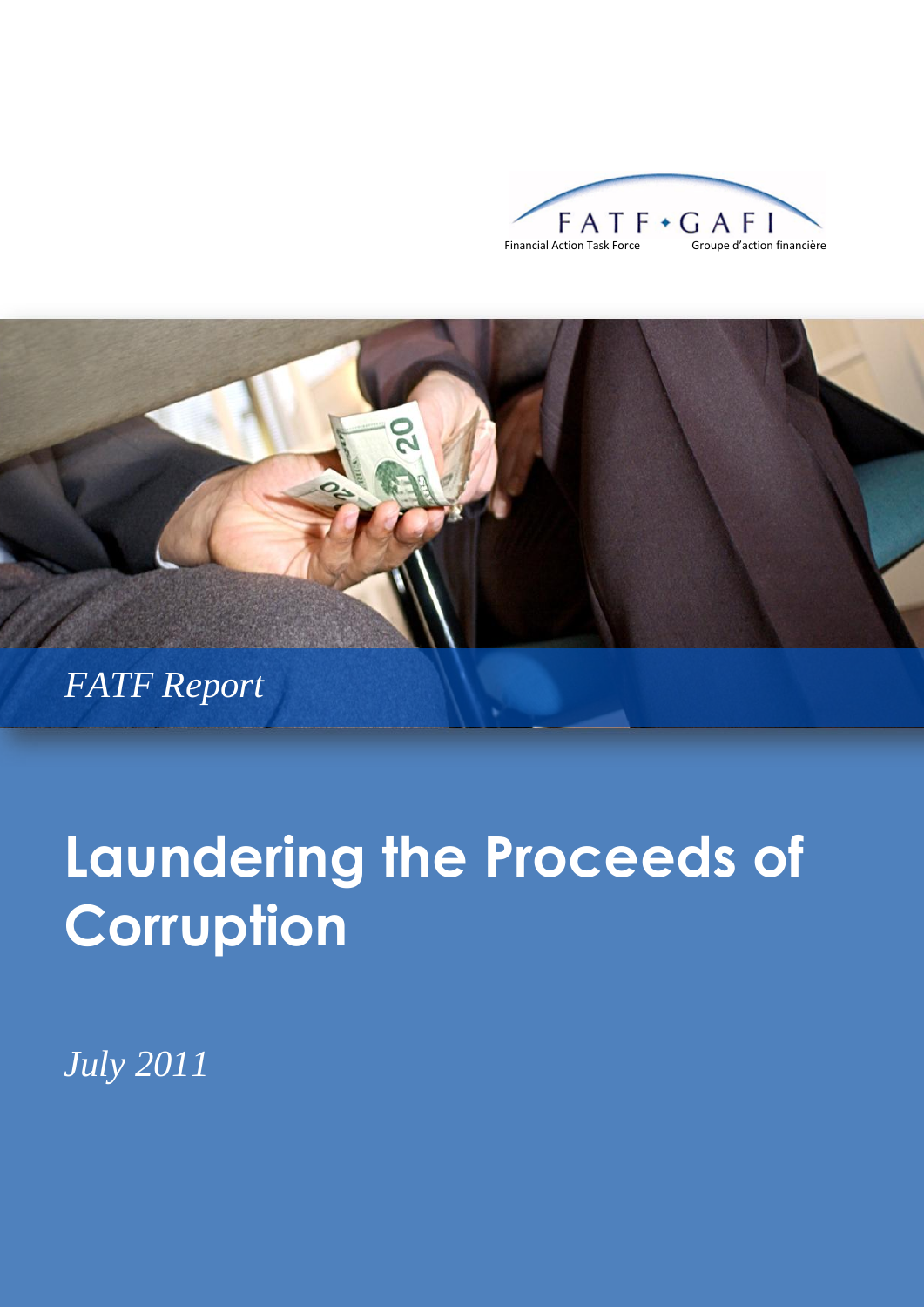

# THE FINANCIAL ACTION TASK FORCE (FATF)

The Financial Action Task Force (FATF) is an independent inter-governmental body that develops and promotes policies to protect the global financial system against money laundering and terrorist financing. Recommendations issued by the FATF define criminal justice and regulatory measures that should be implemented to counter this problem. These Recommendations also include international co-operation and preventive measures to be taken by financial institutions and others such as casinos, real estate dealers, lawyers and accountants. The FATF Recommendations are recognised as the global anti-money laundering (AML) and counter-terrorist financing (CFT) standard.

For more information about the FATF, please visit the website:

**WWW.FATF-GAFI.ORG**

© 2011 FATF/OECD. All rights reserved

Cover image © Thinkstock

No reproduction or translation of this publication may be made without prior written permission. Applications for such permission, for all or part of this publication, should be made to the FATF Secretariat, 2 rue André Pascal 75775 Paris Cedex 16, France (fax +33 1 44 30 61 37 or e-mail[: contact@fatf-gafi.org\)](mailto:contact@fatf-gafi.org).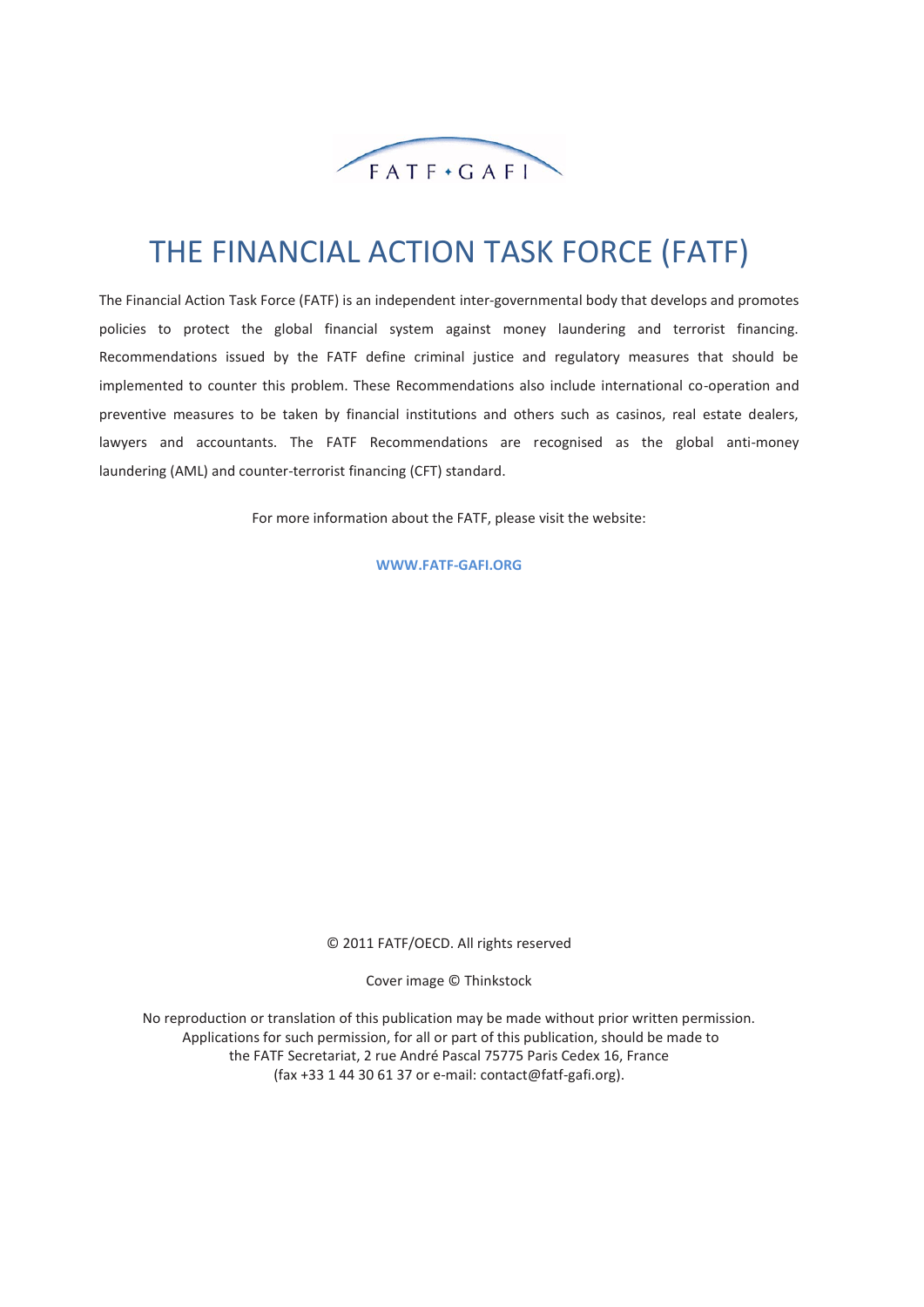# **TABLE OF CONTENTS**

|                 | C. Other initiatives and studies analyzing and reviewing the investigation and prosecution of                                                                 |  |
|-----------------|---------------------------------------------------------------------------------------------------------------------------------------------------------------|--|
|                 |                                                                                                                                                               |  |
|                 |                                                                                                                                                               |  |
|                 | 3. AN ANALYSIS OF THE MOST COMMON METHODS USED TO LAUNDER THE                                                                                                 |  |
|                 |                                                                                                                                                               |  |
|                 |                                                                                                                                                               |  |
|                 |                                                                                                                                                               |  |
|                 |                                                                                                                                                               |  |
|                 |                                                                                                                                                               |  |
|                 | 4. VULNERABILITIES LEADING TO AN INCREASED RISK OF THE LAUNDERING OF                                                                                          |  |
|                 |                                                                                                                                                               |  |
|                 |                                                                                                                                                               |  |
|                 |                                                                                                                                                               |  |
|                 |                                                                                                                                                               |  |
|                 |                                                                                                                                                               |  |
|                 |                                                                                                                                                               |  |
|                 |                                                                                                                                                               |  |
|                 |                                                                                                                                                               |  |
|                 |                                                                                                                                                               |  |
| <b>ANNEX 1:</b> |                                                                                                                                                               |  |
| <b>ANNEX 2:</b> | OVERVIEW OF INTERNATIONAL ACTION TO FREEZE ASSETS<br>BELONGING TO FORMER HEADS OF STATE, THEIR ENTOURAGE<br>AND CERTAIN STATE ENTITIES UNDER THEIR CONTROL 51 |  |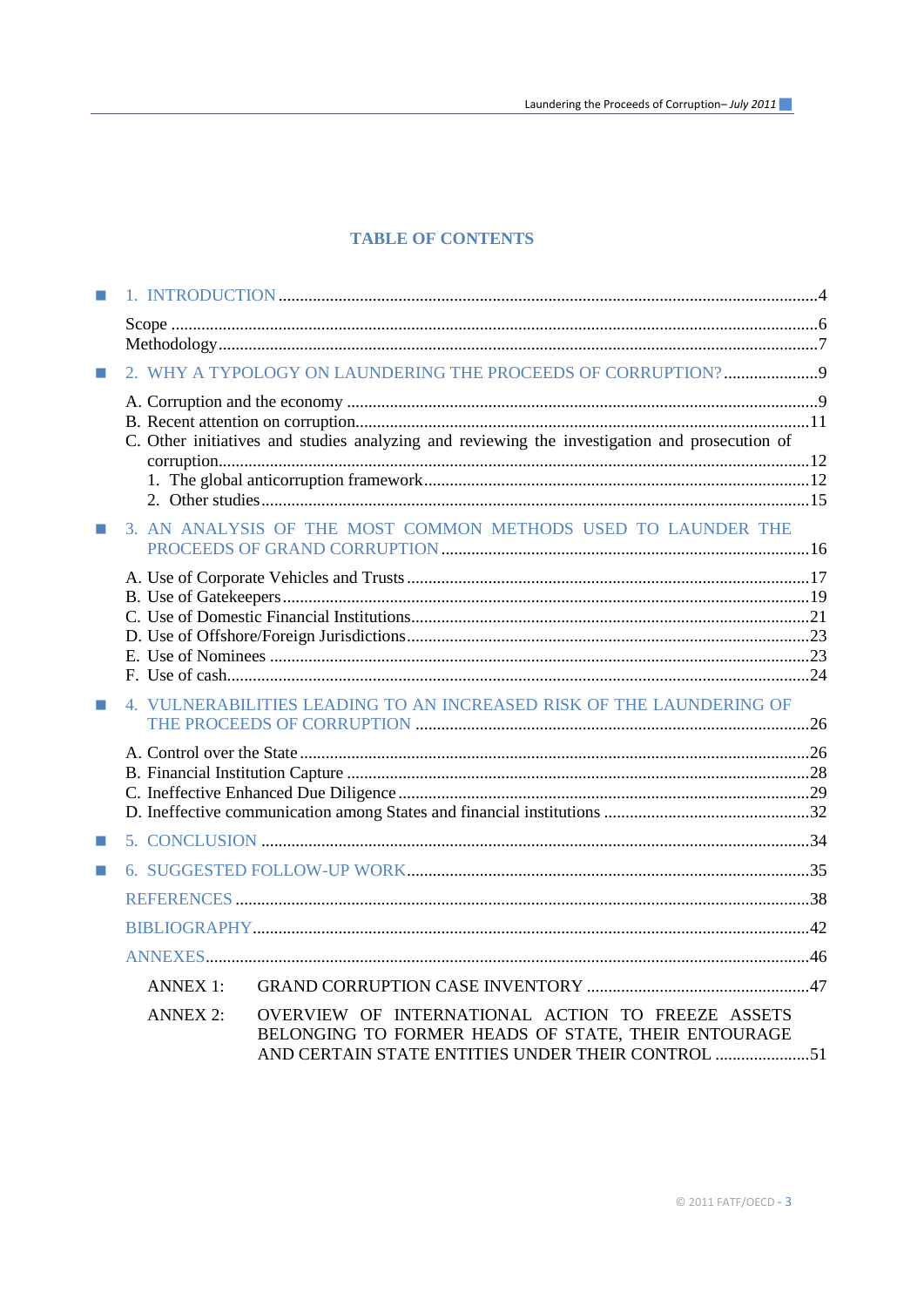<span id="page-3-0"></span>Laundering the Proceeds of Corruption– *July 2011*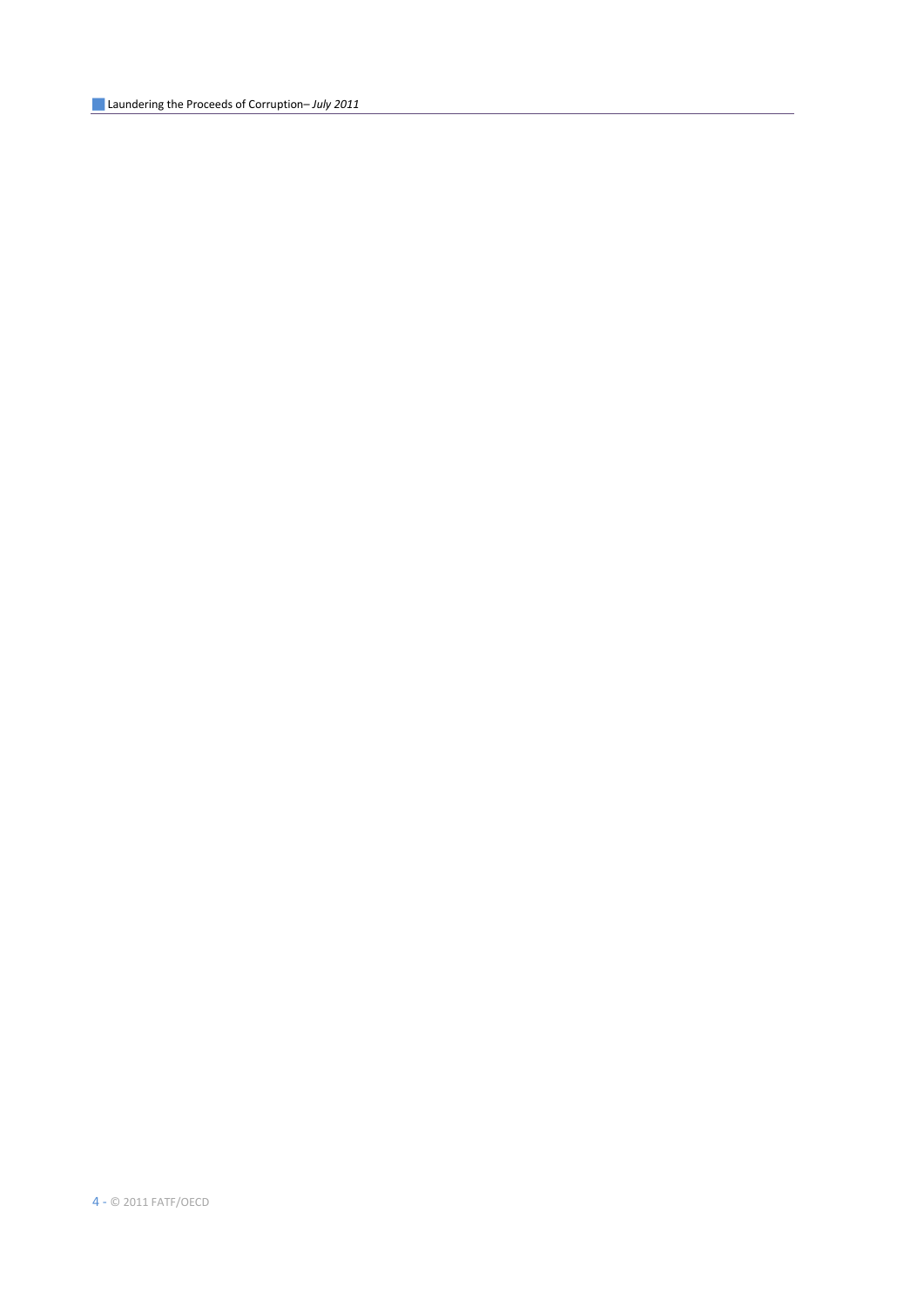Laundering the Proceeds of Corruption– *July 2011*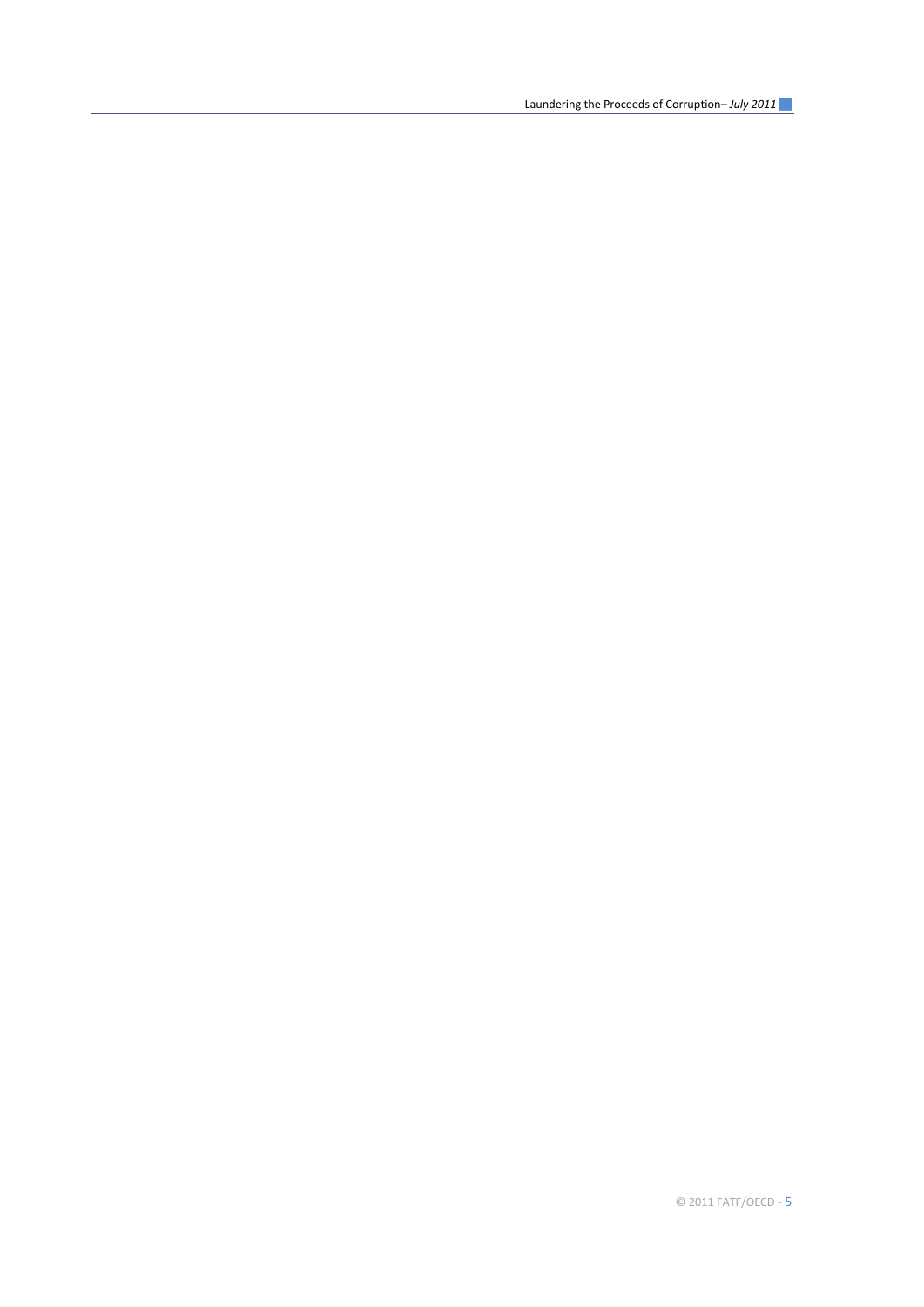#### **1. INTRODUCTION**

1. This typology originates from a practitioners' understanding that the fight against corruption is inextricably intertwined with that against money laundering; that the stolen assets of a corrupt public official are useless unless they are placed, layered, and integrated into the global financial network in a manner that does not raise suspicion. In some ways, a public official (known as a politically exposed person, or "PEP")<sup>1</sup> who gathers vast sums of money through corrupt means is far more vulnerable than some other criminals. A narcotics trafficker may reliably depend on being able to remain anonymous with his vast amount of money; a public official begins to draw unwanted attention as soon as he is associated with significant sums from unknown sources. Thus, the corrupt PEP's vulnerability presents an opportunity for those authorities engaged in both anti-money laundering/combating the financing of terrorism (AML/CFT) and anti-corruption (AC) enforcement.

2. This typology differs from other such typologies previously produced by the Financial Action Task Force (FATF) because it draws from publicly available work undertaken by experts. The body of work the project team analyzed represents deep AML expertise possessed by individuals and organisations around the globe. Indeed, the objective was to understand these works to draw conclusions from them. Broadly stated, the goal was to stand on the shoulders of others in order to better understand corruption, its mechanisms and vulnerabilities, through an AML/CFT lens.

#### **Scope**

3. Part of the mandate of the Working Group on Typologies (WGTYP) is to identify new threats and vulnerabilities and conduct research on money laundering and terrorist financing methods and techniques. FATF typology reports typically reveal, describe, and explain the nature of ML/TF methods and threats, thus increasing global awareness and opportunities for earlier detection. In light of its mandate, the project team focused only on the methods used to launder the proceeds of corruption. It does not attempt to describe the methods by which bribery and other corruption are effectuated, concealed, or discovered; such a discussion would be outside of the scope of this paper.

4. While there may be no internationally recognised legal definition of corruption, it is most commonly functionally defined as the use of public office for private gain. The United Nations,<sup>2</sup> the Organisation for Economic Co-Operation and Development (OECD),<sup>3</sup> and the Council of Europe<sup>4</sup> Conventions establish the offences for a range of corrupt behaviour. The conventions define

The Glossary to the FATF 40+9 Recommendations describe PEPs as "individuals who are or have been entrusted with prominent public functions in a foreign country, for example heads of state, or of government, senior politicians, senior government, judicial or military officials, senior executives of state owned corporations [and] important political party officials … The definition is not intended to cover middle ranking or more junior individuals in the foregoing categories."

<sup>&</sup>lt;sup>2</sup> United Nations (2004)

<sup>3</sup> OECD (1997)

<sup>4</sup> Council of Europe (1999)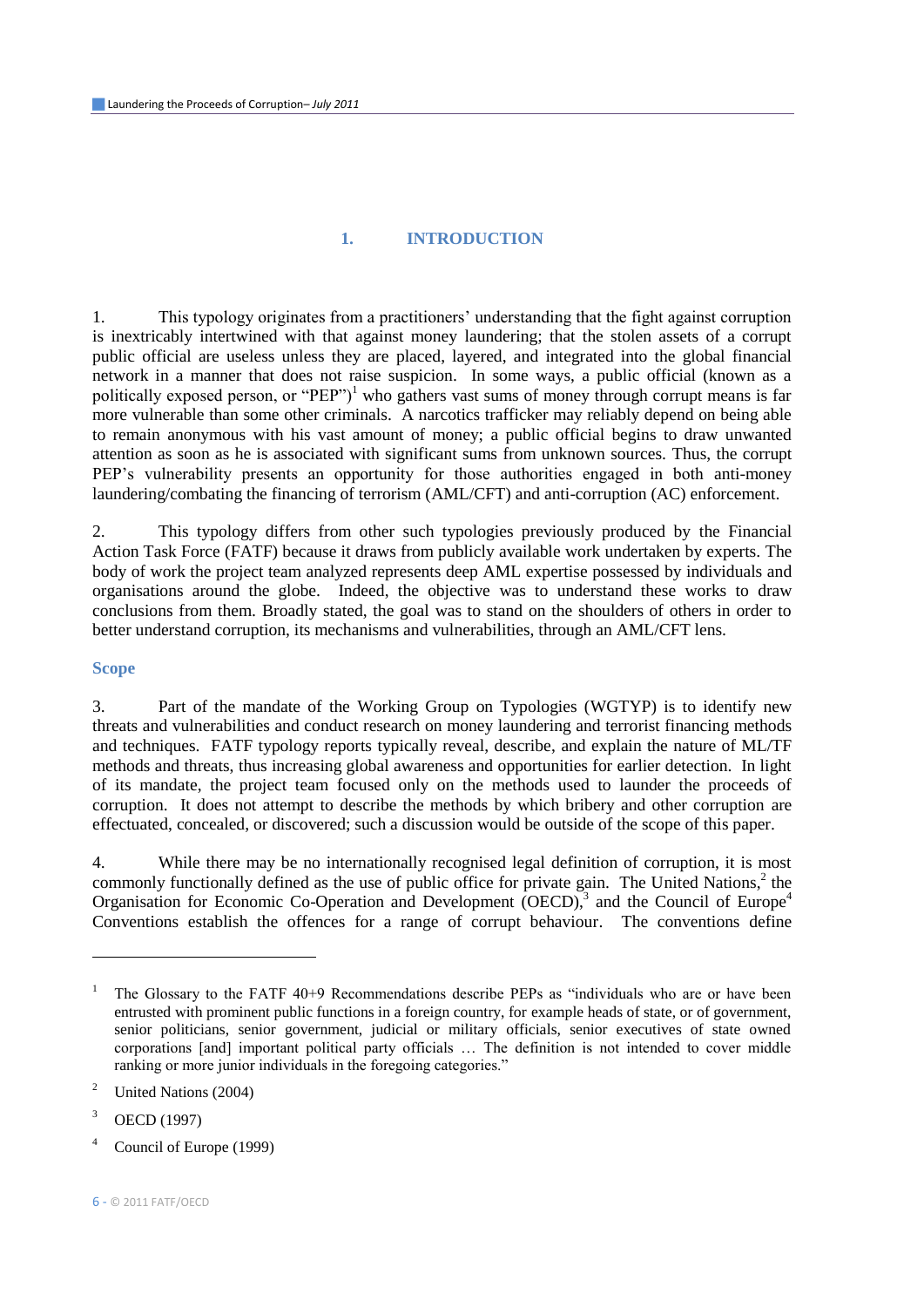international standards on the criminalisation of corruption by prescribing specific offences rather than through a generic definition or offense of corruption.<sup>5</sup> The offenses can range from petty or systemic corruption, in which public officials or employees receive money to perform (or refrain from performing) official acts, to "grand corruption," in which those at the political, decision-making levels of government use their office to enrich themselves, their families, and their associates.<sup>6</sup>

5. Because of time and resource limitations involved in this project, the project team restricted itself to an analysis of grand corruption. While there is no precise threshold -- by official rank or otherwise -- to distinguish grand from systemic corruption, the positions of the PEPs involved in the cases in our report ranged from senior legislators to governors to prime ministers and presidents. All of the cases examined involved behaviour that would constitute offenses falling under any of the relevant international AC conventions, as well as the generic definition described above. Where possible, the case studies identified the type of corrupt act from which the proceeds had been derived. The types of corruption involved bribe taking and kickbacks, of both foreign and domestic officials, but also embezzlement (in which money rightly belonging to the State was siphoned for personal use through a variety of means), extortion (in which the public official uses the threat of official power to receive money) and self dealing (in which the corrupt PEP has a personal financial interest in acts and decisions he makes in his official capacity).

#### **Methodology**

6. In conducting the analysis, the project team relied on case descriptions and analyses conducted by others. The touchstone in determining whether to include a case in this report was reliability. To assess this, the team considered the author of the analysis, the source of information, the availability of source documents, and finally, the purpose for which the analysis was conducted. Court opinions making factual findings on the details of a specific scheme, for example, were deemed to be highly reliable, as were documents prepared by law enforcement based on investigations. The project team also used case descriptions that clearly relied on firsthand source documents, such as some government reports and asset recovery lawsuits. As with other FATF typologies, a criminal conviction or official finding of culpability was not a requirement for inclusion, although in the vast majority of cases in the study that was the case. The purpose of including a case was not to draw conclusions about the culpability of the individuals involved; rather, it was to draw conclusions about the probable methods for laundering the proceeds of corruption.

7. The project team compiled the data according to those involved, including the countries involved, the level of the PEP, and the nature of the corrupt act. For every case, the project team looked for the presence of methods generally used for the laundering of money, such as corporate vehicles (a category considered to include shell companies and trusts), foreign financial institutions, a financial institution that had been compromised or "captured" by a PEP by gaining ownership or management control over it, or the use of nominees, close associates, family members, or the use of false identities. The team also gathered data on the role of gatekeepers – lawyers, accountants, corporate formation agents, and the like – in furthering these schemes. Lastly, the team looked to

 $5$  OECD (2008)

<sup>&</sup>lt;sup>6</sup> U4, the anticorruption resource centre sponsored by a number of governments, defines grand corruption as that taking place at the policy formulation end of politics. "It refers not so much to the amount of money involved as to the level in which it takes place." [www.u4.no/document/faqs5.cfm#grandcorruption.](http://www.u4.no/document/faqs5.cfm#grandcorruption) Others use the same distinction: "Petty corruption is usually about getting routine procedure followed more quickly – or not followed at all. Grand corruption involved influencing decision-makers." Moody-Stuart, George (1996).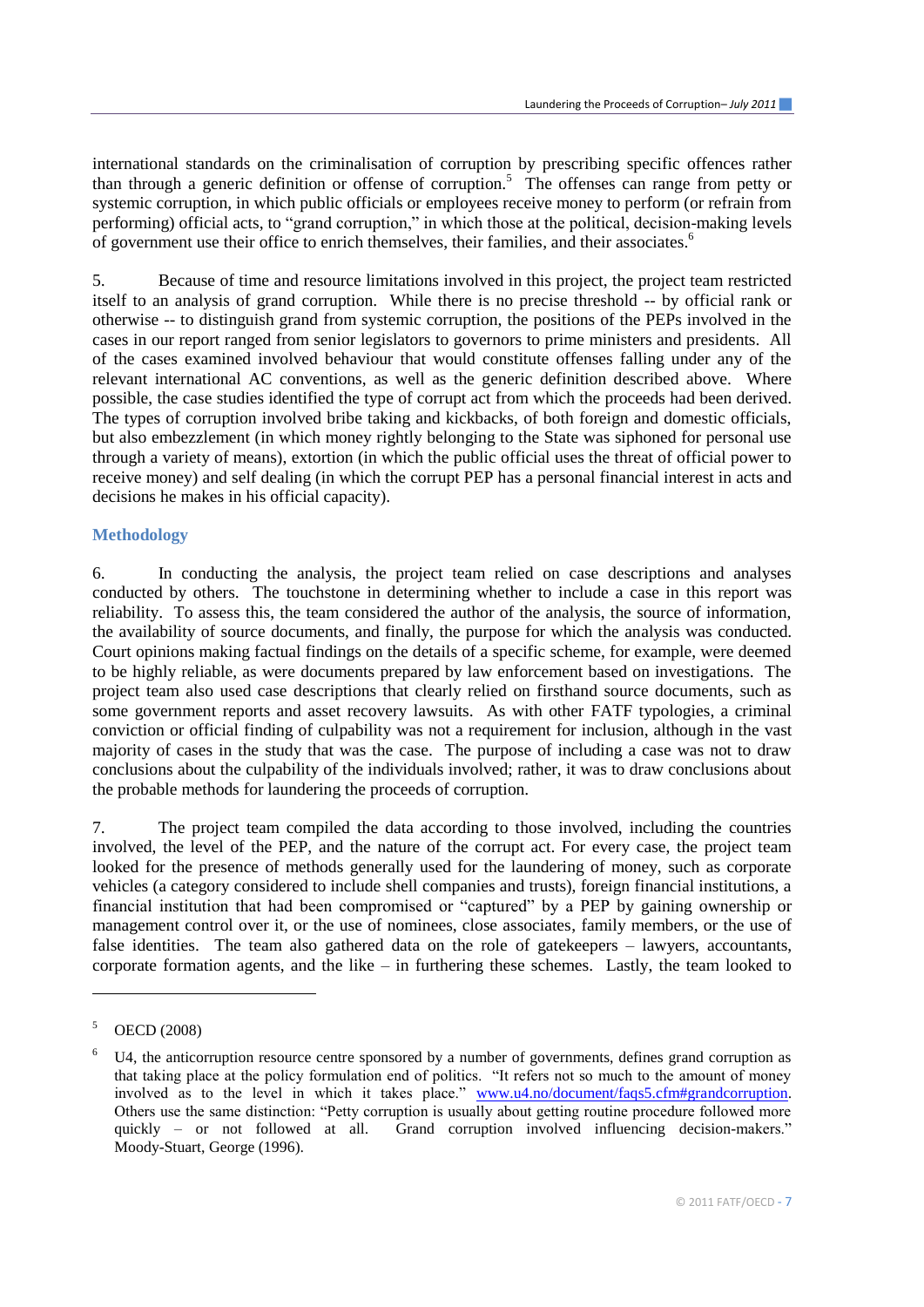determine whether cash, common in other money laundering schemes, was used to launder the proceeds of corruption.

8. In addition to the vehicles used to launder the proceeds of corruption, the team considered whether specific vulnerabilities in the global AML/CFT system had allowed such activity to take place.

9. The data collected is summarised in the "Grand Corruption Case Inventory" matrix appended to this report as Annex 1. It represents a summary of 32 grand corruption matters, from which the project team was able to draw conclusions regarding the nature of money laundering and corruption. The source documents for this inventory consist of thousands of pages of materials, including analysis and supporting documents. A list of the materials reviewed is contained in the bibliography attached to this report.

10. Several caveats should be made. First, the methodology required that data come from cases that have been investigated and prosecuted (or subject to an asset recovery suit), or for which there was otherwise reliable information. No typology can explore those cases in which the proceeds of the corrupt act was successfully kept from view, either because of the sophistication of the scheme or the inability of the relevant jurisdictions to detect and investigate it. Other patterns in the flow of funds in corruption cases may have not yet been detected, and consequently not reported. A related effect is that the methodology will inevitably skew the data toward over-representing jurisdictions that are more actively engaged in the detection, prosecution or asset recovery of corruption. Jurisdictions unable or unwilling to investigate corruption will be underrepresented. As a result, conclusions can only be tentative about the larger geographical patterns found in the flow of funds derived from corruption.

11. Additionally, this report includes estimates of the size of the corruption involved in each case. Such estimates are by their very nature an approximation; it is a rare case in which law enforcement can precisely identify and substantiate the volume of the theft. While such estimates are necessarily imprecise, the project team thought it useful to give these estimates for context purposes.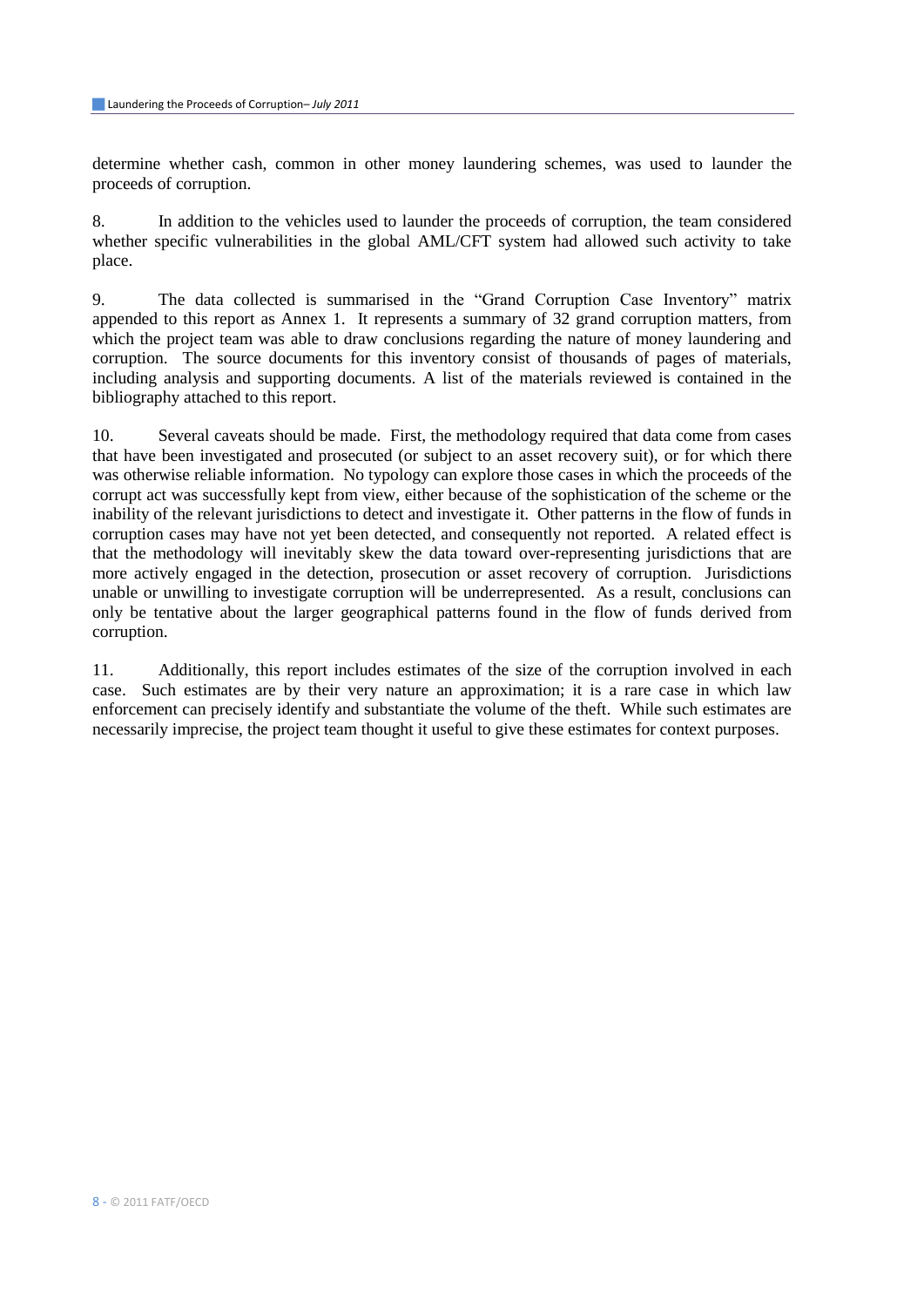# <span id="page-8-0"></span>**2. WHY A TYPOLOGY ON LAUNDERING THE PROCEEDS OF CORRUPTION?**

12. The 2009 FATF Strategic Surveillance Survey noted that PEPs are considered to be one of the largest categories of high-risk customers for money laundering purposes. PEPs pose a high risk for money laundering by the very nature of their position; they have access to significant public funds and the knowledge and ability to control budgets, public companies and contracts. Corrupt PEPs may use that knowledge and ability to award contracts in return for personal financial reward, or simply to create structures to siphon money from government coffers. Countries have varying levels of governance, culture, and legal controls, that can influence the degree to which corruption is present.

#### **A. Corruption and the economy**

13. In additional to the significant effects that corruption has on transnational crimes, poverty, disease, and political instability, it can also have an effect on the economy. While this is not the place to discuss the relationship between economic effect and corruption in great detail, below is a brief overview of the economic effects of corruption and the results of a study on the economic effects of corruption.

14. While some economists have discussed whether corruption "greases or sands" the wheels of economic growth,<sup>7</sup> empirical evidence suggests that the negative effects of corruption are stronger than any possible positive effects. <sup>8</sup> Corruption hurts economic performance by reducing private investment, by adversely affecting the quantity and quality of public infrastructure, by reducing tax revenue, by resulting in a shallower and less efficient financial system,<sup>9</sup> and by reducing human capital formation.<sup>10</sup> In addition to these inefficiency effects, studies note that corruption can also have adverse distributional effects as it hurts the poor disproportionally. Countries with high levels of corruption achieve lower literacy rates, have higher mortality rates, and overall have worse human development outcomes. Corruption deepens poverty by reducing pro-poor public expenditures, by creating artificial shortages and congestion in public services, and by inducing a policy bias in favour of capital intensity, which perpetuates unemployment.

15. In addition, corruption is often associated with capital flight. Recent estimates of illicit financial flows estimate that USD 1.26 trillion to USD 1.44 trillion disappeared from poorer countries in 2008.<sup>11</sup> These numbers have increased and corruption plays a significant role in the illicit financial flows. In this way, capital flight that is connected to corruption constitutes a diversion of scare resources away from domestic investment and other productive activities.

16. Studies posit a two-way relationship between corruption and economic development. First, corruption affects economic development. And secondly economic development also determines the

<sup>7</sup> See Aidt, T (2009); Bardhan, P (1997); Pande, R (2008)

<sup>8</sup> See Campos, Nauro, Dimova, Ralitza, and Ahmad Saleh (2010)

<sup>9</sup> Tressel T., Detragiache E. and Gupta P. (2005)

<sup>&</sup>lt;sup>10</sup> See Ndikumana, Léonce (2006)

Greenberg T.S. *et al.* (2009), Kar D. and Curicio, C (2011). Approximately USD 50 billion of this is estimated to be the proceeds of corruption. See Baker, R.W. (2005), *p.* 172.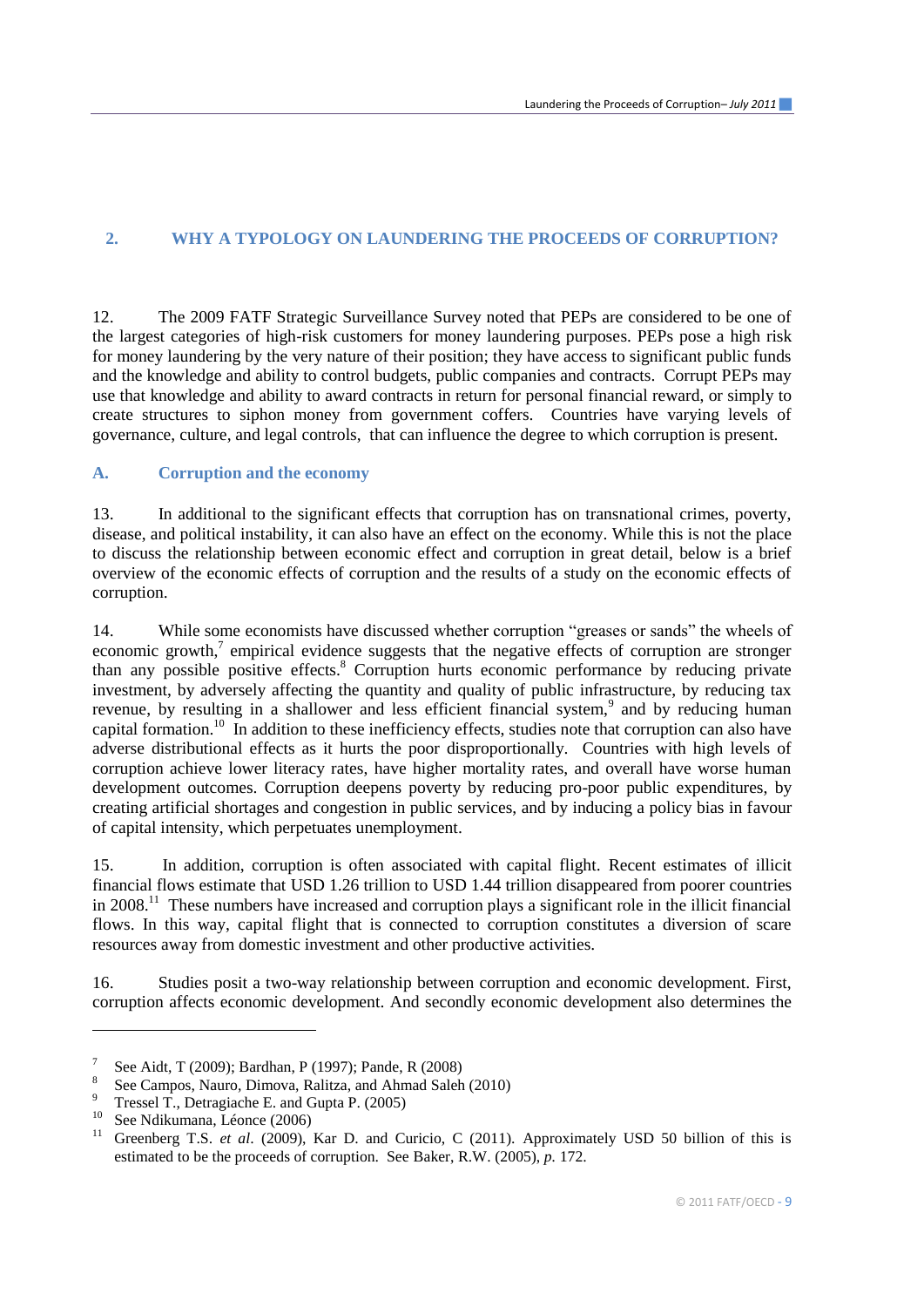levels of corruption. The relationship between corruption and levels of economic development growth could also be represented by a vicious and virtuous cycle consisting of an additional element: institutions (governance, property rights, et cetera, including the AML regime). AML policies aimed at fighting corruption are thus a useful element in economic growth strategies.

17. There is also a strong correlation between corruption and income (GDP per capita). Richer countries have lower levels of corruption. Countries with the highest levels of corruption are developing countries and transition countries. $^{12}$ 

18. The World Bank, in cooperation with the FIUs in Malawi (a low-income country) and Namibia (an upper-middle-income country), investigated the relation between corruption, money laundering (in the study referred to as 'flows of ill-gotten money') and economic development.<sup>13</sup> A few elements were highlighted. First, corruption can be an important – the most important – source of ill-gotten money within a country. In both countries experts agreed that corruption is the largest source of ill-gotten money. Second, corruption was also widely seen as a major constraint for economic development, primarily because corruption brings about a diversion ("leakages") of financial resources from the national budget to private spending purposes. These private expenses have in general much lower "multiplier effects" than expenses on for example education, agricultural fertilizers, health, and infrastructure.

19. The most prominent economic effect of corruption seems to be diversion of money from the government budget to expenses with lower multiplier effects. If money that is meant as an investment in economic development or poverty relief is diverted as result of embezzlement or other forms of public corruption towards private spending – it will in most cases incur a transfer towards expenditures with a lower multiplier effect, such as imported "Hummers" instead of medicines in the hospitals, or foreign fittings in newly built middle-class city mansions instead of school materials.

20. Indeed, many of the case studies that the project team collected recounted tales of munificent, obscene spending by PEPs from developing countries. In the asset recovery case mounted by Zambia, the court described the "cynical and unjustified" expenditures from stolen funds (moved through a shell company) to pay for the wardrobe of Frederick Titus Chiluba, then the President of Zambia. The court noted that the more than USD 1 million in payments to a single tailor was five times the total of the President's salary for his ten years in office.<sup>14</sup> The US Senate and, separately, the NGO Global Witness recounted in great detail the expenditures of another PEP from a West African country – a country with a per capita income that ranks as one of the highest in the world, yet 77% of whose population lives in poverty – spending millions on personal luxuries, including dozens of exotic automobiles. This included, in 2004, a single two-day period in which the PEP made payments of USD 80 000 to Gucci and USD 51 000 to Dolce & Gabbana, and a 2003 Paris-based shopping spree in which the PEP bought 30 designer suits.<sup>15</sup> These types of expenditures do nothing to assist the economies of the countries involved, and represent the most visible symbol of the effects of corruption.

See Svensson, Jakob (2005). However, corruption still varies across countries within the same income category. Svensson found a strong correlation between corruption and a) income (real GDP per capita); b) levels of education (years of schooling) c) openness (imports of goods and services as % of GDP); d) market freedom (number of business days to obtain legal status); and e) political freedom (freedom of media index).

 $\frac{13}{14}$  Based on forthcoming World Bank report 'Ill-gotten money and the economy' (due in September 2011).

<sup>14</sup> Attorney General of Zambia *v.* Meer Care, *et al*, (2007)

<sup>15</sup> Permanent Subcommittee on Investigations (2010); Global Witness (2009a)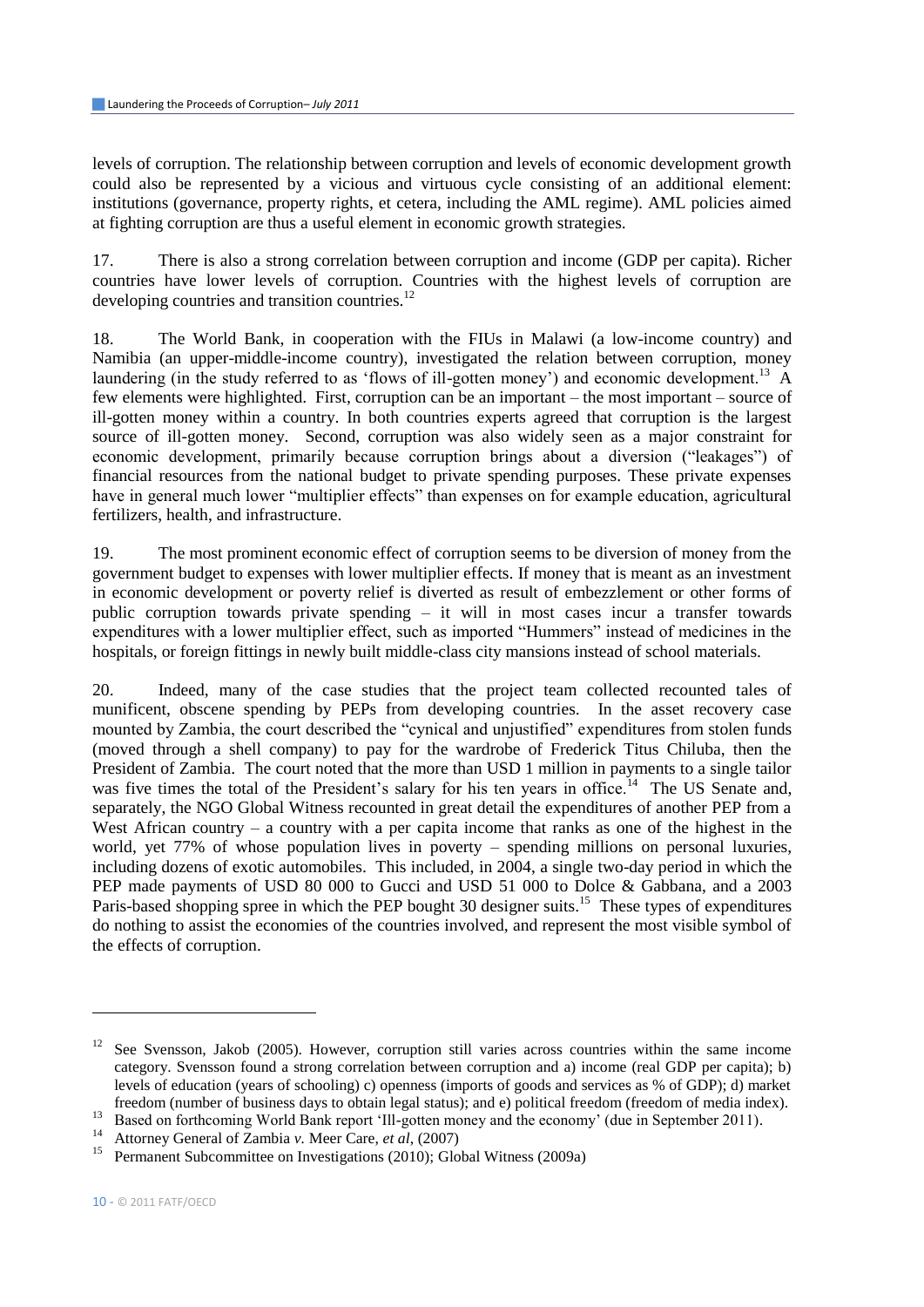21. Corruption leads to a cascading series of public governance issues: it increases the tax burden and reduces services for those affected, lessens the impact of developmental assistance and undermines the confidence in the government and political structures in the affected country. It is no coincidence that the jurisdictions perceived to be the most corrupt are also the poorest, and that there is a positive correlation between corruption and the risk of becoming a failed state. To address this, the World Bank, the Inter-American Development Bank and the Asian Development Bank have only recently agreed to debar firms and individuals found guilty of corrupt practices.

22. Another effect from the perspective of the business community is that corruption presents an administrative and financial burden on firms. According to the World Bank's Enterprise Survey of Malawi in 2009, "corruption creates an unfavourable business environment by undermining the operational efficiency of firms and raising the costs and risks associated with doing business.<sup>16</sup>

# **B. Recent attention on corruption**

23. Apart from the underlying economic rationale to take a closer look at corruption, a typologies study on corruption is also timely. In recent months the issue of corruption, and hunting for the proceeds of corruption, have been receiving worldwide attention. For example, following the regime changes in Egypt and Tunisia, the unrest in Libya and the removal of the President of Ivory Coast, in the first few months of 2011 financial centres all across the world have been quick to respond by freezing assets suspected to be illegally acquired. In addition the UN Security Council, in UNSCR 1970 and 1973, imposed an asset freeze on the assets of the Libyan leader, Muammar Ghadaffi, his entourage, several Libyan financial institutions, and the Libyan National Oil company. A complete list of the actions taken is contained in Annex 2.

24. Likewise, the G20 has ensured that corruption is at the forefront of a multilateral AC effort. In Pittsburgh in September 2009, the G20 called upon the FATF to "to help detect and deter the proceeds of corruption by prioritizing work to strengthen standards on customer due diligence, beneficial ownership and transparency." The G20's agenda is built around three pillars: (1) a common approach to building an effective global anti-corruption regime, the principles of which are enshrined in the provisions of the UNCAC; (2) specific commitments to show collective leadership by taking action in high priority areas that affect economies; and (3) a commitment to directly engage private sector stakeholders in the development and implementation of innovative and cooperative practices in support of a clean business environment. The G20 published a comprehensive AC action plan as an annex to the Leaders' Statement held in Seoul in 2010, and as part of a broad agenda to combat corruption, once again called upon FATF to continue to emphasise its AC agenda.<sup>17</sup> In response, the FATF developed a paper outlining efforts by FATF to combat corruption. The FATF Corruption Information Note was developed to raise public awareness of how the effective implementation of FATF Recommendations, which are the global AML/CFT standards, help to combat corruption. <sup>18</sup>

25. Lastly, non-governmental organisations (NGOs) play an important role in reporting about global corruption, increasing awareness of the extent and impact of corruption, and conducting research and analysis about causes and potential solutions. For example, Transparency International has developed certain corruption measurement tools, which it uses to prepare global and countryspecific reports, along with toolkits, working papers, policy positions and expert answers relating to

 $^{16}$  World Bank (2009)

G20 (2010)

 $18$  FATF (2010a)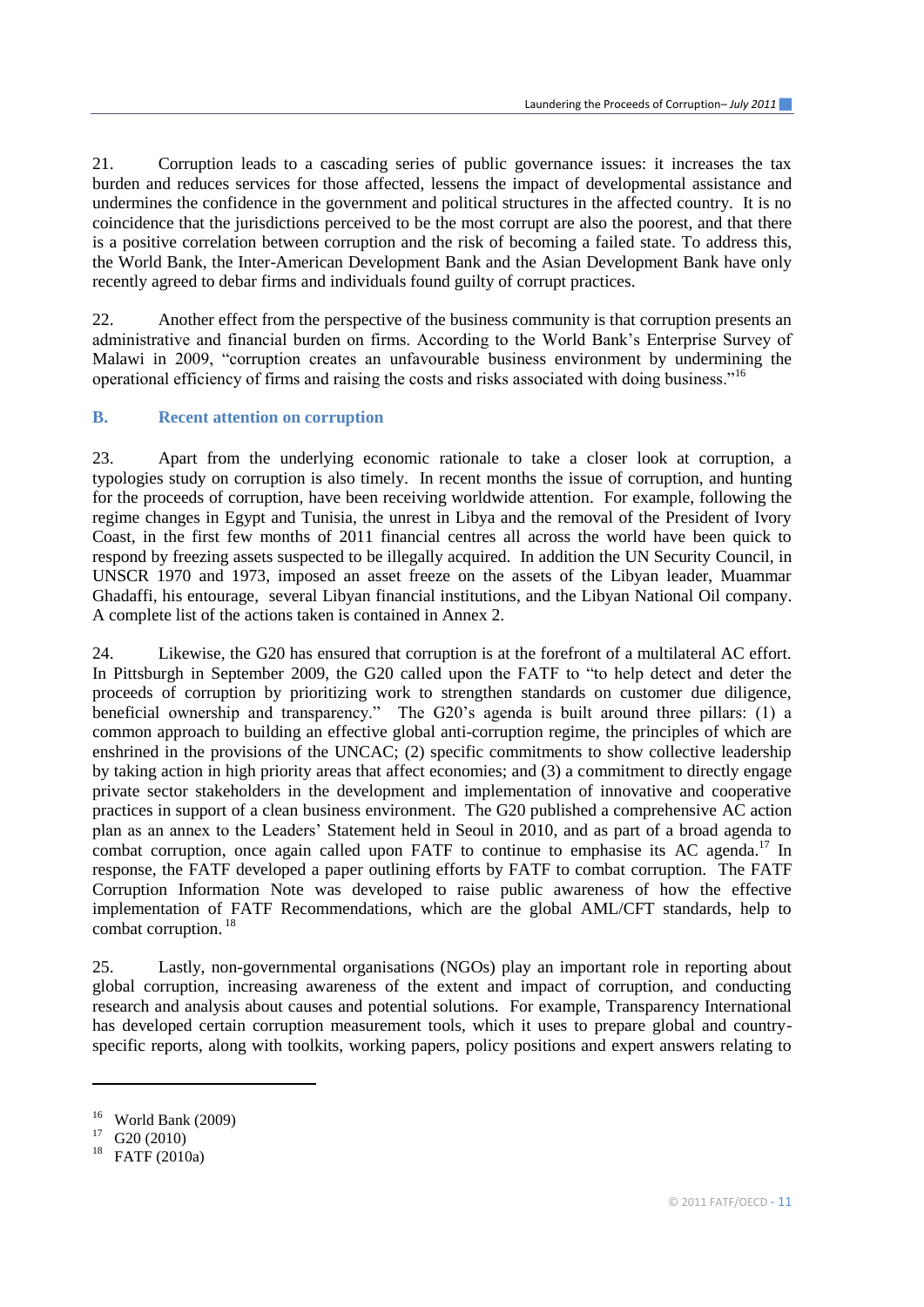various aspects of corruption. Each year it publishes the *Global Corruption Report*, <sup>19</sup> reporting on the state of corruption throughout the world and providing an in-depth look on a different corruptionrelated issue. Similar efforts by NGOs such as Global Integrity<sup>20</sup> and the World Justice Project's Rule of Law Index involve detailed statistical and socio-economic analysis of a country's legal framework and its effectiveness.<sup>21</sup>

26. Global Witness, an NGO that campaigns against natural resource-related corruption and conflict, prepares evidence-based case studies, such as *Undue Diligence: how banks do business with*  corrupt regimes.<sup>22</sup> This report analyzes how the banking sector facilitates corruption by doing business with suspicious customers in corrupt states and provides recommendations to prevent the use of banks to launder the proceeds of corruption. In addition, Global Financial Integrity conducts research and promotes policy changes and national and multilateral agreements that will curtail the flow of the proceeds of corruption. Its recent report *Illicit Financial Flows From Developing Countries: 2000 to 2009*<sup>23</sup> uses data to estimate the quantity and patterns of illicit financial flows coming out of developing countries. Finally, the U4 Anticorruption Resource Centre, a group established by a number of governments to assist in corruption challenges as it relates to developmental assistance, has published a number of useful issue papers and briefs.<sup>24</sup> While material published by these NGOs usefully analyze the issues involved in the laundering of the proceeds of corruption, for purposes of this typology they played a secondary role to the reports and analyses issued by governments, multilateral bodies, and courts.

## **C. Other initiatives and studies analyzing and reviewing the investigation and prosecution of corruption.**

27. A number of governments, multilateral bodies and NGOs are engaged in AC studies. The project team reviewed material relevant to this report, both to obtain the case studies and to understand the underlying policy issues involved. The project team acknowledges its debt to those who have conducted these analyses.

#### *1. The global anticorruption framework*

28. In the policy arena, a number of institutions have been involved in the discussion concerning corruption and money laundering, and has published a number of works, providing analysis and advice to the public and private sector since 2004. The World Bank and United Nations Office on Drugs and Crime (UNODC) launched the Stolen Asset Recovery Initiative (StAR) in 2007. StAR works with developing countries and financial centres to prevent the laundering of the proceeds of corruption and to facilitate more systematic and timely return of the proceeds of corruption. StAR also produces papers, advocates for global collective action, and works with stakeholders to foster action in the deterrence, detection and recovery of stolen assets.

29. One such paper produced by StAR is *Politically Exposed Persons, A Policy Paper on Strengthening Preventive Measures.*<sup>25</sup> Further, StAR is preparing to launch the International Asset

 $\frac{19}{20}$  Transparency International (2011)

 $rac{20}{21}$  [www.globalintegrity.org](http://www.globalintegrity.org/)

World Justice Project (2011)

<sup>&</sup>lt;sup>22</sup> Global Witness (2009b)

<sup>&</sup>lt;sup>23</sup> Global Financial Integrity (2011)

 $\frac{24}{25}$  [www.u4.no/index.cfm](http://www.u4.no/index.cfm)

<sup>25</sup> Greenberg, T.S., *et al* (2009)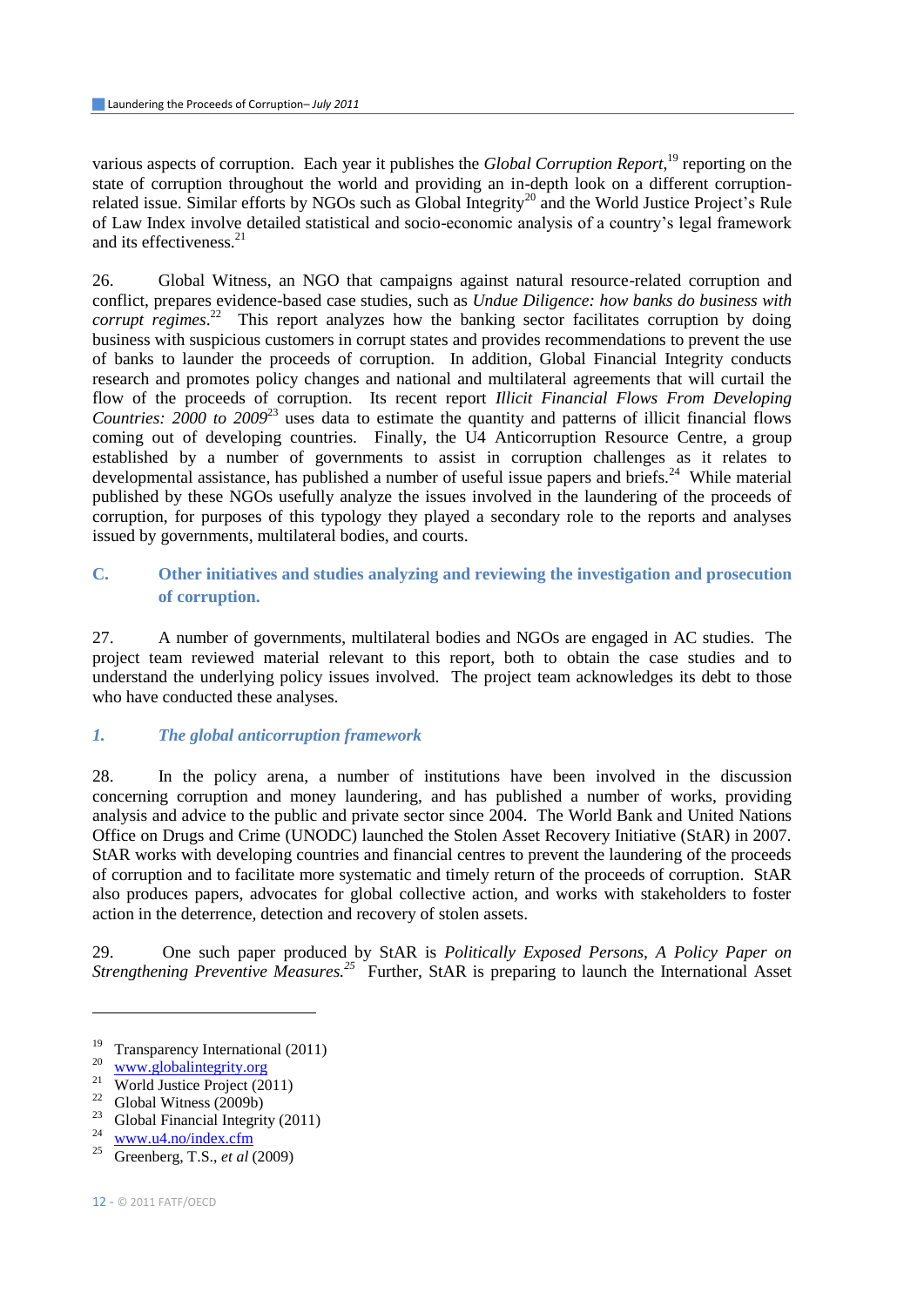Recovery Case Database, an indexed summary of international cases that will assist in research and analysis of asset recovery cases.

30. The United Nations Office on Drugs and Crime (UNODC) is responsible for assisting its member states in the implementation of the UNCAC and promotes an anti-corruption agenda by providing technical assistance and resource materials. The UNCAC provisions, which are largely mandatory for party states, cover five main areas: prevention, criminalisation and law enforcement measures, international cooperation, asset recovery, and technical assistance and information exchange. Additionally, one chapter, significant for those in the battle to recover assets, deals with the recovery of assets, a major concern for countries that pursue the assets of former leaders and other officials accused or found to have engaged in corruption. Member states have also committed to a mutual evaluation process, which UNODC is responsible for implementing.

31. The Inter-American Convention against Corruption, adopted in March 1996 by the Organization of American States, was one of the first multilateral anticorruption agreements. Its purpose is to strengthen legal mechanisms and to promote cooperation among signatories in the areas of detecting, preventing, and deterring corruption. It supports implementation efforts through the Mechanism for Follow-Up on the Implementation of the Inter-American Convention against Corruption (MESICIC), through a process of reciprocal evaluations.

32. The Anti-Corruption Network for Eastern Europe and Central Asia (ACN) is one of the outreach programmes of the OECD Working Group on Bribery established in 1998. It involves 23 countries in the region, as well as OECD member-states, international organisations, civil society and business representatives. Over the past 12 years, the ACN has been the main vehicle for sharing OECD experience in the area of prevention and fight against corruption and promoting anticorruption reforms in this region. In 2003 the ACN launched a special anti-bribery programme for the ex-soviet countries – the Istanbul Anti-Corruption Action Plan which applies the OECD methods of peer review. The evaluation process among other things looks into anti-money laundering aspects of the enforcement action to combat corruption. In addition, the ACN carries out thematic peer learning with a component on strengthening capacity for effective investigation and prosecution of corruption. The training seminar which will cover the issue of links between corruption and money laundering, including typologies for laundering of the corruption proceeds, will be organised in Kyiv, Ukraine in June  $2011<sup>2</sup>$ 

33. The OECD Working Group on Bribery in International Business Transactions, as the monitoring mechanism and States Parties to the OECD Anti-Bribery Convention, has routinely examined certain elements of the AML framework in the 38 States that are parties to the Convention. The offence of bribery of foreign public officials must be a predicate offence to money laundering, if it is a predicate offence for domestic bribery, in accordance with Article 7 of the Convention. The Working Group's monitoring process includes examining cases of bribery of foreign public officials that have been detected by FIUs in the context of AML frameworks, along with measures taken by countries to identify and confiscate the instrument and proceeds of bribery of foreign public officials. To date, according to enforcement data published by the Working Group, 199 individuals and 91 entities have been sanctioned under criminal proceedings for foreign bribery in 13 party states to the Convention.

34. In 1999, governments in the Asia-Pacific region launched the Anti-Corruption Initiative for Asia-Pacific under the joint leadership of the Asian Development Bank (ADB) and the Organisation

<sup>&</sup>lt;sup>26</sup> More information can be found at [www.oecd.org/corruption/acn](http://www.oecd.org/corruption/acn)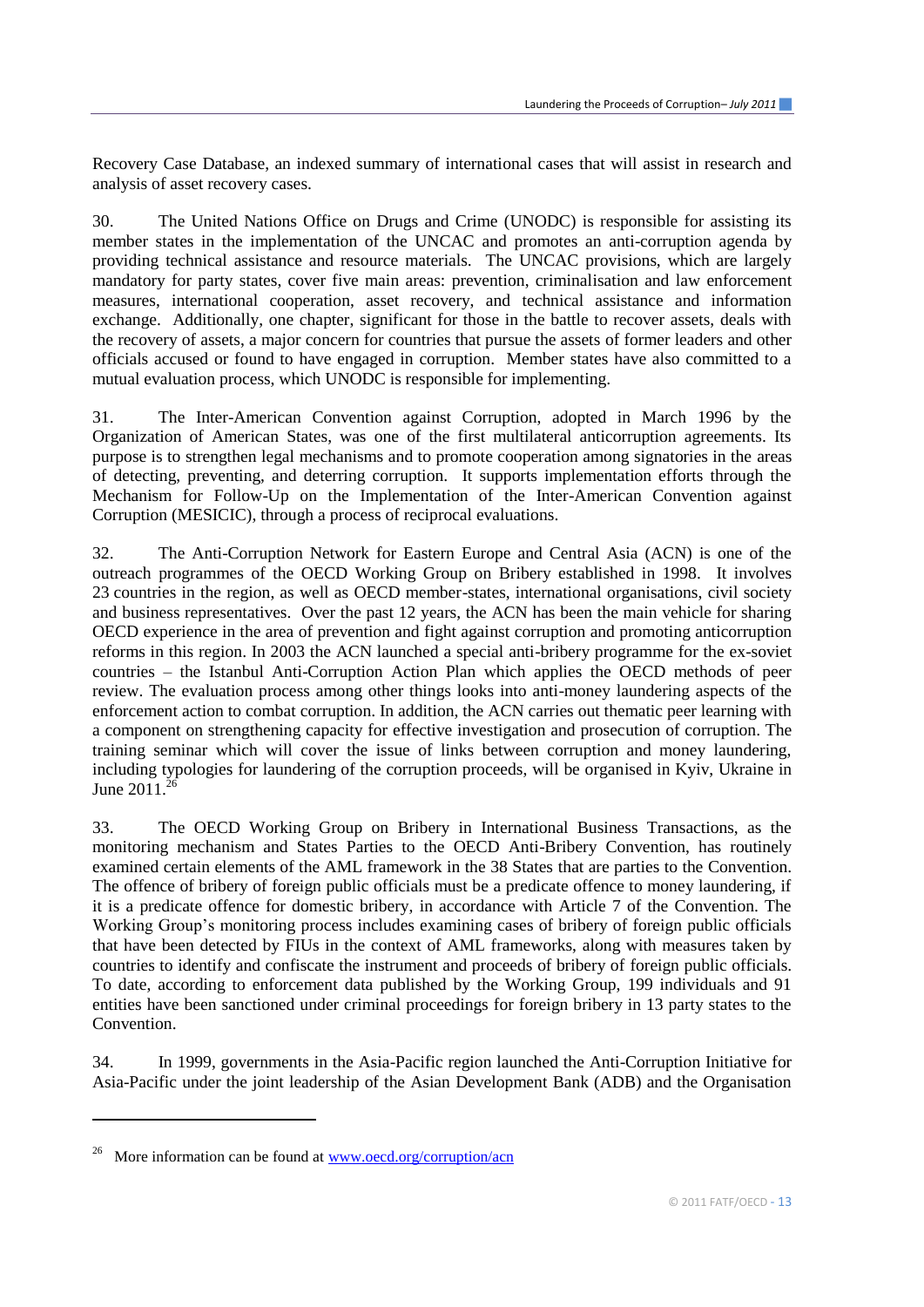for Economic Co-operation and Development (OECD). Under this initiative, 28 countries and economies of the Asia-Pacific region have committed to action against corruption: they have jointly developed the Anti-Corruption Action Plan for Asia and the Pacific and work together towards its implementation. The Action Plan sets out the goals and standards for sustainable safeguards against corruption in the economic, political and social spheres of the countries in the region. The Initiative supports the member governments' efforts through fostering policy dialogue, providing policy analysis, and capacity building. The ADB/OECD has produced a substantial body of work relating to corruption.<sup>27</sup> The ADB/OECD 2007 Regional Seminar on Making International Anti-Corruption Standards Operational produced a series of articles and case studies that were especially valuable to the project team. $^{28}$ 

35. The Council of Europe adopted between 1997 and 2003 a series of international instruments,<sup>29</sup> including Resolution 97(24) on the twenty guiding principles for the fight against corruption, and the Criminal Law Convention on Corruption which require *inter alia* to adopt measures for the seizure and deprivation of the proceeds of corruption offences, to interlink anticorruption and anti-money laundering efforts, to prevent legal persons being used to shield corruption offences. The various instruments follow a global and comprehensive approach (in particular, they make no distinction between domestic, foreign and international bribery when it comes to bribetakers). Also, they all are subject to monitoring by the Group of States against Corruption (GRECO), <sup>30</sup> which was established in 1999 as a mutual evaluation and peer pressure mechanism (it is currently composed of the 47 Council of Europe member States, Belarus and the United States). The implementation of recommendations for improvements is examined through a specific compliance procedure. To date, 45 countries have been evaluated in the context of the Second Evaluation Round on the above-mentioned requirements and a number of improvements have been recommended as regards for instance the legal framework and practices on financial investigations and confiscation / temporary measures, the actual contribution of the AML preventive mechanisms to the detection of corruption (*e.g.,* need for guidance and training on the recognition of corruption-related money laundering), access to financial information, the adequacy of registration mechanisms and supervision of legal persons etc.

36. GRECO's mandate does not include typologies but a certain amount of pertinent information on characteristics of corruption and money laundering is available in the evaluation reports. It would also appear that quite often, statistics on convictions and proceedings concerning corruption give only a limited and partial image of the countries' efforts in this area since criminal law bodies use other – non-corruption related – criminal law provisions which are easier to apply (breach of trust, abuse of office, misuse of corporate assets etc.); these do not always entail all the legal consequences attached to a conviction for bribery or trading in influence (confiscation, ML predicate offence, professional disqualification etc.).

<sup>&</sup>lt;sup>27</sup> These can be found at:  $\frac{www.oecd.org/corruption/asiapacific/publications.}$ <br><sup>28</sup>  $\leftarrow$  DD/OEGD (2007).

<sup>&</sup>lt;sup>28</sup> ADB/OECD (2007a)

Resolution (97) 24 on the twenty guiding principles for the fight against Corruption; Criminal Law Convention on Corruption (ETS  $n^{\circ}$  173); Civil Law Convention on Corruption (ETS  $n^{\circ}$  174), Recommendation No. R (2000) 10 of the Committee of Ministers to Member states on codes of conduct for public officials (including a model code), Additional Protocol to the Criminal Law Convention on Corruption (ETS n° 191), Recommendation Rec(2003)4 of the Committee of Ministers to member states on common rules against corruption in the funding of political parties and electoral campaigns.

<sup>&</sup>lt;sup>30</sup> [www.coe.int/greco](http://www.coe.int/greco)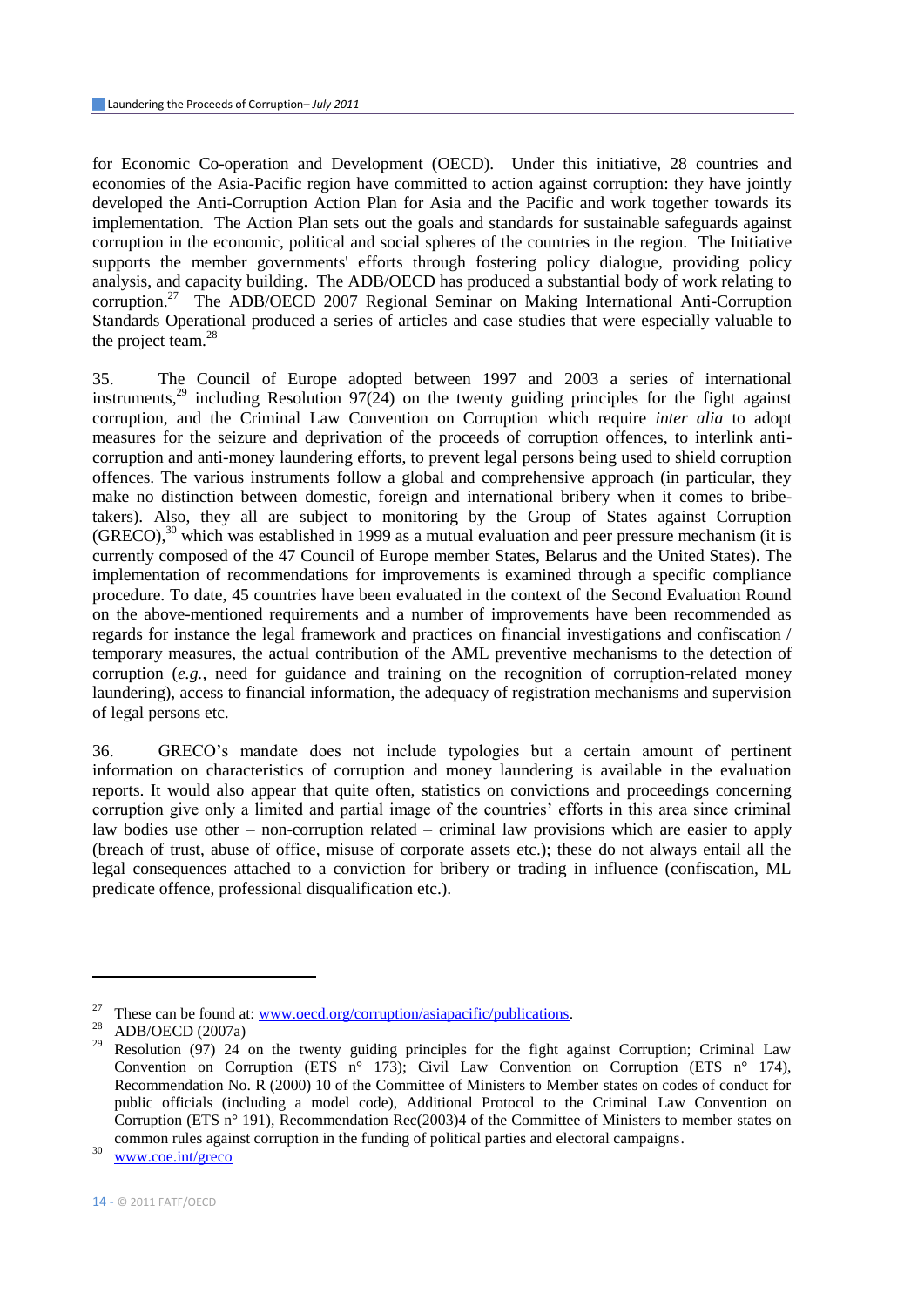# *2. Other studies*

37. FATF Working Group on Typologies itself started to look at the issue of PEPs as it relates to corruption in the context of a report on private banking in 2001, and further focused on PEPs in its 2003-2004 typologies report. Recently, the FATF *Global Money Laundering and Terrorist Financing Threat Assessment* (2010) analyzed PEPs in the context of the overall threat environment. The assessment also noted that jurisdictions with high levels of corruption were at risk for abuse by money launderers, thereby highlighting the dual nature of the threat posed by corruption: that it is a harm of itself, and it also engenders money laundering for a host of other crimes.

38. The FATF-Style Regional Bodies (FSRBs) have likewise addressed this issue, in depth and for some time. The Asia Pacific Group (APG), for example, first looked at the issue of corruption from a typologies standpoint in 2003-04 with a series of case studies, and then followed up with successive typologies in 2004-05, 2007, 2008 and  $2009$ .<sup>31</sup> The  $2007$  effort was particularly substantive, resulting in a research paper, *APG/FATF Anti-Corruption AML/CFT Research Paper*, by Professors David Chaikin and Jason Sharman.<sup>32</sup> Additional case studies upon which the project team relied were conducted by the Eurasian Group  $(EAG)$ ,  $33$  Eastern and Southern Africa Anti-Money Laundering Group (ESAAMLG),<sup>34</sup> and Inter Governmental Action Group against Money Laundering in West Africa (GIABA).<sup>35</sup>

39. Individual governments have published studies on corruption as well, either as part of their legislative or regulatory functions, as well as in the course of investigating and prosecuting corrupt individuals. Such case studies reveal useful details concerning the manner by which the proceeds of corruption are moved. The US Senate, for example, published three highly detailed reports, spanning over a decade, which illustrated the use of the international financial system to secrete money.<sup>3</sup>  $\overline{a}$ Those reports, complete with case studies and supporting financial documents, reveal a treasure trove of data on the movement of corrupt money. FinCEN, the US FIU, recently published a report regarding foreign corruption as well.<sup>37</sup> The Swiss and UK governments have each published reports in the aftermath of various corruption scandals.<sup>38</sup> Likewise, there have been a number of legal cases, both civil and criminal, whose court opinions have outlined in great detail the inner workings of this phenomenon.

<sup>&</sup>lt;sup>31</sup> APG typologies can be found at<u>: www.apgml.org/documents/default.aspx?DocumentCategoryID=6</u>

 $^{32}$  Chaikin., D. and Sharman., J. (2007)

 $^{33}_{34}$  EAG (2009)

 $^{34}$  ESAAMLG (2009)

 $^{35}$  GIABA (2010)

<sup>&</sup>lt;sup>36</sup> US Senate, Permanent Subcommittee on Investigations (PSI), (1999, 2004 and 2010)

<sup>&</sup>lt;sup>37</sup> See Financial Crimes Enforcement Network (2011)

<sup>38</sup> Financial Services Authority (2001 and 2011); Swiss Federal Banking Commission (2000)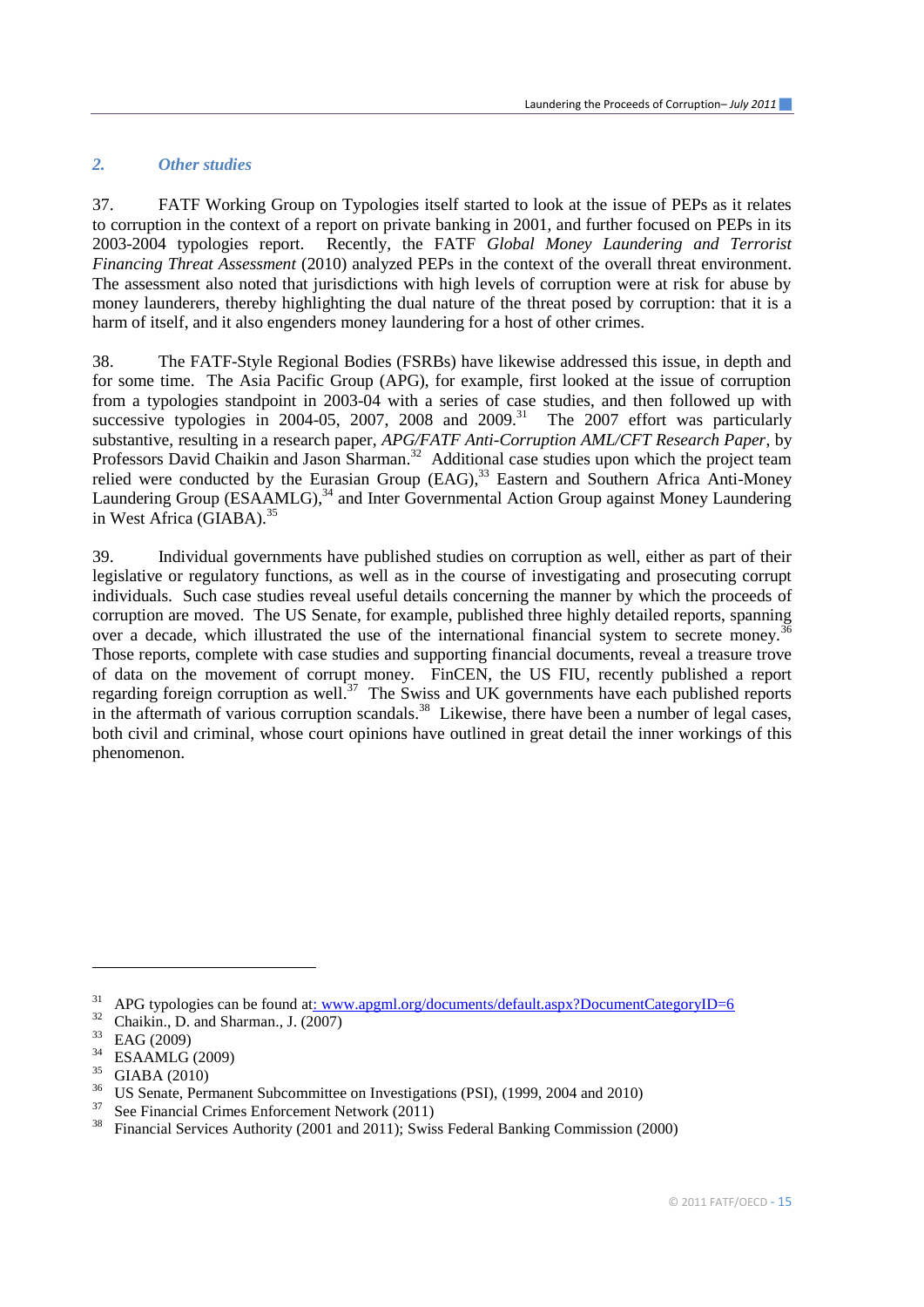# <span id="page-15-0"></span>**3. AN ANALYSIS OF THE MOST COMMON METHODS USED TO LAUNDER THE PROCEEDS OF GRAND CORRUPTION**

40. Laundering of corruption proceeds can take a variety of forms, depending on the nature of the corrupt act. In the grand corruption context, the most prevalent forms of proceeds are those arising from 1) bribe-taking or kickbacks; 2) extortion; 3) self-dealing and conflict of interest; and 4) embezzlement from the country's treasury by a variety of fraudulent means. Understanding the typical methods by which PEPs unlawfully obtain proceeds assists in understanding how those funds could be laundered.

41. In bribery, money flows from a private entity, generally speaking, to a PEP or associate in exchange for the grant of some sort of government concession: a contract for goods or services, for example, or the right to extract resources from the state. The proceeds of the bribery flow from the bribe giver to the corrupt PEP or an associate, possibly through a shell company or trust in which the PEP is the beneficial owner; it may never touch the home country of the corrupt PEP. A good example of this is found in the Bangkok film festival case, in which two promoters were able to bribe certain Thai officials to obtain the rights to sponsor and manage a government-funded film festival in Thailand.<sup>39</sup> The bribes were paid simply by means of the wire transfer of funds from US-based accounts, where the promoters were located, into offshore accounts in third countries maintained by family members of the PEP. The bribes never passed through Thailand, although that was the locus of the corrupt activity.

42. However, as noted later in the section on the use of cash, sometimes funds are retained in the country where the corruption takes place. For example, Joseph Estrada, then the President of the Philippines, often received cash or check payments from gambling operators in exchange for their protection from arrest or law enforcement activities. This money was simply deposited into domestic accounts in the name of a fictional person or in corporate vehicles established by Estrada's attorney, and then used for a variety of expenses.<sup>40</sup> Likewise, in the case of the bribery of US Congressman Randall Cunningham, who was a senior legislator with significant control over military expenditures, a military contractor bribed him both by checks to a corporation controlled by Cunningham, but also by agreeing to purchase real estate owned by Cunningham at a vastly inflated price.<sup>41</sup>

43. Proceeds are also generated through extortion schemes. In such schemes, funds are passed from the victim to the PEP. This can be done within the country or elsewhere. Pavel Lazarenko, former Prime Minister of Ukraine, regularly required entities that wished to do business in Ukraine to split equally the profits of the enterprise with him in exchange for his influence in making the business successful. These businesses would transfer a share of ownership to Lazarenko associates or

<sup>&</sup>lt;sup>39</sup> United States *v*. Green, *et al.*, (2010) court documents. Kickbacks and bribes generally have no legal distinction. In ordinary parlance, a kickback typically refers to the payment of a percentage of a specific contract, while bribery is simply the unrestricted payment of money.

<sup>40</sup> People of the Philippines *v.* Estrada (2007), court decision<br><sup>41</sup> United States *v.* Cunninghen, (2006), against the cuments

United States *v*. Cunningham (2006), court documents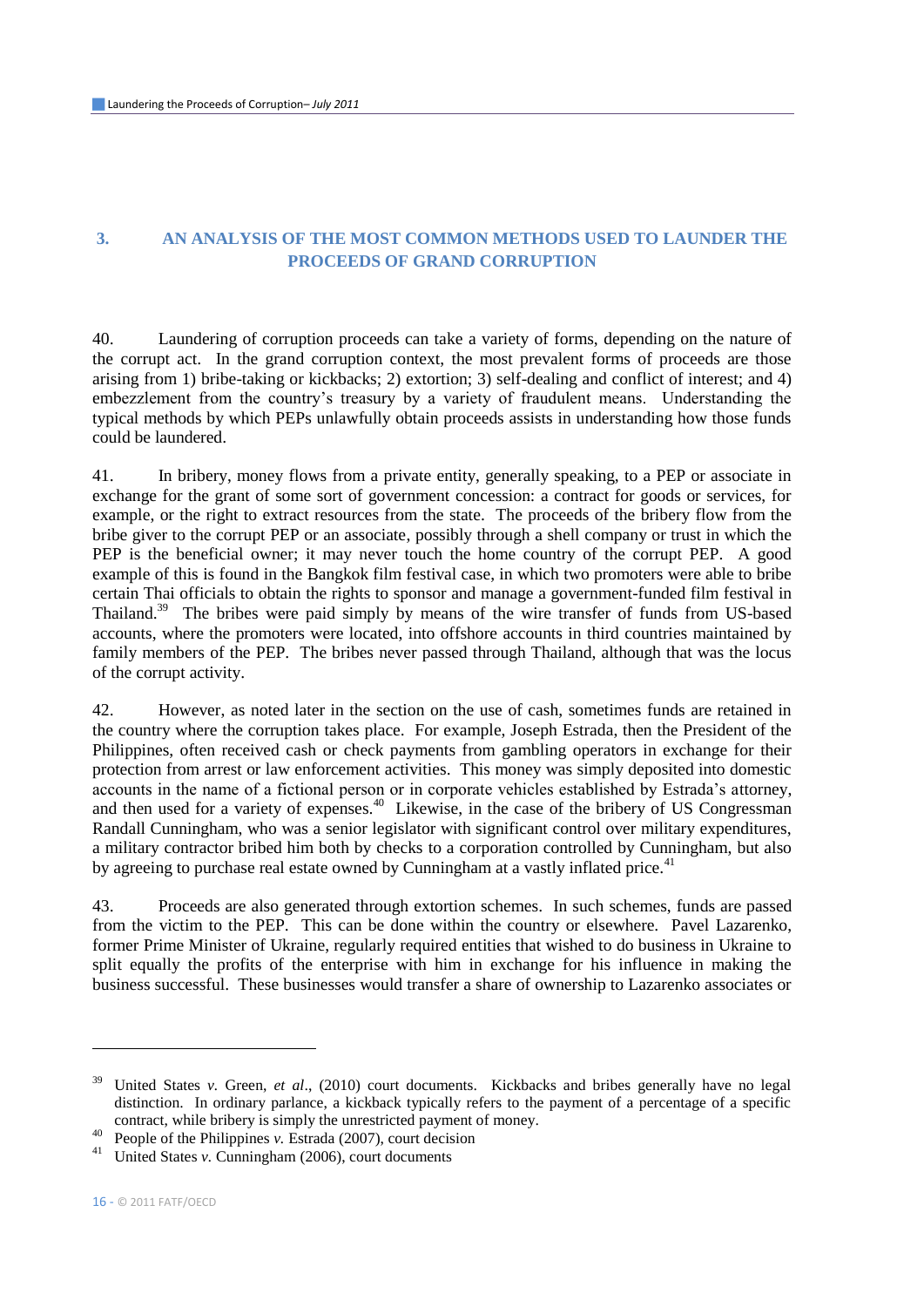family members, and money would be wired from the victim companies to offshore accounts controlled by Lazarenko.<sup>42</sup>

44. Self-dealing occurs when a PEP has a financial interest in an entity which does business with the state. The PEP is able to use his official position to ensure that the state does business with the entity, thereby enriching the PEP. A US Senate report noted a situation in which one West African PEP was responsible for selling the right to harvest timber from public lands, while at the same time owning the same company that had been awarded those rights. $43$  In such situations, money would flow from the affected country's accounts or central bank to accounts owned by the corporation or entity owned or controlled by the PEP.

45. Finally, embezzlement schemes are used in a number of corruption cases. Money flows can occur in a number of ways, using a variety of methods. In the case involving former governor of Plateau state in Nigeria, Joshua Dariye, for example, a grant for environmental contracts was made from the federal government to the State, and the money was deposited into a bank account established by the State. Dariye used his influence to cause the bank to issue a bank draft creditable to an account at a different Nigerian bank that Dariye had established under an alias about ten months previously.<sup>44</sup> In the case involving Sani Abacha, then the President of Nigeria, Abacha directed his national security advisor to create and present false funding requests, which Abacha authorised. Cash "in truckloads" was taken out of the central bank to settle some of these requests. The national security advisor then laundered the proceeds through domestic banks or Nigerian and foreign businessmen to offshore accounts held by family members. <sup>45</sup>

46. Thus, it would appear that all stages of the money laundering process – placement, layering, and integration – are present in the laundering of proceeds regardless of the manner of corruption. The specific methods by which the funds are actually laundered are discussed below.

#### **A. Use of Corporate Vehicles and Trusts**

47. The project team's review of the case studies showed that every examined case featured the use of corporate vehicles, trusts, or non-profit entities of some type. That this is the case should perhaps not be surprising; corporate vehicles and trusts have long been identified by FATF as posing a risk for money laundering generally, and are addressed in Recommendations 33 and 34.<sup>46</sup> WGTYP long ago noted in its 1996-1997 Report on Money Laundering Typologies of the common use of shell corporations, and the advantages they provide in concealing the identity of the beneficial owner and the difficulty for law enforcement to access records.

48. WGTYP issued a report detailing the risks of misuse of corporate vehicles and trusts in October 2006.<sup>47</sup> The intervening ten years changed little. As that report noted, "[o]f particular concern is the ease with which corporate vehicles can be created and dissolved in some jurisdictions, which allows these vehicles to be . . . misused by those involved in financial crime to conceal the

<sup>42</sup> United States *v.* Lazarenko (2006), court decision.

<sup>43</sup> Permanent Subcommittee on Investigations (2010), *pp.* 24-25.

<sup>44</sup> Federal Republic of Nigeria v. Joshua Chibi Dariye (2007) (UK) court documents.

<sup>45</sup> Okonjo-Iweala, *The Nigerian Experience* (2007) unpublished World Bank case study.

<sup>&</sup>lt;sup>46</sup> In preparation for the fourth round of mutual evaluations, the FATF has recently started a review of some key components of the Recommendations, including transparency of legal persons and arrangements. In February 2012, the FATF plenary will consider the WGEI recommendation on amending the standards related to the transparency of legal persons and arrangements.

 $47$  FATF (2006)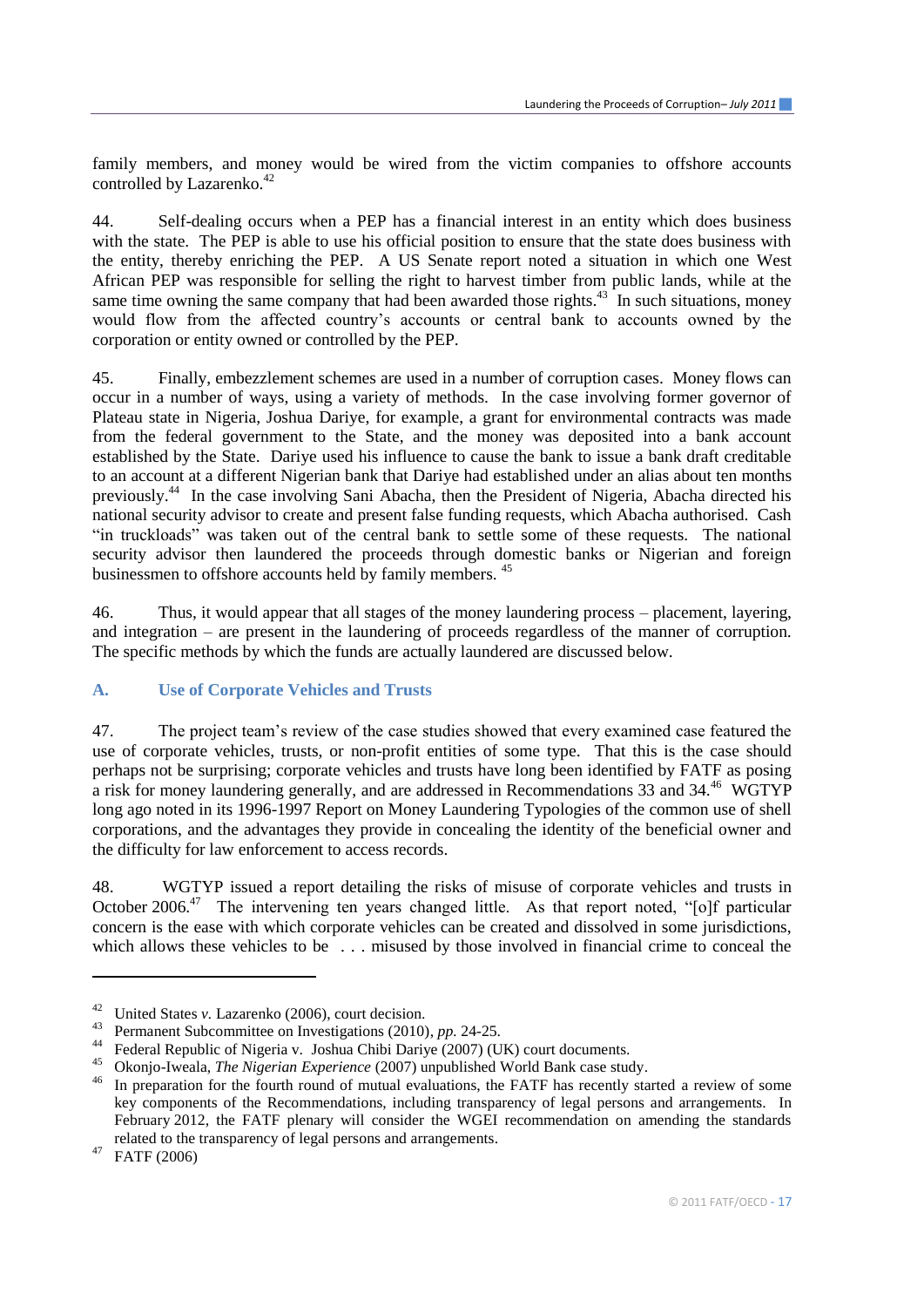sources of funds and their ownership of the corporate vehicles." This point was again made more recently in FATF's 2010 typology, *Money Laundering Using Trust and Company Service Providers*. 48

49. These typologies, as well as other publically available information, set forth the money laundering risks that corporate vehicles and trusts present, regardless of the predicate crime. Features of corporate vehicles that enhance the risk of money laundering include:

- the ease with which corporate vehicles can be created and dissolved in some jurisdictions;
- that a vehicle can be created as part of a series of multi-jurisdictional structures, in which a corporation in one jurisdiction is owned by one or more other corporations or trusts in other jurisdictions;
- the use of specialised intermediaries and professionals to conceal true ownership;
- the ease in which nominees may be used to disguise ownership, and corporations;
- and other vehicles whose only purpose is to disguise the beneficial owner of the underlying asset.<sup>49</sup>

50. Moreover, each jurisdiction has its own set of requirements regarding identification of the beneficial owner and the circumstances under which that information may be accessed. As discussions within the FATF regarding clarification of the standards related to beneficial ownership have demonstrated, few jurisdictions collect beneficial ownership information at the time of company formation, increasing the challenges of international cooperation. Each of these features has the effect of making it more difficult for financial institutions, regulators, and law enforcement to obtain information that would allow for an accurate understanding of the ownership and control of the assets involved and the purposes for which specific financial transactions are conducted. Some vehicles are even designed to protect against asset confiscation; certain trusts, for example, require the trustee to transfer assets upon receiving notice of a law enforcement or regulatory inquiry. <sup>50</sup>

51. The ease by which an individual can obtain a corporate vehicle is highlighted by J.C. Sharman's recently-published foray into purchasing shell corporations. Sharman, a professor at Griffith University in Brisbane, Australia, noted that of 45 service providers he was able to contact, 17 of them were willing to form the company with only a credit card and mailing address (to receive the documents).<sup>51</sup> Sharman acknowledged that the relatively small sample size of his study ―necessitates a degree of modesty about the findings,‖ and that obtaining a bank account for the corporations without divulging an identity would be more difficult. Nevertheless, as he notes, "If one law-abiding individual with a modest budget can establish anonymous companies and bank accounts via the Internet using relatively high-profile corporate service providers, how much simpler is it likely to be for criminals, who are not bound by any of these restrictions, to replicate this feat?"

52. In the corruption context, it is easy to understand why a corrupt PEP may wish to use a corporate vehicle. In some jurisdictions, PEPs are subject to public asset disclosure requirements, rules regarding engaging in outside transactions to prevent self-dealing and conflicts of interest, and a

<sup>48</sup> FATF (2010b)

<sup>49</sup> See, *e.g.*, United States Government Accountability Office (2006)

<sup>&</sup>lt;sup>50</sup> Baker, R.W. (2005), *p.* 37.<br><sup>51</sup> Sharman LC (2010)

Sharman, J.C. (2010)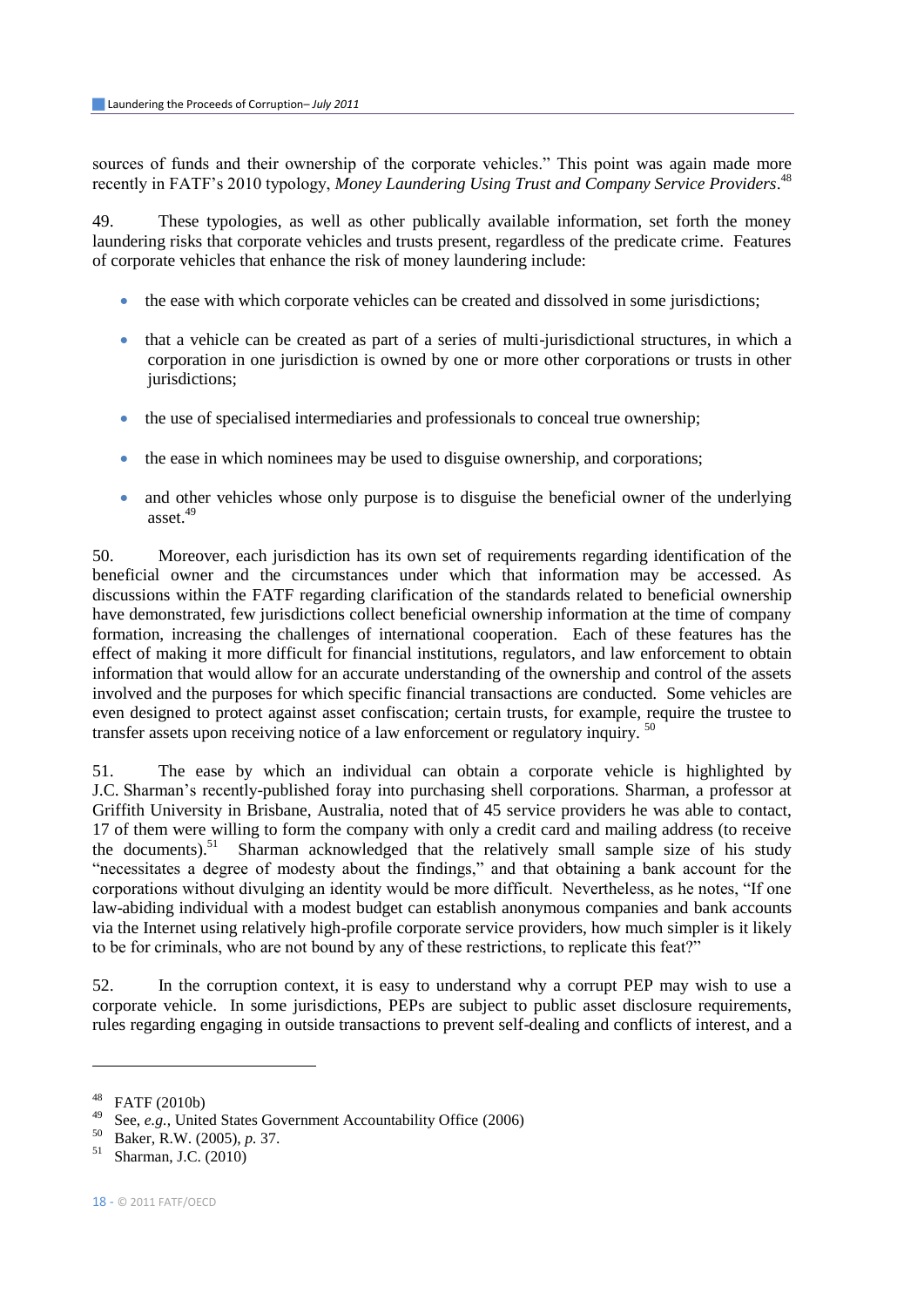host of other codes of conduct, and ethical prohibitions.<sup>52</sup> Specific investigative bodies and watchdog groups may exist to guard against corruption, and in many countries a robust media is able to publicise missteps by public officials. Some countries have effectively implemented FATF Recommendation 6, and require financial institutions to conduct enhanced due diligence for those customers who are foreign PEPs. PEPs have their career and reputation at stake if found to be in possession of unexplained wealth. In this environment, corrupt PEPs have a greater need than others to ensure that specific criminal assets cannot be identified with or traced back to them. Corporate vehicles thus provide one of the most effective ways to separate the origin of the illegal funds from the fact that the PEP controls it.

53. One example of this comes from the case of Augusto Pinochet, the former President of Chile. Pinochet was assisted by his US-based bank (and its U.K. branch) in setting up corporate vehicles in order to both hide his assets and shield them from the reach of asset freezing and confiscation or civil recovery orders. Specifically, Pinochet was able to set up offshore shell corporations and a trust in 1996 and 1998, even after a Spanish magistrate had filed a detailed indictment against Pinochet for crimes against humanity and issued world-wide freezing orders.<sup>53</sup> These corporations, established in jurisdictions that at the time had weak AML controls, were listed as the nominal owners of the US bank accounts and other investment vehicles that benefited Pinochet and his family. The bank's KYC documentation listed only the corporations, not Pinochet, as the owners of the accounts, despite the fact that the bank knew that Pinochet was the beneficial owner (since the bank itself had set up the corporations). The bank has since been convicted of AML-related criminal charges.

54. According to the case study of Vladimiro Montesinos, Peruvian President Fujimori's security advisor, he used shell corporations very effectively to disguise and move money illegally obtained through defence contracts with the Peruvian government.<sup>54</sup> Such a scheme, involving several corporate vehicles in a number of jurisdictions with each vehicle holding bank accounts in yet other jurisdictions, is designed to frustrate any financial institution, regulator or government investigator attempting to unravel the scheme.

#### **B. Use of Gatekeepers**

55. Gatekeepers were significantly represented in the cases within the project team inventory. ―Gatekeepers are, essentially, individuals that ‗protect the gates to the financial system' through which potential users of the system, including launderers, must pass in order to be successful."<sup>55</sup> The issue of gatekeepers has been addressed by FATF on several occasions, including WGTYP's 2003- 2004 Report, which concluded:

Increasingly, money launderers seek out the advice or services of specialised professionals to help facilitate their financial operations. This trend toward the involvement of various legal and financial experts, or gatekeepers, in money laundering schemes has been documented previously by the FATF and appears to continue today. The work undertaken during this year's exercise confirmed and expanded the FATF's understanding of specific characteristics of this sector and what

<sup>&</sup>lt;sup>52</sup> Many of these are obligations of member states under the UNCAC. A good description of the available legislative and regulatory schemes employed by some countries is described in the UNODC's *UN Anticorruption Toolkit* (2004), found at [www.unodc.org/documents/corruption/publications\\_toolkit\\_sep04.pdf.](http://www.unodc.org/documents/corruption/publications_toolkit_sep04.pdf)

 $53$  Permanent Subcommittee on Investigations (2004)

<sup>54</sup> ADB/OECD (2007b); UNODC and World Bank (2007)

<sup>55</sup> FATF (2010c)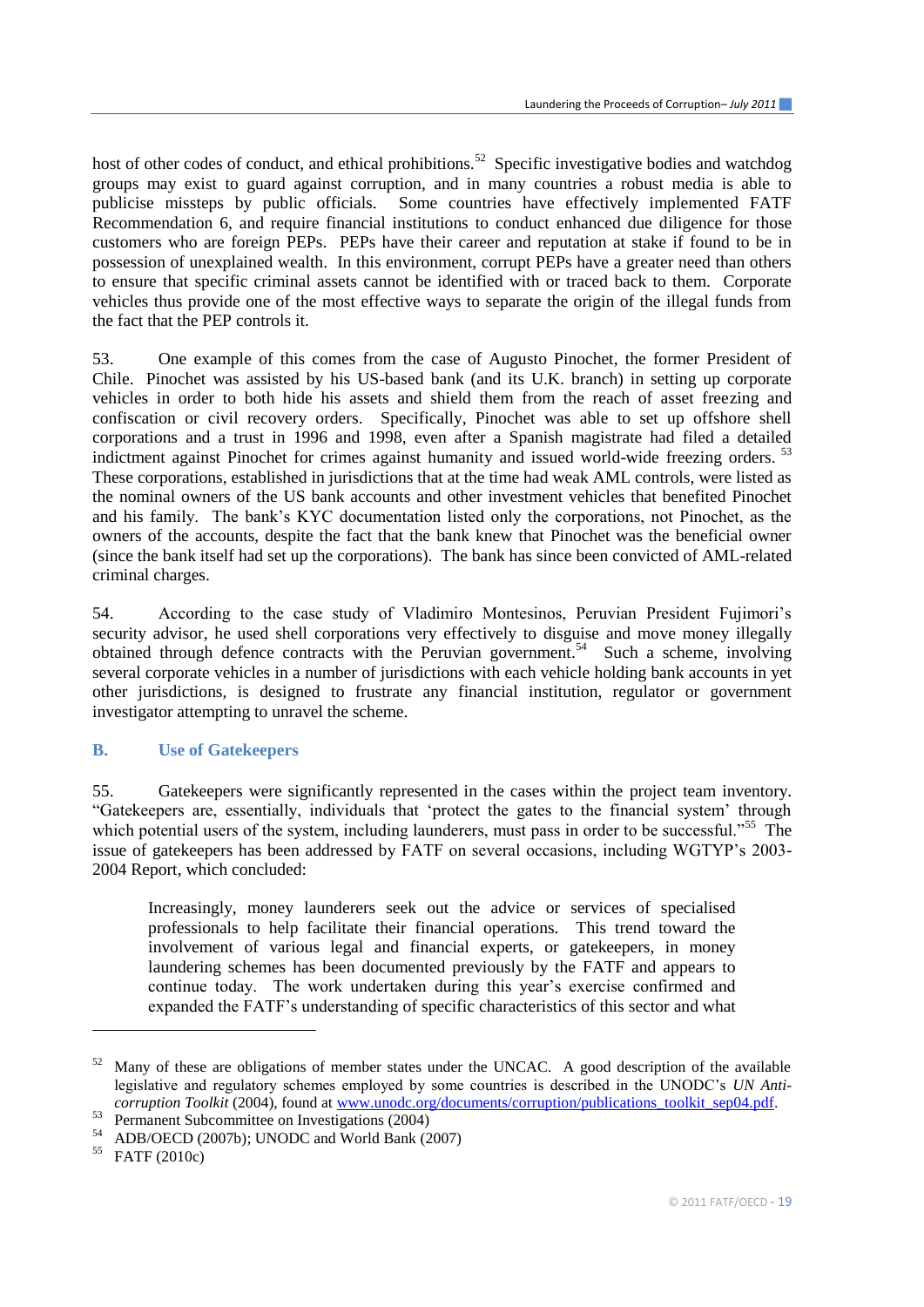makes it vulnerable to money laundering. The most significant cases each involve schemes of notable sophistication, which were possible only as a result of the assistance of skilled professionals to set up corporate structures to disguise the source and ownership of the money.

56. In 2010, FATF published its *Global Money Laundering and Terrorist Financing Threat Assessment*, which described gatekeepers as a "common element" in complex money laundering schemes. The report noted that gatekeepers' skills are important in creating legal structures that could be used to launder money and for their ability to manage and perform transactions efficiently and to avoid detection. Recommendation 12 acknowledges the role that such gatekeepers can play by recommending that such individuals engage in due diligence and record keeping when engaged in certain activities.

57. The review of the cases illustrates the variety of ways in which gatekeepers, in particular lawyers, are used to launder the proceeds of corruption. They have been used to create corporate vehicles, open bank accounts, transfer proceeds, purchase property, courier cash, and take other means to bypass AML controls. In addition, lawyers have subsequently used rules of attorney-client privilege to shield the identity of corrupt PEPs.

58. West African PEPs: In four separate case studies of West African PEPs and their families, the US Senate discovered that lawyers were used to create corporate vehicles, open bank accounts and purchase property with the express purpose of bypassing AML controls set up to screen for PEPs.<sup>56</sup> For example, the son of the President of one West African nation, who himself was a minister within the government, wished to purchase real estate and aircraft within the United States. To do so, a lawyer for the PEP opened bank accounts there. However, because of US banking rules requiring enhanced level of due diligence for funds moving through those accounts, several US banks closed the accounts on the belief that they were being used to conduct suspicious transactions. In response, the lawyers for the PEP would deposit incoming funds into attorney-client or law office accounts, and then transfer the money into newly-created accounts for the PEP. Due to the fact that the lawyer's accounts were not subject to the same enhanced due diligence as the PEP, the lawyer was able to circumvent the enhanced AML/CFT measures. Ultimately, at least two banks were able to identify the fact that the attorney's accounts were being utilised in this manner and closed the attorney accounts, but not before hundreds of thousands of dollars had passed through.

59. Duvalier case: Haitian government assets diverted by Jean-Claude Duvalier were likewise disguised by the use of lawyers as intermediaries, who would hold accounts for the Duvalier family. This, according to the UK court that examined the matter, had the added advantage of the use of professional secrecy to avoid identifying the client.<sup>57</sup> The court opinion identified numerous accounts held by law firms for Duvalier and his family, both in the UK and in Jersey. The use of professional secrecy was used to attempt to prevent an inquiry into the nature of the funds.

60. Chiluba case: Similarly, in a civil recovery suit instituted in the UK against the former President of Zambia, the court, in its factual findings, described in great detail the use of certain lawyers and law firms to distribute and disguise money embezzled from the coffers of the Zambian government.<sup>58</sup> Special corporate vehicles had been set up, purportedly for use by the country's security services, and government funds were transferred to accounts held by those entities.

<sup>&</sup>lt;sup>56</sup> Permanent Subcommittee on Investigations (2010)

<sup>57</sup> Republic of Haiti *v.* Duvalier, 1990 UK

<sup>58</sup> Attorney General of Zambia *v.* Meer Cares, *et al*., UK court opinion (2007)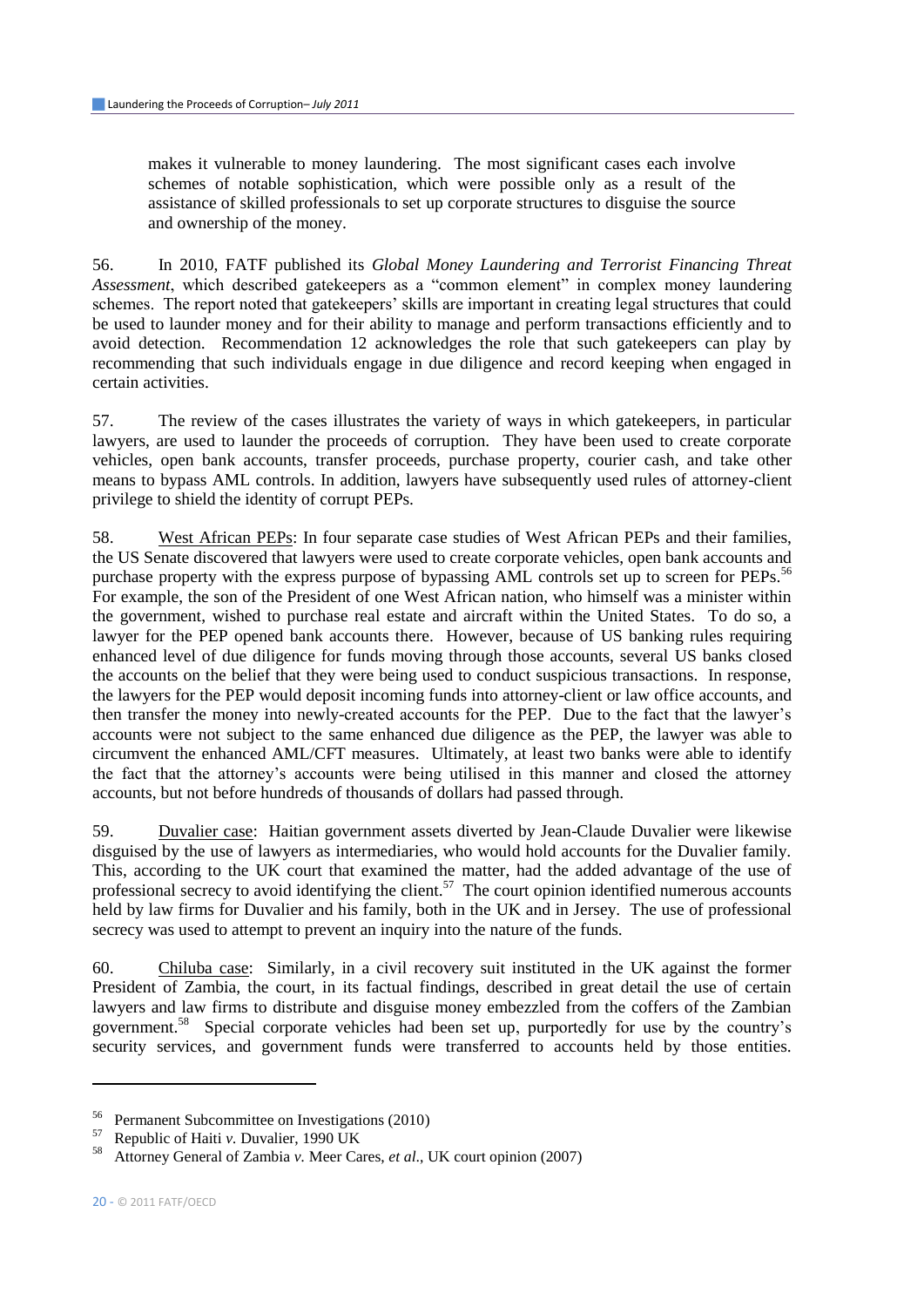Thereafter, millions of dollars were transferred to the client accounts of certain law firms, from which the lawyers would then make certain disbursals upon instructions from complicit PEPs. These disbursals were to other accounts located both in Zambia and in other countries, as well as payments for personal expenses and asset acquisitions for the government officials and their families. As the Court noted in its opinion, "There is no reason for his client account to be used for any genuine currency transactions. This is . . . money which has been traced back to [the Zambian Ministry of Finance]. It is a classic example of washing money through [the attorney's] client account to hide its origins and to clothe it with an aura of respectability."

61. The court also noted an instance in which the PEP's lawyer withdrew GBP 30 000 – an amount that vastly exceeded the President's annual salary -- and delivered it personally to the President. Moving the money through the lawyer's accounts disguised the fact that the money originated from government accounts, and further hampered the ability to trace the proceeds. The court noted that the lawyers involved did not make any efforts to determine the source or the purpose of the money: ―Yet [the lawyer] made no enquiry as to how the President could simply take such a large amount of money. An honest solicitor would not participate in such a transaction without a full understanding of its nature so that he could be satisfied it was lawful. [The lawyer] did not so satisfy himself because he was unwilling to ask the question because he was afraid of the answer." Additionally, the lawyers involved formed foreign shell corporations, which were then used to purchase properties with government money for the benefit of corrupt officials.

# **C. Use of Domestic Financial Institutions**

62. Much of the focus on PEPs to date has been to ensure that foreign PEPs are subject to enhanced due diligence regarding the source of funds deposited into financial institutions – in other words, measures to prevent corrupt PEPs from laundering their proceeds in foreign bank accounts. For example, the Third EU Directive requires enhanced due diligence only for foreign PEPs. The UNCAC, however, does not distinguish between foreign PEPs and those prominent political figures within the institution's own country. The World Bank policy paper on PEPs notes that many financial institutions do not distinguish between foreign and domestic PEPs.<sup>59</sup>

63. The Interpretive Note to Recommendation 6 encourages jurisdictions to extend its EDD requirements to domestic PEPs as well. Recently the FATF has discussed the degree to which domestic PEPs should be subject to enhanced due diligence, and in addressing the issue, has recommended that domestic PEPs continue to be considered on a risk-based approach, and that foreign PEPs continue to receive enhanced due diligence. $60$ 

64. Some typology exercises the project team reviewed have concluded that domestic PEPs may present a significant risk for corruption-related money laundering. Professor Jason Sharman, in summarizing the ADB/OECD paper on PEPs, characterised the notion that domestic PEPs do not present a threat of money laundering as a "myth."<sup>61</sup> The project team's analysis of the case study inventory found that PEPs are not only using foreign financial institutions to transfer and hide the proceeds of corruption. PEPs are also using domestic financial institutions to launder funds.

65. Perhaps the most obvious example of this involves President Joeseph Estrada of the Philippines, who was convicted in his country of the crime of plunder. The court's ruling in that case

<sup>59</sup> Greenberg, T.S. *et al*. (2009)

<sup>&</sup>lt;sup>60</sup> This is the situation as at the publication of this report (July 2011).

Sharman, J.C., (2009)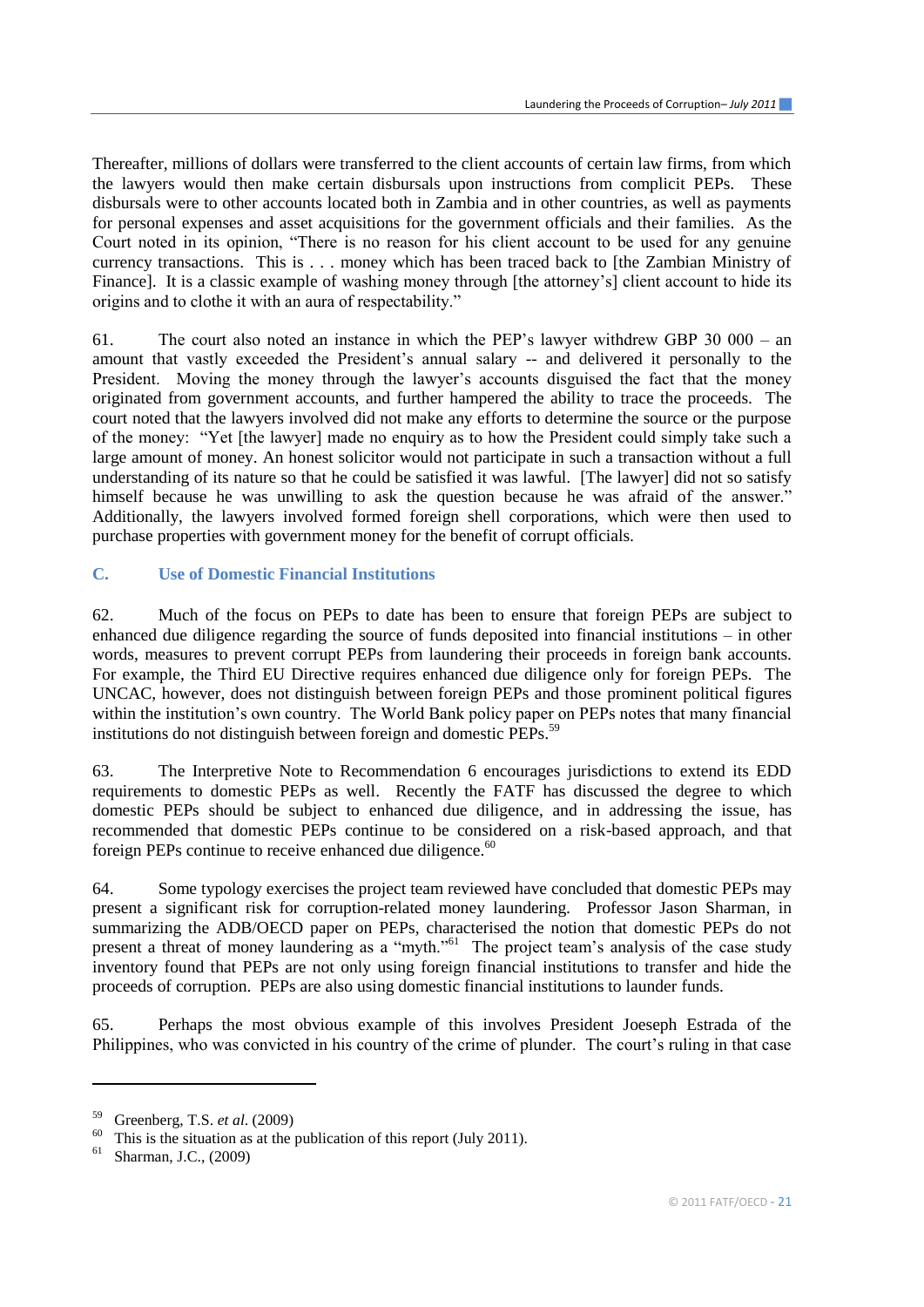noted that a significant portion of the money that Estrada collected as a result of kickbacks from illegal gambling and tobacco excise taxes ultimately ended up at a bank account in the Philippines in the name of an alias, Jose Velarde. The court noted that Estrada used the account and would simply sign Velarde's name to deposit slips, oftentimes in the presence of bank personnel. Money that went through that account was used for various asset purchases, including real estate for the benefit of Estrada.<sup>62</sup>

66. The US Senate, in its 2010 investigation of the use of US banks to launder corruption proceeds, described in two different reports the banking and asset purchase activities of the President of a West African oil producing country as well as that of his son, who was also a high-level government official. The son, for example, in purchasing in cash a house in the United States for USD 30 million, wire transferred money, in six different USD 6 million tranches, from a personal bank account he held in his own country, through an account in France and then to the United States. The son had an official government monthly salary of approximately USD 6 000.

67. The case involving assets stolen by Joshua Chibi Dariye also highlight the use of domestic accounts in at least the initial stages of a more complex scheme. Dariye, the Governor of Plateau State in the Federal Republic of Nigeria from May 1999 through May 2007, embezzled money belonging to the state in several ways. Checks issued from the central bank of Nigeria to Plateau State for ecological works were received by Dariye and, rather than being deposited into a government account, were instead diverted to an account in Nigeria Dariye had established using an alias. The money was then transferred to accounts held in Dariye's own name in the UK. Likewise, Dariye purchased real estate by diverting money destined for a Plateau State account into an account in Nigeria in the name of a corporation he controlled. That corporation, in turn, transferred money to UK accounts in the corporation's name to effectuate the real estate purchase.<sup>63</sup>

68. Raul Salinas, the brother of the President of Mexico, likewise was able to move money out of his home country by using the Mexican branch of a US-based international bank. A US-based bank official introduced Salinas' then-fiancée to a bank official at the Mexico City branch of the bank. The fiancée, using an alias, would deliver cashier's checks to the branch, where they were converted to dollars and wired to US accounts.<sup>64</sup>

69. PEPs need accounts in their own country in which to fund their lifestyles, and there have been examples in which the PEP, after secreting money overseas, then moved the money back to his home country. The US Senate, in its 2004 investigation of corruption-related money laundering, provided one such example. Augusto Pinochet of Chile, notwithstanding a modest official government salary, was able to secret millions of dollars in UK and US accounts, often through the use of aliases and family members. In 1998 a Spanish investigating magistrate instituted worldwide asset freeze orders as a result of an investigation into Pinochet's role in human rights abuses and other crimes and was subsequently facing charges in Spain and Chile. Pinochet was able however, to purchase USD 1.9 million in cashier's checks (in USD 50 000 increments) from his account in the US, which he was thus able to cash using banks in Chile.<sup>65</sup>

<sup>62</sup> People of the Philippines *v.* Joseph Estrada court opinion

<sup>63</sup> Federal Republic of Nigeria *v.* Joshua Chibi Dariye (2007) (UK)

<sup>&</sup>lt;sup>64</sup> Permanent Subcommittee on Investigations (1999)

Permanent Subcommittee on Investigations (2004)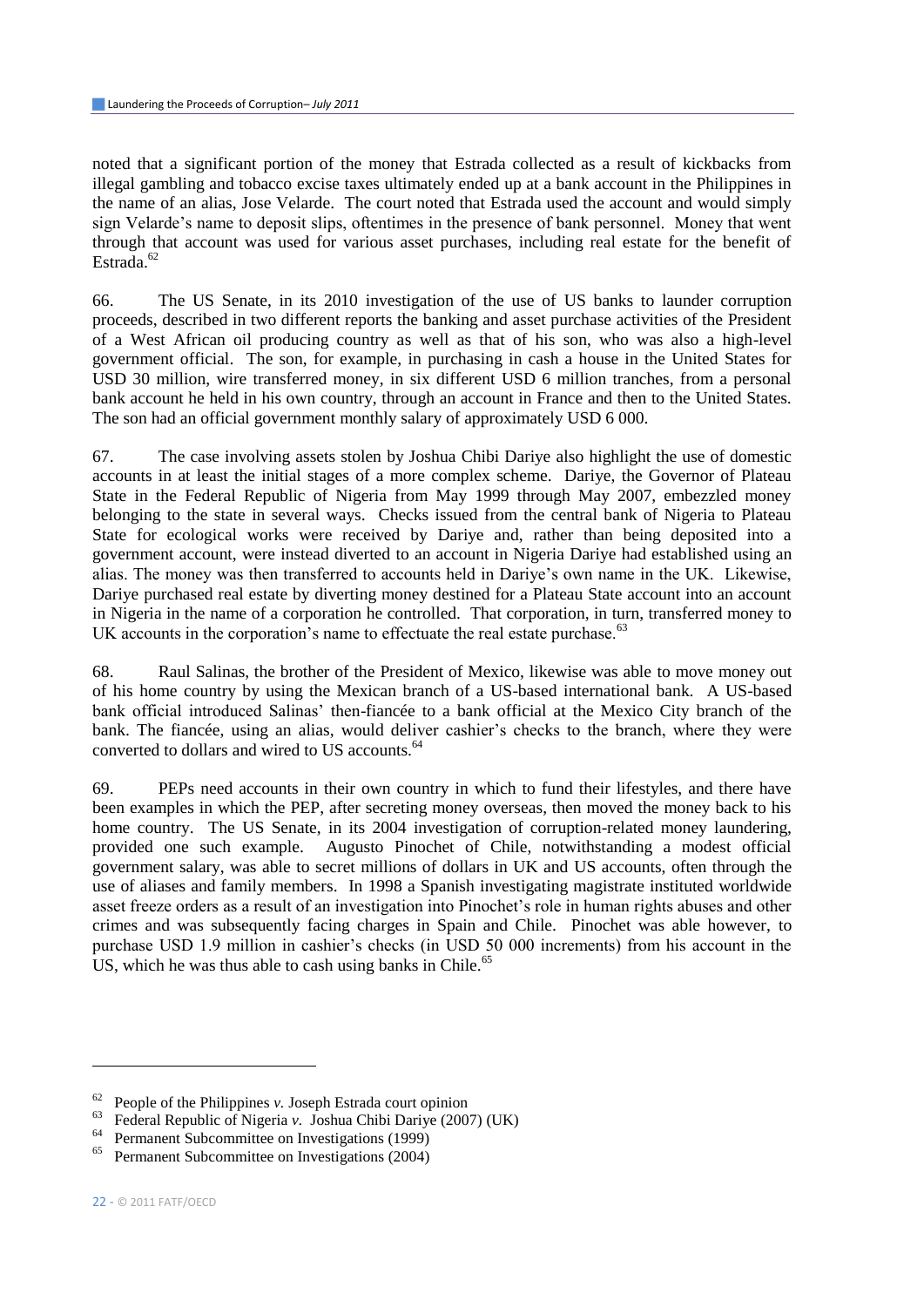#### **D. Use of Offshore/Foreign Jurisdictions**

70. That corrupt PEPs would seek to move money outside of their home jurisdiction is at the root of Recommendation 6, requiring enhanced due diligence for foreign PEPs. An examination of the corruption case studies revealed that in nearly every case foreign bank accounts were being used in part of the scheme. Beginning with one of the earliest cases, Marcos of the Philippines, through the significant and egregious activity of Sani Abacha and a number of Nigerian governors, and most recently with the US Senate's study of three West African heads of state, corrupt PEPs nearly universally attempt to move their money outside of their home country. This money is typically moved from developing countries to financial institutions in developed countries or those with a stable climate for investment.

71. Of course, corruption not is restricted to developing countries. The project team analyzed the Nino Rovelli judicial corruption matter, for example.<sup> $66$ </sup> There, approximately USD 575 million was paid out to individuals as a result of bribes paid to judicial officials in Italy. The money ultimately was moved and disguised in a series of financial transactions involving accounts and corporate vehicles in the United States, British Virgin Islands, Singapore, Cook Islands and Costa Rica. Likewise, the developing world's financial systems may well be used to hide money. In the Titan Corporation bribery case for example, bribes from a US corporation to the President of Benin, intended to secure government contracts in telecommunications, was moved, in cash, directly to Benin<sup>67</sup>

72. The reason for this preference is obvious. Foreign accounts hold the advantage of being harder to investigate for the victim country, are perceived of as more stable and safer, and are more easily accessed than accounts held in the PEPs home country. Moreover, a PEP can "stack" foreign jurisdictions: a bank account in one country could be owned by a corporation in another jurisdiction, which is in turn owned by a trust in a third jurisdiction. Each additional country multiplies the complexity of the investigation, reduces the chances of a successful result, and extends the time needed to complete the investigation.

#### **E. Use of Nominees**

 $\overline{a}$ 

73. The use of associates or nominees --- trusted associates or family members, but not necessarily the lawyers and accountants described in the gatekeepers section --- to assist the PEP in disguising and moving the proceeds of corruption was common in the inventory of cases. FATF has documented the use of such nominees previously. The WGTYP annual report for 2003 - 2004 noted at paragraph 78:

PEPs, given the often high visibility of their office both inside and outside their country, very frequently use middlemen or other intermediaries to conduct financial business on their behalf. It is not unusual therefore for close associates, friends and family of a PEP to conduct individual transactions or else hold or move assets in their own name on behalf the PEP. This use of middlemen is not necessarily an indicator by itself of illegal activity, as frequently such intermediaries are also used when the business or proceeds of the PEP are entirely legitimate. In any case, however, the use of middlemen to shelter or insulate the PEP from unwanted attention can also serve as an obstacle to customer due diligence that should be performed for every

<sup>&</sup>lt;sup>66</sup> United States *v*. Proceeds of Crime Transferred to Certain Domestic Financial Accounts (2007), court filings <sup>67</sup> United States *v*. Titan Corporation (US) (2005), court filings

United States *v*. Titan Corporation (US) (2005), court filings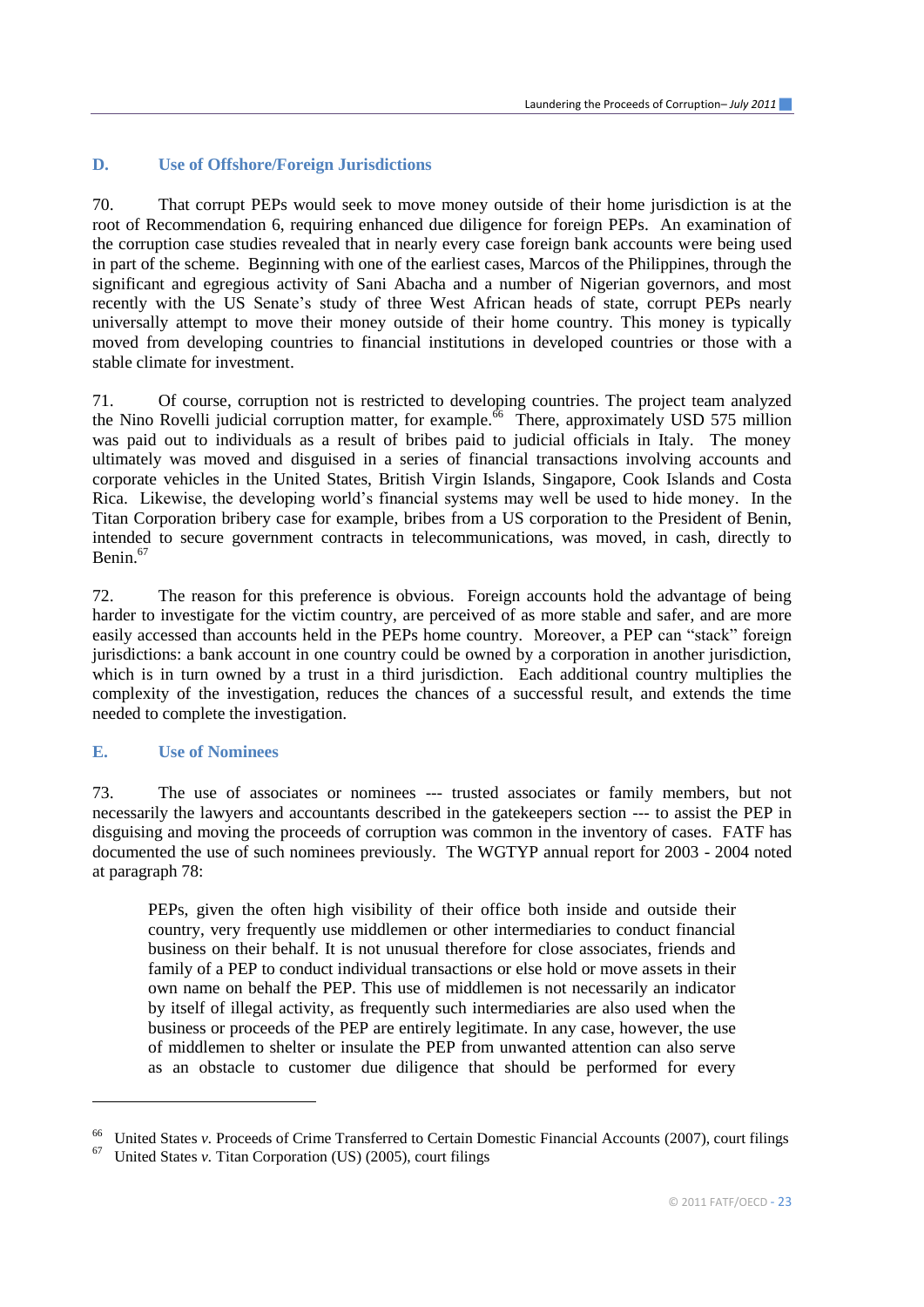customer. A further obstacle may be involved when the person acting on behalf of the PEP or the PEP him or herself has some sort of special status such as, for example, diplomatic immunity.

74. A typical use of nominees can be found in the case of Arnoldo Aleman. Aleman was able to siphon government funds through a non-profit institution known as the Nicaraguan Democratic Foundation (FDN), an entity incorporated by Aleman's wife in Panama. In addition, Aleman and his wife set up both front companies and non-profit organisations to funnel money through. Lastly, Aleman was able to defraud the government in the sale of telecommunications frequency to a private entity, using companies set up by advisors to Aleman. Aleman was also assisted in his efforts to steal and subsequently move money through the active participation of Byron Jerez, the country's tax commissioner at the time. $68$ 

75. The scheme set up by a high level PEP in a Central American country likewise depended on the assistance of both family members as well as other associates to succeed. The PEP would divert money that was intended to be paid to the country's treasury through a series of financial transactions, which would then ultimately end up in foreign bank accounts in the name of the PEP's former wife and daughter.<sup>69</sup>

# **F. Use of cash**

76. The use of cash, and its placement into the financial system, has long been identified as a method for the laundering of proceeds of crime. Indeed, when the FATF 40 Recommendations were first issued in 1990, the focus of many of its preventative measures was on detecting money laundering at the cash proceeds stage. The anonymous nature of cash, with its lack of paper trail, is attractive and may outweigh other negatives. Some of the predicate crimes, such as drug trafficking, are historically cash businesses. Indeed, even for crimes that do not generate cash requiring placement into the financial system, WGTYP has noted (Report on Money Laundering Typologies, 2000-2001), some laundering schemes in which the proceeds are converted back to cash in order to break the paper trail.

77. While smaller-scale, endemic corruption (in which money is provided to lower- or mid-level government officials in order to act or refrain from acting in their official capacity), would be expected to generate cash in need of placement, the grand corruption cases would not be expected to have significant amounts of cash. A cash payment to a PEP would break the chain of bank records, of course, but it would require the PEP to run the gauntlet of AML/CFT controls designed to combat placement of illegally-derived cash into the system. This would include the possibility that the PEP's transactions (as well as those for his family and close associates) are subject to enhanced due diligence in accordance with Recommendation 6. In each case in which the PEP receives the cash, he must engage in a calculus to determine whether the risks associated with placement – including the possibility of EDD as a result of his PEP status -- outweigh the benefits of having broken the chain. It appears that in a significant number of cases, the corrupt PEP wants the cash and, moreover is able to place the cash without attracting undue attention.

78. The US Senate's investigation of corruption-related money laundering identified the President of one oil rich West African country, for which a US bank accepted nearly USD 13 million in cash deposits over a three-year period into accounts controlled by the President or his wife. The

<sup>&</sup>lt;sup>68</sup> United States *v.*  $$125,938$  (US) (2008) court filings<br><sup>69</sup> United States *v.* Alfance Bertille (US) (2000) court

United States *v*. Alfanso Portillo (US) (2009) court documents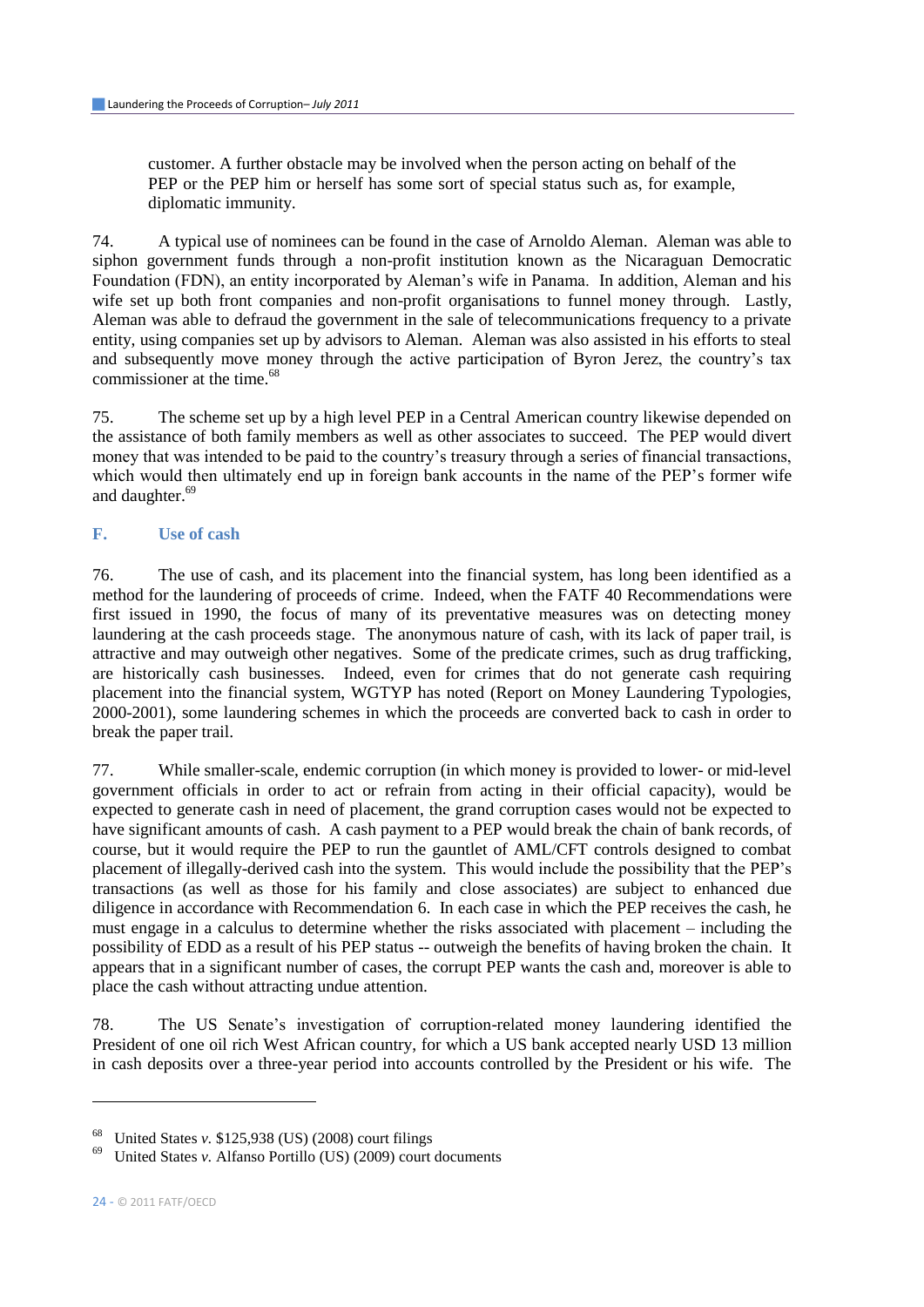report noted that some of these deposits were for a million dollars at a time, and the currency was in shrink-wrap packaging. The report could identify no legitimate source for such currency. This same bank also provided USD 1.9 million in cashier checks to a PEP from a South American country, using the maiden name of the wife of the PEP as the payee. These cashiers' checks were ultimately cashed in the PEP's home country. The bank involved was fined and criminally prosecuted for these violations and ultimately was closed as a result.<sup>70</sup>

79. The Zambian asset recovery lawsuit, noted above, also highlights the use of cash. As part of the scheme, the president of Zambia directed his UK-based lawyer to withdraw GBP 30 000 in cash from accounts containing diverted government money and deliver it to him personally. There were also other significant cash payments, including a USD 250 000 payment made from a diverted account to the Zambian Ambassador to the United States, which he then took in a suitcase to Switzerland and gave to the head of the Zambian security service, and hundreds of thousands of dollars in cash used to purchase property in the UK and elsewhere. The court found that there was no legitimate purpose for the large cash withdrawals.<sup>71</sup>

80. Other case studies have shown the presence of significant amounts of unexplained cash. Diepreye Alamieyeseigha, for example, was found to have over GBP 1 000 000 in his apartment in the UK at the time of his arrest, notwithstanding the fact that as governor of Bayelsa State in Nigeria, his salary was a fraction of that. Another governor of a Nigerian state around that time, Joshua Chibi Dariye, previously discussed, was found to have deposited into his UK accounts in excess of GBP 480 000 during a four and a half year period. According to a US Senate report on the matter, immediately after Sani Abacha's death in 1998, his wife was stopped at a Lagos airport with 38 suitcases full of cash, and his son was found with USD 100 million in cash. According to the World Bank study he was able to place significant amounts of cash in the financial system by using associates. Lastly, Montesinos used cash couriers to transfer funds from Switzerland to Mexico and Bolivia.

81. PEPs have an advantage not usually available to the general public: the use (and abuse) of the so-called "diplomatic pouch." Intended to protect free communication between diplomats and their foreign missions, a diplomatic bag is protected from search or seizure by the *1961 Convention*  on Diplomatic Relations.<sup>72</sup> A diplomatic bag may only be used for official materials and, while the Convention protects it from search, it does not relieve the carrier of adherence to the laws of the host nation, including cross-border currency reporting requirements.

82. Such was the situation that the US Senate uncovered in its report on the financial affairs of one West African PEP. His daughter, who was in graduate school in the United States, asked her US bank to count certain cash she had stored in her safe deposit box. The bank found USD 1 million in cash, in USD 100 bills, wrapped in plastic. When asked about the source of the money, the daughter replied that her father, the PEP, provided her the cash when he came into the United States, and that he often brought cash into the United States. The PEP had never declared his transport of the cash, as he was required to do by US law.<sup>73</sup>

<sup>&</sup>lt;sup>70</sup> Permanent Subcommittee on Investigations (2004)

<sup>71</sup> Attorney General of Zambia *v.* Meer Cares, *et al*., (UK)(2007) court opinion

 $\frac{72}{173}$  [http://untreaty.un.org/ilc/texts/instruments/english/conventions/9\\_1\\_1961.pdf](http://untreaty.un.org/ilc/texts/instruments/english/conventions/9_1_1961.pdf)

Permanent Subcommittee on Investigations (2010)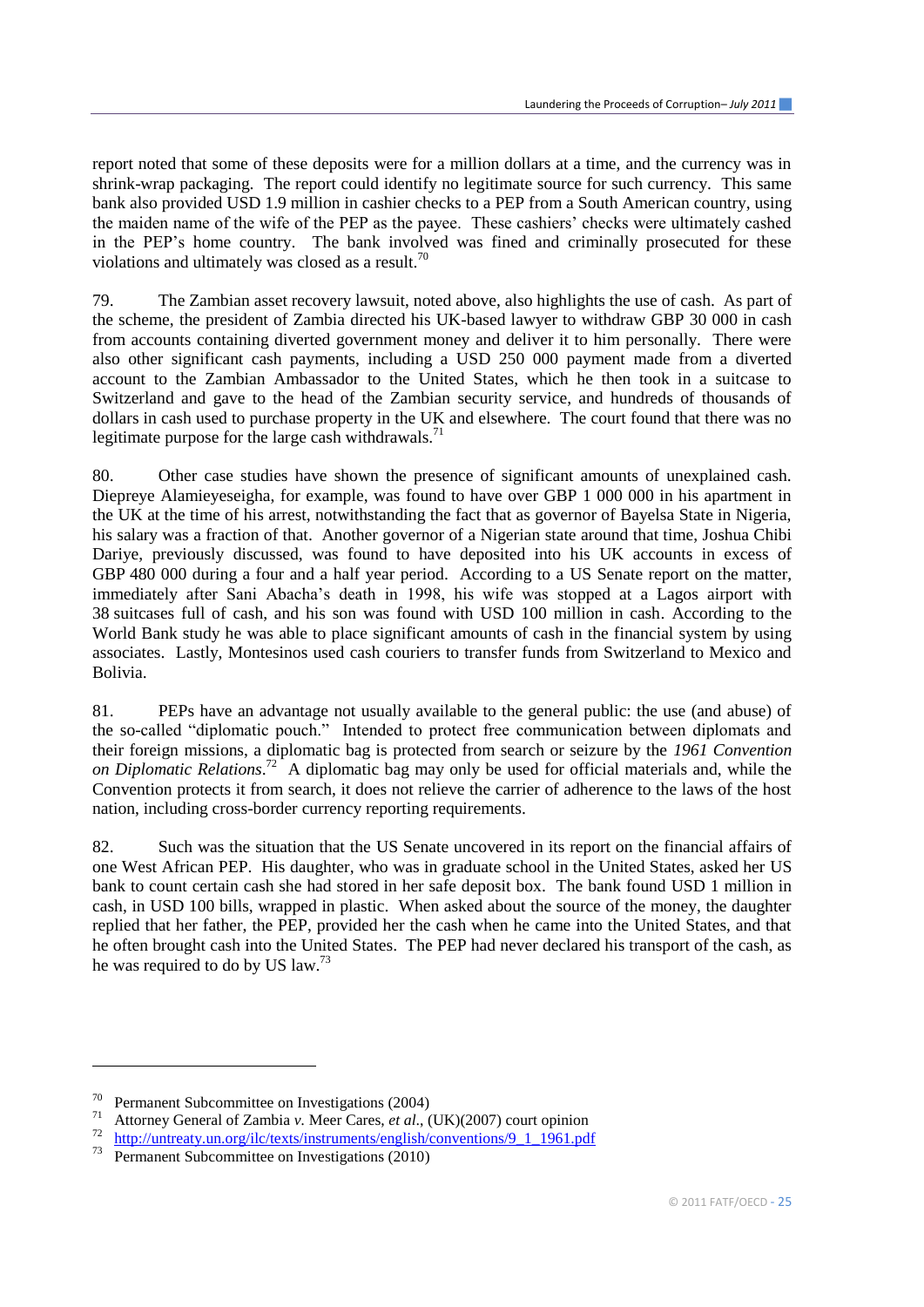# <span id="page-25-0"></span>**4. VULNERABILITIES LEADING TO AN INCREASED RISK OF THE LAUNDERING OF THE PROCEEDS OF CORRUPTION**

#### **A. Control over the State**

83. A central challenge faced by those attempting to prevent and investigate corruption offenses – and this may be unique to grand corruption -- are situations in which PEPs involved have sufficient control over the State both to allow money to be embezzled (or bribes and kickbacks to be demanded and received) and, because their power over the State was so great, to be able to use that same power to launder the money with impunity. A PEP, acting either alone or in collaboration with other illicit actors, may in an autocratic regime have total control over all of the mechanisms of government (the judiciary, the police, military, and the regulatory bureaucracy), as well as the media. The same control that allows the PEP to stay in power is the same control that would allow him to disguise and move his money. The project team noted a number of instances where the corrupt PEP created or used systems within his own government to be able to disguise or move the money.

84. Indeed, in each of the most significant grand corruption cases we studied, the PEP had the ability to control the domestic government to prevent detection and allow the disguise and movement of money. Only after the PEP's controls were eliminated, for example through regime change, did the country have the ability to detect the extent of both the money laundering and the crime.

85. One example of such control over a corrupt network was found in Peru during the term of Alberto Fujimori, as described in Guillermo Jorge's case study at the ADB/OECD report of its 2007 regional anti-corruption seminar. Through a series of dismissals and patronage appointments, extortions, bribes, and the corruption of the electoral process, Montesinos and Fujimori took control of the police, military and judiciary and, in effect, the country.

86. As the Peruvian Special Prosecutor, Luis Vargas Valdivia, noted in the ADB/OECD case study:

When exercising control of almost all state organs -- the executive, legislative, and judicial branches; Public Ministry; National Elections Jury; Constitutional Tribunal; Comptrollership; and the army, among others -- Fujimori and Montesinos notably weakened, and in some cases eliminated, these organ's role to control the exercise of government.<sup>74</sup>

87. Money embezzled from the state was moved through a variety of schemes to Switzerland, the United States and the Cayman Islands. Montesinos used his influence to cultivate a corrupt relationship with a Cayman-based bank, which he had allowed to operate in Peru without authorisation. The Peruvian authorities later concluded that this bank had at least the tacit approval of the banking authorities. Montesinos used similar influence with a second Cayman-based bank through bribery and exchanges of favours. The relationship with the CEO of that bank was such that the CEO would give him advice on the best way to hide his money offshore. Such was Montesinos' power that no police agency, money

<sup>74</sup> ADB/OECD (2007b), *p.* 223.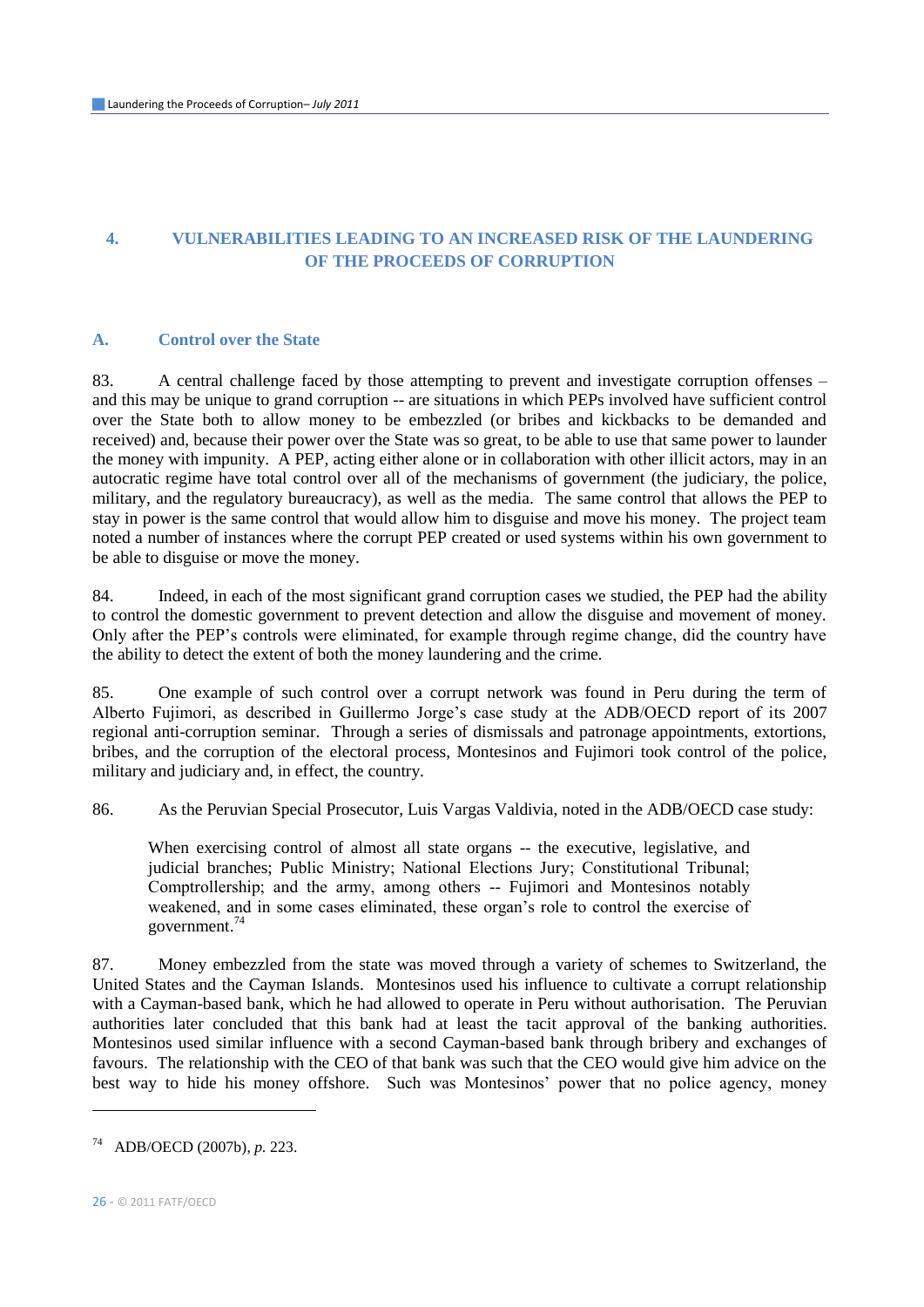laundering control organisation, or banking regulator would be able to detect, much less stop, this illegal behaviour. It is telling that Montesinos' schemes came to light only after one of his bribes to a politician, which Montesinos had recorded as insurance, was broadcast on an independent Peruvian cable television station.

88. Likewise, Abacha controlled the government of Nigeria, which allowed him both the opportunity to embezzle government funds, but also to ensure that it was safely laundered. Enrico Monfrini, in his case study of Abacha, described the corruption within the country as "blatant and systematic." Money was embezzled through a variety of means, one of which was Abacha directing his national security advisor to create and present false funding requests, which Abacha authorised. Cash was taken out of the central bank, given to the national security advisor, and then laundered through domestic banks or by Nigerian and foreign businessmen to offshore accounts held in the name of family members. Because Abacha had control over all aspects of the Nigerian government, there was no opportunity for any domestic regulator, law enforcement or financial institution to prevent the theft of the money.<sup>75</sup>

89. Lazarenko had sufficient control over the Ukrainian apparatus of governance that he was able to require businesses operating in the country to give him half of their profits. He could also divert for his own use money designated to purchase the country's wheat supplies, and could direct funds derived from customers paying for natural gas be transferred to the accounts of offshore shell companies controlled by Lazarenko. Lazarenko, as noted previously, utilised financial institutions under his control to be able to move his stolen money to a variety of foreign accounts. Because Lazarenko's control over the country was so pervasive, he was able to scheme without worry that a regulator or domestic law enforcement agency would be able to either prevent or detect his crimes.

90. What is the net effect, for AML/CFT purposes, of a corrupt PEP's control over his country? Financial institutions and countries confront a unique set of challenges, to say the least. Consider for example the situation in which the PEP claims that he is entitled by law (or decree) to the proceeds of the country's treasury. The US Senate's 1999 investigation of money laundering in private banking highlighted one example. A US bank held an account with an individual they understood to be an undisputed West African PEP. The bank's customer profile noted that the source of the PEP's funds was government funds, and that the President had "carte blanche authority of his government's funds."<sup>76</sup> Global Witness likewise noted the instance of another West African PEP claiming his entitlement to engage in self-dealing with its own government – essentially, that the PEP can do business with the state such that he would be entitled to the proceeds of government contracts. This PEP owned natural resource extraction companies which had been given extraction rights by the government. In a defence of a lawsuit, the PEP claimed:

―Cabinet Ministers and public servants . . . are by law allowed to own companies that, in consortium with a foreign company, can bid for government contracts and should the company be successful, then what percentage of the total cost of the contract the company gets will depend on the terms negotiated between the parties. *But, in any event, it means that a cabinet minister ends up with a sizable part of the contract price in his bank account*. 77

91. The stated lack of any prohibition against conflict of interest and self-dealing, even if actually consistent with the PEP's domestic law, appear to violate Articles 7 and 8 of the UNCAC's prohibition against conflict of interest, and functionally constitutes a license to steal.

 $^{75}$  Monfrini (2008)

<sup>&</sup>lt;sup>76</sup> Permanent Subcommittee on Investigations (1999), *pp* 14-15.<br><sup>77</sup> Clobal Witness (2000e), p. 12.

<sup>77</sup> Global Witness (2009a), *p*. 12.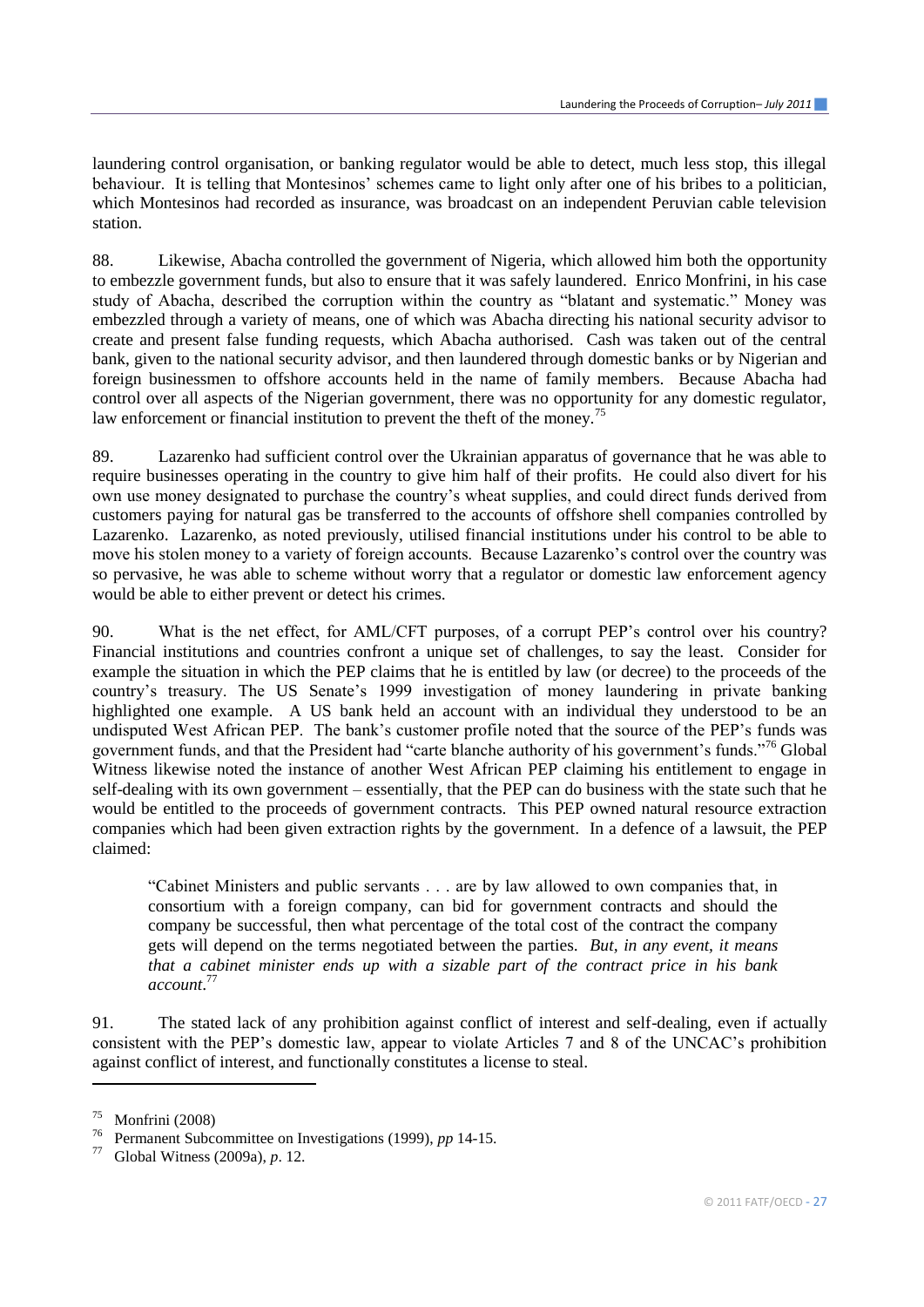92. Because there is no domestic control or supervision of the corrupt PEP's transactions, the PEP has functionally "rigged the game" in his own country. This increases the pressure on, and difficulty for, foreign financial institutions to understand the source and nature of the money entering its institution. Unfortunately, the source of information available to the financial institution may be restricted. Guillermo Jorge, in his analysis while discussing the Montesinos matter, poses the fundamental problem that foreign jurisdictions and financial institutions have in dealing with such regimes:

[W]hat would have happened if Swiss banks reported Montesinos as early as 1998? For the sake of this exercise, one can speculate that, on the Swiss part, an investigation on money laundering would be opened and a request for assistance to Peru forwarded to determine the origins of the assets. However, in 1997, with Montesinos in power, one can be almost sure that Peru would not have been able to provide accurate information on the origins of the assets.<sup>78</sup>

93. The PEP's control allows him to create corporate structures and to prevent reasonable inquiry by financial institutions or regulators as to the beneficial ownership of those companies. This problem was highlighted in the US Senate's 2004 investigation of corruption-related money laundering. There, in the course of investigating the financial transactions of a West African PEP, a US financial institution discovered a series of wire transfers totalling USD 34 million out of the country's oil revenue account to accounts held in a third country by two corporations incorporated in the PEP's home country. The PEP refused to disclose the beneficial owners of those accounts and, because of the PEP's control over the government, neither the bank, the regulators, nor law enforcement outside of the PEP's country had the ability to determine the identity of the recipient of the money, or the purpose of the payments.<sup>79</sup>

# **B. Financial Institution Capture**

94. That a financial institution may be compromised by criminal elements, which then may launder funds with impunity, is a concern. As early as WGTYP's 1996-97 Report, FATF has been concerned with the risks associated with such financial institution "capture." FATF, in its Recommendations 23 and 24, require that regulators take steps to ensure that banks and casinos remain free of criminal influence, particularly in regard to ownership and management. These recommendations do not cover PEPs, however, and there is no standard that would prohibit a PEP, directly or beneficially, from owning a financial institution.

95. The project team found such financial institution capture to place the entire system of global AML/CFT at risk. According to the case study of Vladimiro Montesinos contained in the ADB/OECD report of its 2007 regional anti-corruption seminar, Montesinos was able to orchestrate with his associates the use of pension fund money and their own money to buy a majority interest in a Peruvian banking institution, Financiera del Sur (FinSur). The use of such an institution gave Montesinos and Fujimori an unprecedented ability to move and disguise funds. Due to the fact that the bank involved was in the PEP's own jurisdiction, it appeared that the Montesinos' status as a PEP contributed to his ability to control the bank.

96. Indeed, a PEP may have the wherewithal, due to his connections and sophistication, to be able to capture a bank outside his own jurisdiction. This was demonstrated in the actions of the former Prime Minister of Ukraine, Pavel Lazarenko. As noted in the US criminal court opinion affirming his conviction, he and his associates were able to control two banks, the European Federal Credit Bank ("Eurofed") and

<sup>78</sup> ADB/OECD (2007b), *p.* 211.

Permanent Subcommittee on Investigations (2004), *pp.* 54-55.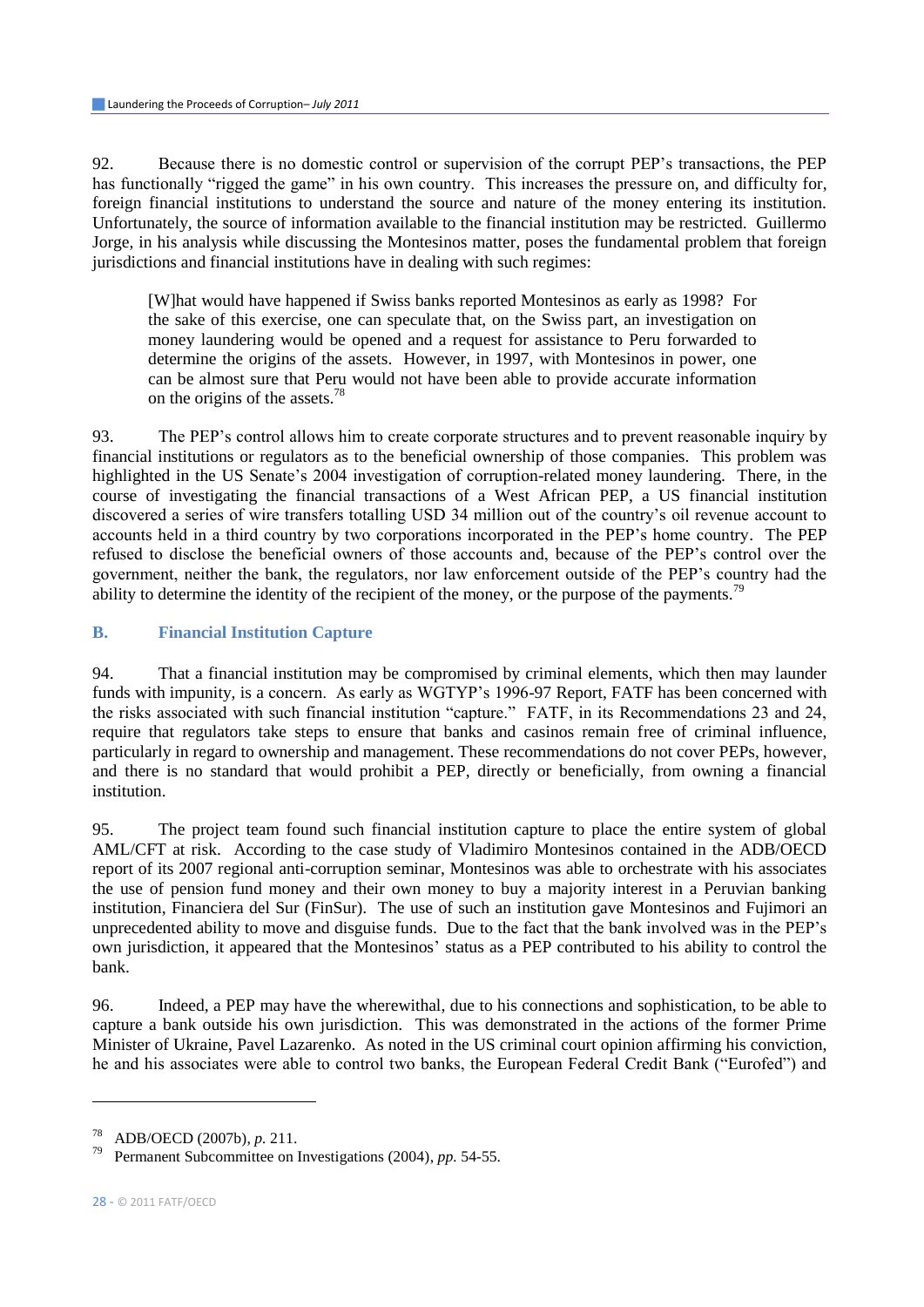Postabank, both established in foreign jurisdictions. Those banks, in turn, had correspondent and other accounts at scores of banks worldwide, and Lazarenko was able to use these accounts to move millions unimpeded through the worldwide financial system.

#### **C. Ineffective Enhanced Due Diligence**

97. Recommendation 5 and its interpretive note set forth the nature of the due diligence that should be applied at account opening and in reviewing transactions for ordinary account holders. With Recommendation 6, FATF has recognised that foreign PEPs pose significantly greater risks than do ordinary customers, and that financial institutions should take steps to understand and more closely monitor the financial transactions of PEPs as well as their families and associates. The Recommendation requires systems to determine whether a customer is a PEP, to reasonably determine the source of the funds, and to engage in enhanced ongoing monitoring of the relationship.

98. Others have recognised the necessity of an EDD process for PEPs as well. The Wolfsberg Group, an organisation of large money-centre banks, has issued guidance that discusses the rationale behind this rule:

Relationships with PEPs may represent increased risks due to the possibility that individuals holding such positions may misuse their power and influence for personal gain and advantage or for the personal gain or advantage of family and close associates. Such individuals may also use their families or close associates to conceal funds or assets that have been misappropriated as a result of abuse of their official position or resulting from bribery and corruption. In addition, they may also seek to use their power and influence to gain representation and/or access to, or control of legal entities for similar purposes.<sup>80</sup>

99. The project team found in many cases that the financial institutions involved failed to conduct any due diligence to determine that they were dealing with a PEP, and thereby failed to determine the source of the funds or engage in relationship monitoring. In other instances, they understood that they were dealing with a political official, but nevertheless failed to understand the source of the wealth. Either because the facts themselves revealed it or as a result of a government inquiry, we were able to conclude that, had a reasonable level of inquiry been conducted concerning the PEP or the transactions involved, the financial institution would have been able to detect and prevent the laundering of the proceeds of corruption. Moreover, in at least one case, the bank took steps to hide the fact that the PEP involved had an account at its institution, and took further steps to disguise certain financial transactions. In other circumstances, the institutions involved readily acceded to the PEP's demand for secrecy.

100. To be sure, the project team encountered other cases, such as Pavel Lazarenko, where an interlocking web of corporate vehicles and captured financial institutions across the globe would have challenged even the most diligent of compliance investigators. Finally, in some instances, there was not enough data to conclude whether the due diligence conducted allowed the PEP to move stolen money into the financial system.

101. Guidance for due diligence for a PEP is readily available. As the Stolen Asset Recovery (StAR) group noted in its report, *Politically Exposed Persons*:

The identification of a PEP customer usually results from a bank's normal CDD processes. Depending on the type of product or service sought, geographic area of business, or source of

<sup>80</sup> Wolfsberg Group (2008)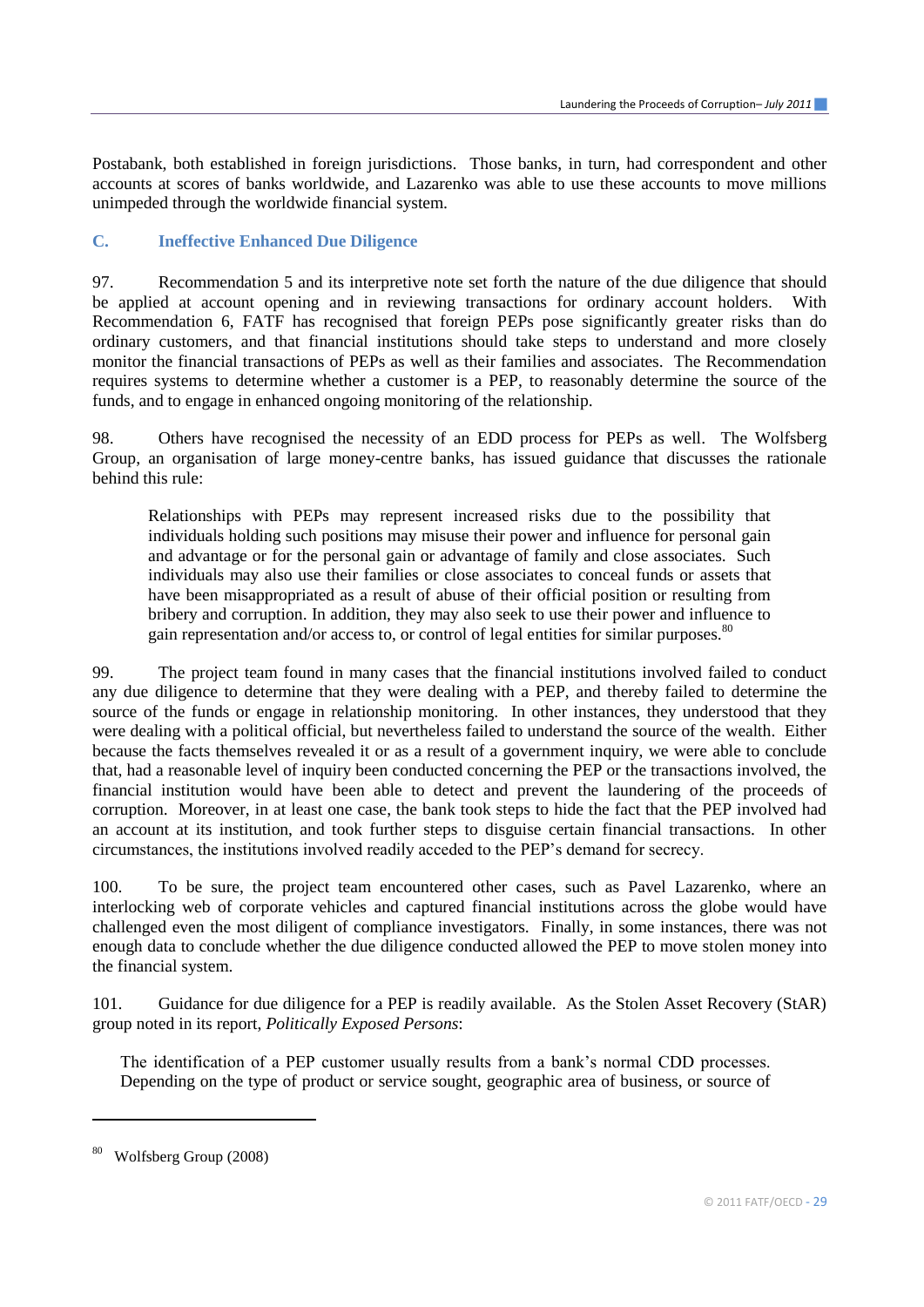funds, CDD could also include questioning the customer on whether he or she is a PEP. Certain answers would normally trigger further research.

102. The Abacha case stands as perhaps the most visible example of the consequences of the lack of a financial institution's due diligence in allowing suspect money to flow freely through accounts. The story of the crimes of the former Nigerian President Sani Abacha are well described in the case study conducted in the ADB/OECD report of their 2007 proceedings, as well in an unpublished World Bank case study.<sup>81</sup> Abacha is safely estimated to have embezzled between USD 2-4 billion during his four and a half year rule.

103. The governments of at least three of the countries involved in receiving suspect Abacha funds – the US, UK, and Switzerland -- have concluded that their financial institutions conducted inadequate due diligence in their handling of those accounts. A 2000 report of the Swiss Federal Banking Commission, for example, reviewed the actions of Swiss banks "to ascertain whether [the banks] had fully adhered to due diligence requirements . . . as set out in banking law and other applicable legislation in accepting and handling funds from the entourage of the former President of Nigeria, Sani Abacha." Its review identified five banks with "shortcomings" and six banks in which there were "instances of serious omissions and serious individual failure or misconduct." This included ignoring indications of the possible suspicious origin of the funds, not passing relevant information to high levels in the bank and misjudging the customer relationship. The Commission did note that none of the accounts except one were in Abacha's name, and that none of the account holders identified themselves as prominent political figures, but that the banks nevertheless should have been more cautious, particularly in dealing with regions which have a history of corruption. $82$ 

104. The UK likewise conducted an investigation in 2001 of Abacha money that passed through UK financial institutions. Of the twenty-three UK banks investigated because of possible links with Abacha accounts, fifteen were found to have "significant money laundering control weaknesses." Within those banks, the FSA found forty-two personal and corporate account relationships that were linked to the Abacha family and close associates. It estimated that those accounts were responsible for a total turnover between 1996 and 2000 of USD 1.3 billion in Abacha money.<sup>83</sup>

105. The US Senate likewise found a US-based bank (with branches in the UK) to have failed to engage in an appropriate level of due diligence with regard to money funnelled through accounts of two sons of Sani Abacha. The Senate noted that no client profiles existed for the accounts for a time period in which USD 47 million passed through the accounts, and when profiles were created, they repeatedly failed the bank's own internal quality review. The bank acknowledged that the KYC documentation on those accounts were below that required under bank policy.<sup>84</sup>

106. Another case involved former Chilean president Augusto Pinochet. There, a US-based bank that maintained accounts for Pinochet understood that Pinochet was in fact a PEP. The bank's KYC client profiles compiled from the late 1990's to 2002 noted that Pinochet was a political figure, that his estimated net worth was approximately USD 50-100 million, and that he had as much as USD 6.3 million on deposit with the bank. Other than to state that the wealth came from his government salary and "family wealth," there was no effort to determine the actual source of the wealth. In another instance, as we noted in the section on corporate vehicles, the bank actually set up a shell corporation in an offshore jurisdiction with weak money laundering controls to be the nominal owner of the accounts. The KYC profile for those

<sup>&</sup>lt;sup>81</sup> Okonjo-Iweala, *The Nigerian Experience* (2007) unpublished World Bank case study

<sup>&</sup>lt;sup>82</sup> Swiss Federal Banking Commission (2000)

 $^{83}$  Financial Services Authority (2001)

Permanent Subcommittee on Investigations (1999)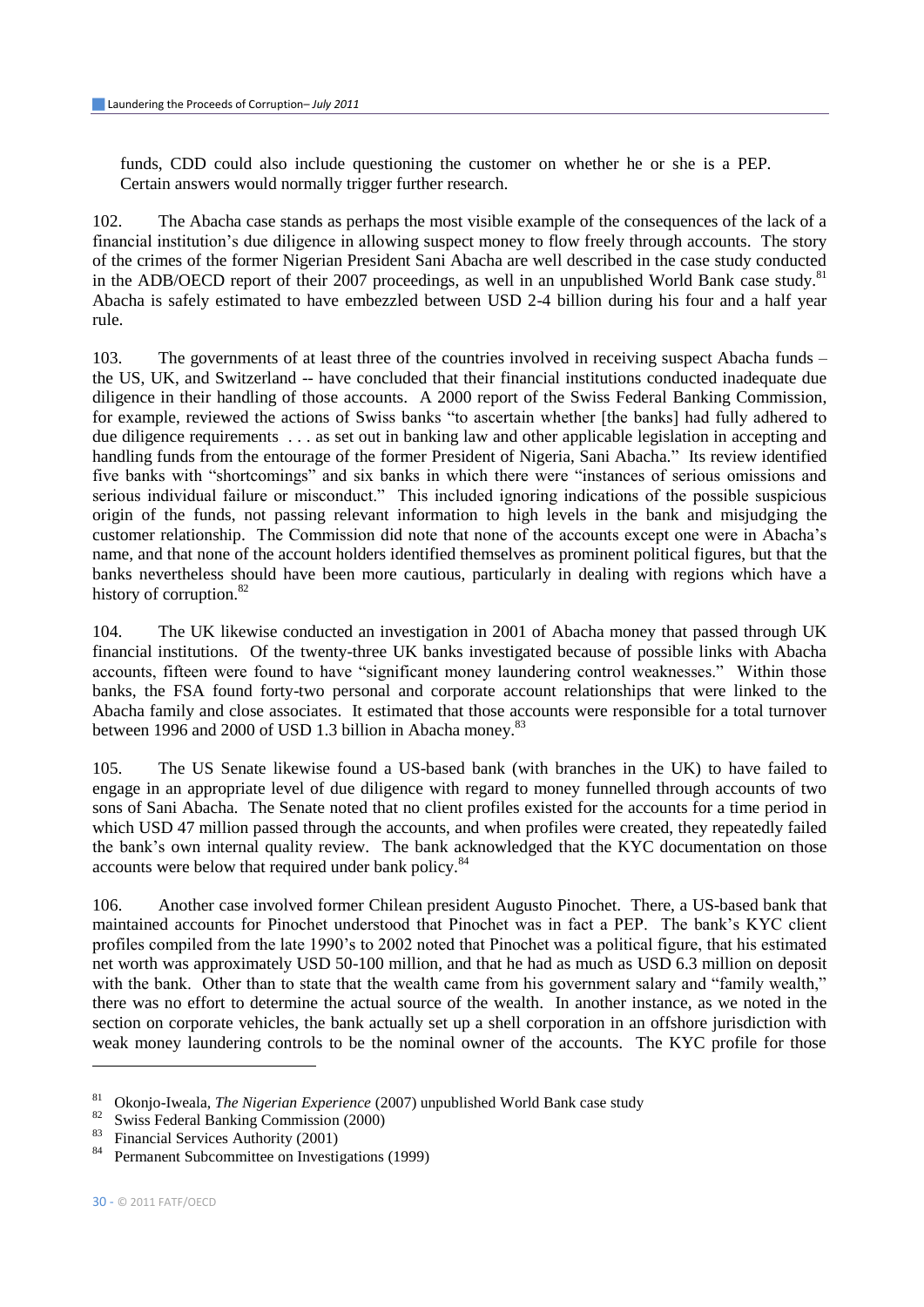accounts simply listed the corporations, not Pinochet, as the owners, notwithstanding the fact that the bank itself knew that a PEP was the beneficial owner. During part of this time, the bank had been required to engage in EDD for PEPs; during the earlier years it was required, in any event, to engage in due diligence to ensure that the money that was placed into its institution was not derived from illegal activity.<sup>85</sup>

107. As with Pinochet, Raul Salinas' bank gave him active assistance. The bank provided Salinas with a shell corporation, established in a jurisdiction that at the time had weak money laundering controls, as the owner of accounts that Salinas had established at the bank. That shell company, in turn, had for its board of directors three other shell companies from another jurisdiction with weak money laundering controls, and as officers and principal shareholders yet three more shell corporations. The bank itself controlled all six of those shell corporations, whose only purpose was to be able to disguise the beneficial ownership of the money. Later, the bank established a trust to own the shell corporation, with Salinas as the secret beneficiary. <sup>86</sup>

108. The bank, according to a US Senate investigation, accepted Salinas as a client without any specific review of his background and without determining the source of funds that would be deposited into his account. Indeed, a review of Salinas' client profile after his arrest showed that it was blank. The structure the bank set up for Salinas allowed him to move USD 67 million in two years from Mexico to accounts in Switzerland, the UK and the US.<sup>87</sup>

109. Other cases show that the banks fully understood that the money that was passing through PEPs' accounts was money from the national treasury. One US bank, for example, listed as the source of wealth for the President of an oil-rich African nation "the result of position," and candidly acknowledged that the source of the money was the President's personal access to those funds. The bank's own 1997 analysis of the KYC for the account noted significant deficiencies, and the bank acknowledged that the KYC profile was "wholly inadequate." At the time this was occurring, the media reported that the French government had opened an investigation related to bribes being paid by a French oil company to this country's officials, including the president.<sup>88</sup>

110. Notwithstanding the publication of this report in 1999, US banks continued to cater to this President's family members. For example, a different US bank allowed the President's daughter, a foreign national, to deposit in excess of a million dollars of cash into her account notwithstanding her status as an unemployed graduate student. When some transactions were ultimately flagged, the branch manager told the AML personnel that she is "the princess of  $\prod$  African royalty." Further due diligence by the bank's AML department resulted in a telephone call to the daughter, who readily acknowledged receiving the cash from her father, who would give it to her on his trips to the United States. Further review revealed that the daughter's name was not on the list of PEPs a vendor provided to the bank. The bank then engaged in enhanced transaction monitoring on the account. The account was ultimately closed two years later when the daughter, whose father was still under French investigation for bribery, attempted to purchase a USD 1 million cashier's check using cash she had previously placed in two safe deposit boxes at the bank.<sup>89</sup>

111. Other cases showed the result of a lack of due diligence in identifying customers and monitoring accounts. Philippine President Joseph Estrada, for example, maintained an account through which he funnelled bribe and payoff cash in the name of a pseudonym. In one instance, a bank employee saw Estrada sign the false name on various bank documents; on other occasions, the president's personal

<sup>85</sup> Permanent Subcommittee on Investigations (2004); United States *v.* Riggs Bank, (US)(2005) court documents

<sup>86</sup> Permanent Subcommittee on Investigations (1999)

 $\frac{87}{88}$  Permanent Subcommittee on Investigations (1999)

<sup>&</sup>lt;sup>88</sup> Permanent Subcommittee on Investigations (1999)

Permanent Subcommittee on Investigations (2010)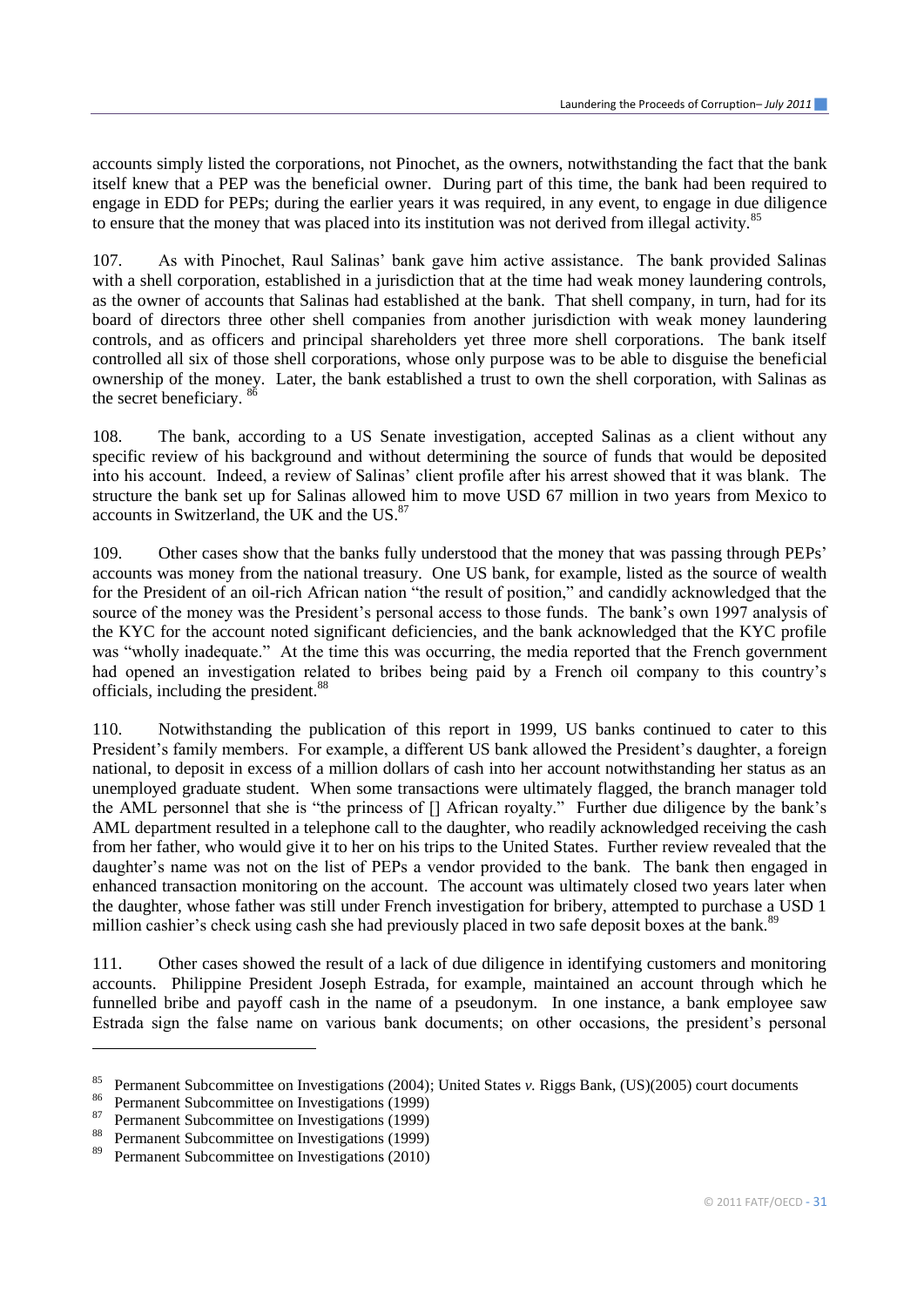secretary made cash deposits. In such circumstances, it is hard to imagine any legitimate reason for the president of a country to legitimately engage in such transactions.

112. There were other instances in which the project team noted that the ease by which money was subsequently frozen indicated that the identity of the beneficial owners was readily apparent. For example, the Montesinos case was broken when videotaped recordings of Montesinos bribing a congressman was aired on local television. That and subsequent videos created a scandal both in Peru and around the world. Banks in money-centre countries then almost immediately froze and reported the existence of accounts; this money was ultimately confiscated and repatriated to Peru. As was noted in the ADB/OECD report of proceedings regarding the Montesinos case, "the peculiarity that Montesinos videotaped his meetings made the case attractive to the international media, which in turn severely increased the risk of financial institutions."<sup>90</sup> More recently, as noted previously, banks around the world identified and froze suspected assets related to the recently deposed leaders in several Middle Eastern countries. This poses the obvious question: How were the banks able to identify such accounts so readily and quickly? The inference from these facts suggests that the information concerning Montesinos' PEP status was either in the possession of the banks or readily available.

113. Some of the case studies predate Recommendation 6 and any official or industry recognition that foreign PEPs pose an inherently greater risk of money laundering than ordinary customers, as well as the push by the OECD to curb foreign bribery. It can be argued that the older cases would not likely occur today. Such an argument is undercut, however, by the fact that only a fraction -- 7 of 34 – of the FATF member jurisdictions received a Largely Compliant rating for Recommendation 6 in their last evaluation. No country was completely compliant. Indeed, the StAR paper 'Stolen Asset Recovery' (2009) found that 84 percent of the 124 countries assessed either by FATF or a FSRB rated as non compliant or only partially compliant. "The picture today is of an overall failure of effective implementation of international PEP standards."<sup>91</sup>

114. Moreover, the project team found a significant number of cases – Abubakar, Chen Shui-Bien, some of the Pinochet transactions, the three West African PEPs, the Bangkok film festival case, to name a few -- in which accounts were held in countries that have imposed an EDD requirement for foreign PEPs. Nevertheless, significant amounts of corrupt funds were able to be laundered. Finally, a number of cases that predate an industry, government, or FATF recognition of PEP risks – Abacha, Pinochet, Estrada, and Salinas for example – involved instances of the bank conducting no due diligence or actively assisting in the laundering of money. That being said, a true global regime of enhanced due diligence will almost surely force corrupt PEPs to increase reliance on other means of disguising their ill-gotten wealth, such as the use of corporate vehicles, gatekeepers and associates. Moreover, as the report noted previously, when the PEP effectively controls the machinery of government, the PEP can readily access the international financial system to launder his proceeds.

#### **D. Ineffective communication among States and financial institutions**

115. Money laundering, regardless of the predicate offenses, is a global problem. Communication among states is a key element to enhanced effectiveness and maximizing the use of scarce resources. In many of the case studies, money was laundered using accounts in many jurisdictions being held by corporate entities registered in yet other jurisdictions. In the Abacha case, for example, the money involved at least twelve different jurisdictions. Such a tangled financial structure is intentional, as money launderers and corrupt PEPs perhaps count on the fact that each layer of the scheme involving another

<sup>90</sup> Valdivia (2008)

Greenberg T.S. *et al.* (2009), at xv.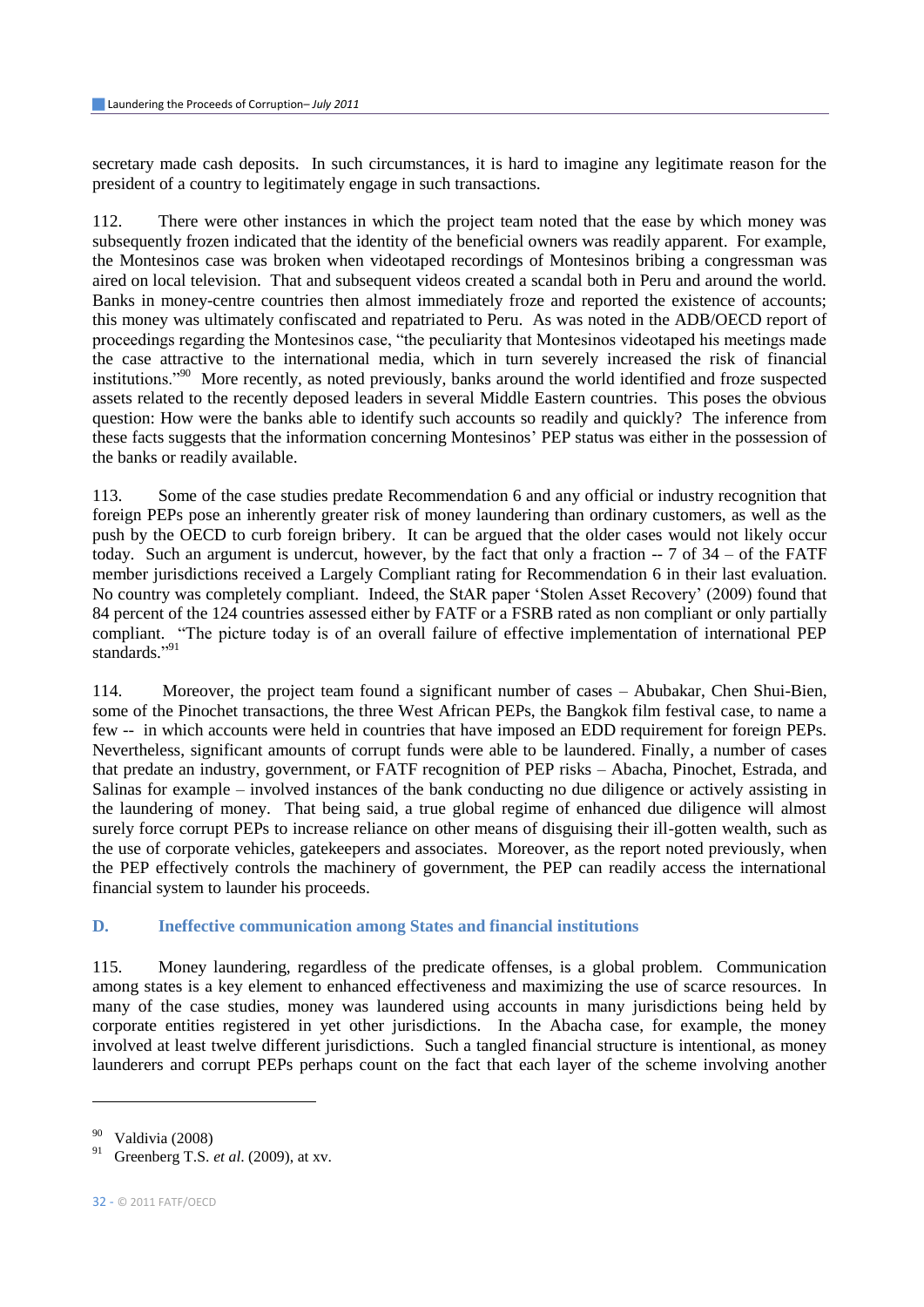country will reduce the chances of regulators, investigators, or the financial institutions – relying on information exchange procedures that are either cumbersome or not being utilised -- being able to understand and prevent the laundering of proceeds of corruption.

116. The project team did not find any instance of a foreign FIU, regulator, or law enforcement agency discovering evidence of corruption and proactively alerting the affected country. This may be the result of the nature of grand corruption; as noted previously, it is likely that notifying a country ruled by a corrupt PEP of suspicious transactions will serve only to alert them to their need to be better at hiding the money. This also may be the result of the nature of the materials the project team studied, as the method by which the relevant country was tipped off to the corruption is often not discussed.

117. That being said, however, it may simply be that a foreign competent authority simply does not look for such evidence or, upon finding it, does not pass it on to the affected country. While not the focus of this typology, it should be noted that in the asset recovery sphere, the communication and evidence sharing among competent authorities is often measured in months and years (and sometimes, literally, dozens of years). Since there is no reason to believe that the efforts in the detection and prevention sphere are any different, then the corrupt PEPs, who are able to move money with  $21<sup>st</sup>$  century speed, will always have the upper hand.

118. Even within the same country, barriers exist to ensure effective AML controls. The US Senate's report on certain West African PEPs recounted a situation in which a PEP had, at various times, accounts at three different financial institutions either in his own name or in corporate vehicles in which he was a beneficial owner. Each financial institution ultimately decided to close the accounts because of suspicious financial transactions, yet none of the banks knew of the existence of, or the suspicious nature of, the accounts in the other financial institutions. In another instance, a US financial institution knew the daughter of the president of an African country to be a PEP, and had been subjecting the accounts to EDD. Because of AML concerns, it decided to close the accounts and provided the daughter with two cashier's checks reflecting account balances of over USD 800 000. The daughter merely opened an account at another institution in the same city, depositing the cashier's checks from the first bank. The second bank apparently never inquired of her former bank the circumstances surrounding the closing of the account and never knew she was a PEP until the legislative investigators asked about it.<sup>92</sup>

Permanent Subcommittee on Investigations (2010)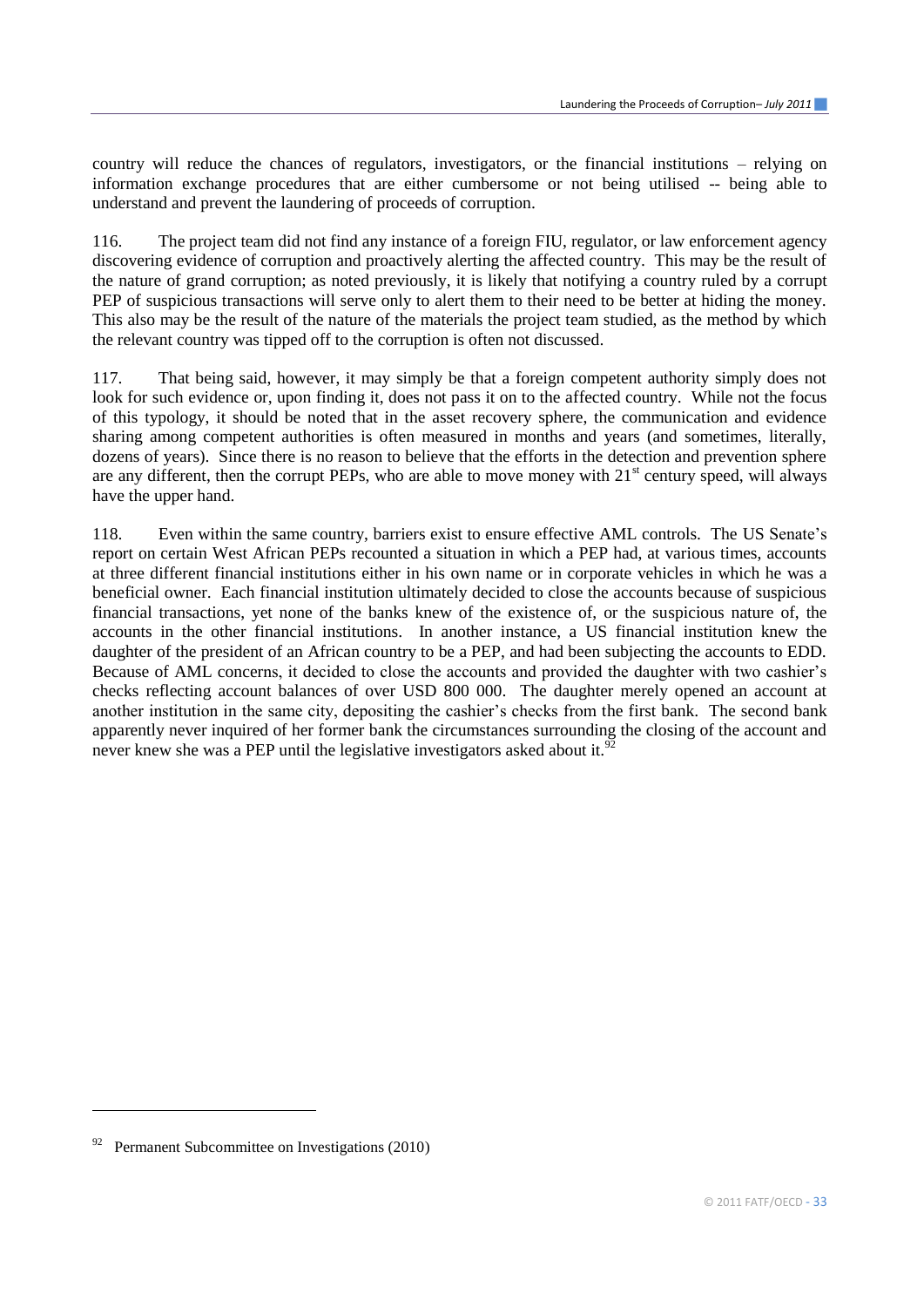#### **5. CONCLUSION**

<span id="page-33-0"></span>119. Corruption-related money laundering shares many of the same traits as the laundering of proceeds of other types of crime, but there are important differences as well. Corrupt PEPs, like other criminals, have a need to disguise the proceeds of their crimes, and use a variety of methods ranging in sophistication, to do so. Corrupt PEPs may have certain natural advantages in laundering their funds not available to other criminals: they may control the machinery of the state, allowing them to co-opt those individuals and institutions that are supposed to prevent and detect such crimes; they can use the proceeds of corruption to finance political parties or organisations and, in turn, reinforce their control over government mechanisms; their political power gives them the ability to recruit skilled associates within their own country to engage in transactions to make the proceeds indistinguishable from legitimate money and provide a diplomatic cover; and they often have a veneer or respectability that deflects suspicion.

120. On the other hand, corrupt PEPs also face risks that other criminals do not: A PEP's mere association with large unexplained wealth can be enough to trigger inquiries. As we noted previously, greater information often exists as to the wealth and income of PEPs as a result of asset and income disclosure requirements, which would allow a more accurate assessment of the nature and source of specific transactions. Lastly, more attention being paid to this issue by multilateral bodies, NGOs and individual governments than ever before.

121. The cases in this study reveal that, similar to other sophisticated criminals, corrupt PEPs use a broad array of methods to hide their proceeds. Corrupt PEPs disguise their ownership through corporate vehicles and trust companies and use gatekeepers and nominees to launder proceeds through the domestic and foreign financial institutions. They have used their power to acquire state assets, control law enforcement, and capture banks. Finally, past cases demonstrate that AML standards are not always being implemented by financial institutions; nor are AML laws and regulations being enforced by regulatory authorities or supervisors. Case after case shows how financial institutions have failed to follow AML procedures – even where those procedures called for only an ordinary risk-based approach – and have thus given corrupt PEPs continued and unabated access to the global financial system.

122. Preventing and detecting the proceeds of corruption involve the array of FATF recommendations. While Recommendation 6, regarding EDD for PEPs, is obviously central to an effective AC regime, our survey indicates that corruption-based money laundering also requires jurisdictions to effectively implement the Recommendations on corporate vehicles and trusts (Recommendations 33 and 34); the power and authorities (including the independence) of the competent authorities (Recommendations 26, 27 and 28); the use of cash couriers (Special Recommendation IX); gatekeepers (Recommendation 12); and the need for integrity within financial institutions themselves (Recommendation 23). Moreover, as we note below, it may be useful to look again at some of these recommendations in light of this report's findings.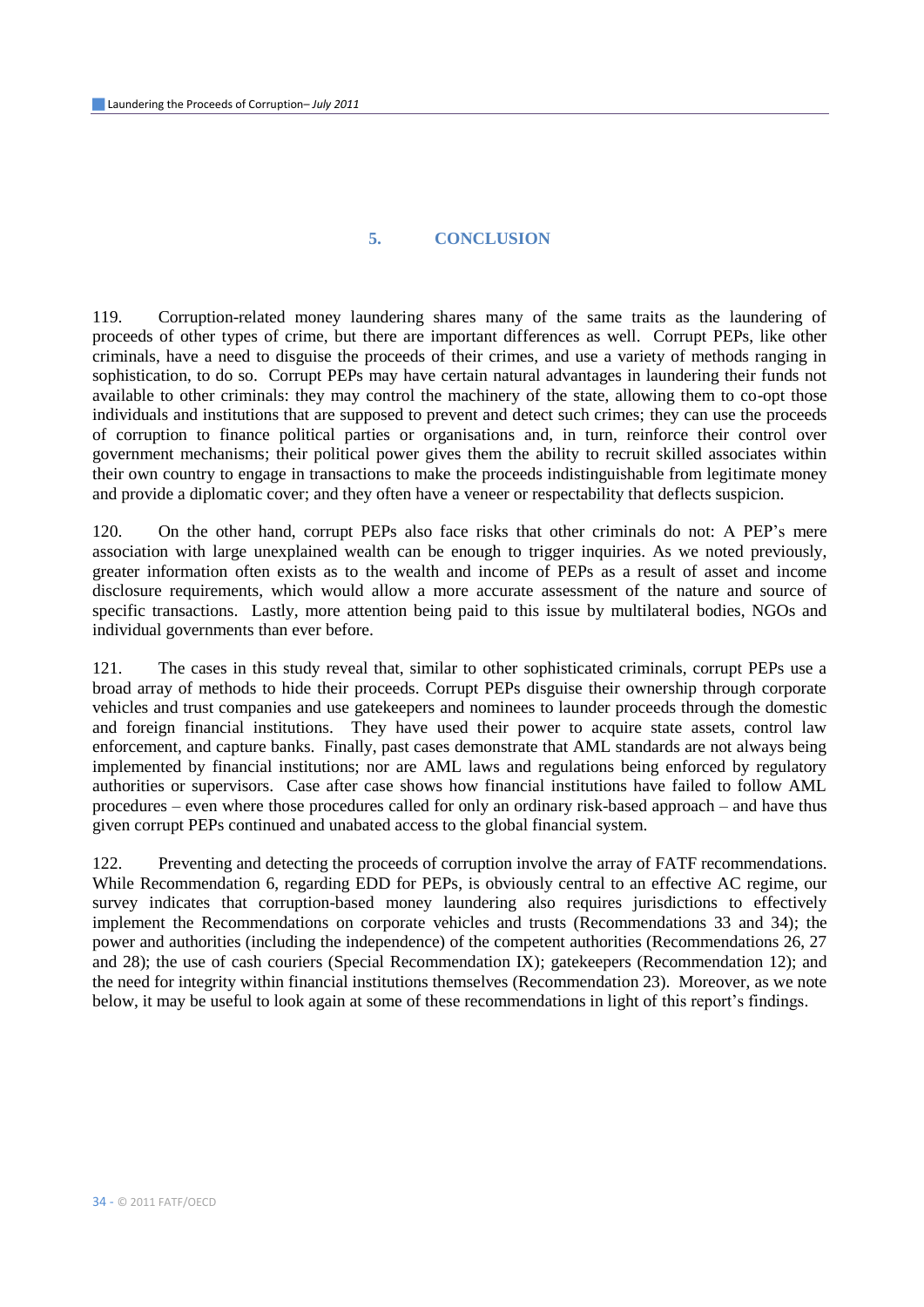# **6. SUGGESTED FOLLOW-UP WORK**

<span id="page-34-0"></span>123. More work could be done. The issue of corruption-related money laundering is sufficiently unique, complex, and of public importance to merit further study. Because corrupt PEPs face risks in disguising and moving their money which may not be present in other types of crime, further study on the methods of money laundering and the vulnerabilities of the current system could lead to greater effectiveness to both the AML/CFT and AC efforts.

124. Specifically, the project team suggests that the FATF WGTYP may consider conducting research in the following areas, either in combination with each other or as stand-alone projects:

125. Red flag indicators: Given that the current project has given WGTYP an understanding of the manner in which corrupt PEPs may seek to move and disguise money, WGTYP may wish to understand the "red flags" that may be present in corruption-related financial transactions. Because FATF would benefit from the insight of the private sector in this area, this work should include consultation with the private sector, including financial institutions and NGOs.

126. Identification, prevention and enforcement, particularly as it relates to AML: Because the project focused exclusively on existing typologies, it did not study whether specific AML controls successfully prevented or detected the laundering of the proceeds of corruption. Surveying the law enforcement, regulators, and FIUs of FATF members for instances in which existing controls were successfully used (or, in the alternative, did not succeed) may be useful in determining whether changes are necessary.

127. Geographic and sector risk: This report has seen that the failure of some jurisdictions to adhere to basic AC principles, combined with other factors such as a poor history of effective governance or ready access to sources of state income, can create significant AML risks. FATF may wish to consider the appropriate response by financial institutions and AML/CFT authorities to financial transactions emanating from countries that do not comport with basic AC principles.

128. Original typologies and other methods of laundering not covered in the typology review: The project team merely surveyed typologies and case descriptions done by others. Insight may be gained by conducting specific, in depth, and original research on other cases of grand corruption. The survey revealed some use of other methods of money laundering, such as real estate, the purchase of luxury goods, misuse of diplomatic or sovereign privileges and immunities, and the cross-border movement of metals and stones. Further study in this area could yield some insights into the appropriate response to this type of money laundering.

129. Asset recovery: This typology has focused on the methods used by corrupt PEPs to move their money, but did not address whether assets were returned to the country harmed by corruption. Efforts by governments to recover stolen proceeds have received considerable study by governments, FSRBs, NGOs, and multilateral bodies.<sup>93</sup> Since AML tools are critical in asset recovery, there may be some benefit in

<sup>93</sup> See, *e.g.*, The World Bank and UNODC Stolen Asset Recovery Initiative, [www.worldbank.org/star;](http://www.worldbank.org/star) Basel Institution on Governance, International Centre for Asset Recovery, [www.baselgovernance.org/icar/;](http://www.baselgovernance.org/icar/) U4 Anticorruption Resource Centre, [www.u4.no/themes/uncac/asset-recovery.cfm.](http://www.u4.no/themes/uncac/asset-recovery.cfm)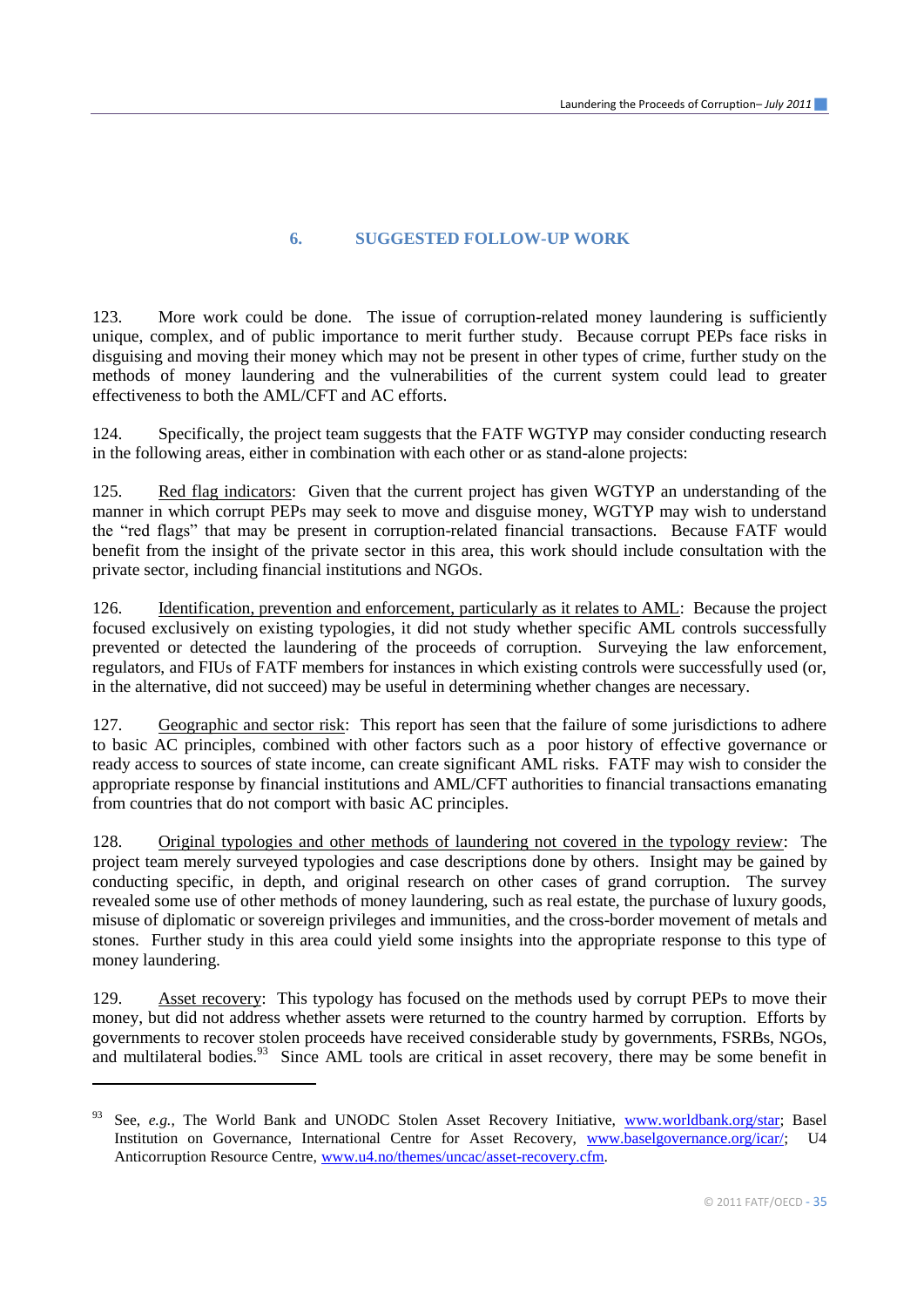studying this area to understand how the FATF recommendations, and the AML/CFT expertise that FATF members possess, could assist in this area.

130. Systemic or petty corruption: The project team limited itself, because of time and resource limitations, to grand corruption. Yet so-called "petty" corruption appears to be widespread and carries with it many of the economic and governance liabilities as grand corruption. Consideration should be given to studying the typologies of petty corruption in order to gain an understanding of the methods used to launder the proceeds of that type of corruption.

131. Additionally, WGTYP may wish to consider collaborating with other FATF working groups and outside agencies:

132. Assessment of the FATF Recommendations: Because, as noted above, this research identified deficiencies in either the effectiveness of or the compliance with a broad array of Recommendations, it may be useful to assess, in coordination with WGTM, whether specific changes need to be made in the Recommendations themselves.

133. Collaboration with anticorruption experts: Gaining a better understanding of the experiences of operational anticorruption experts may assist in developing a better understanding of the relationship between corruption and money laundering enforcement. The Experts Meeting on Corruption in February 2011, chaired by the President of the FATF, was a useful first start in exchanging information within the two communities, and FATF may wish to consider holding such future meetings.

134. Best practices: WGTM has committed to write a best practices paper on corruption, and insights gained from these typologies can assist in that effort. WGTYP should consider collaborating with WGTM on that issue.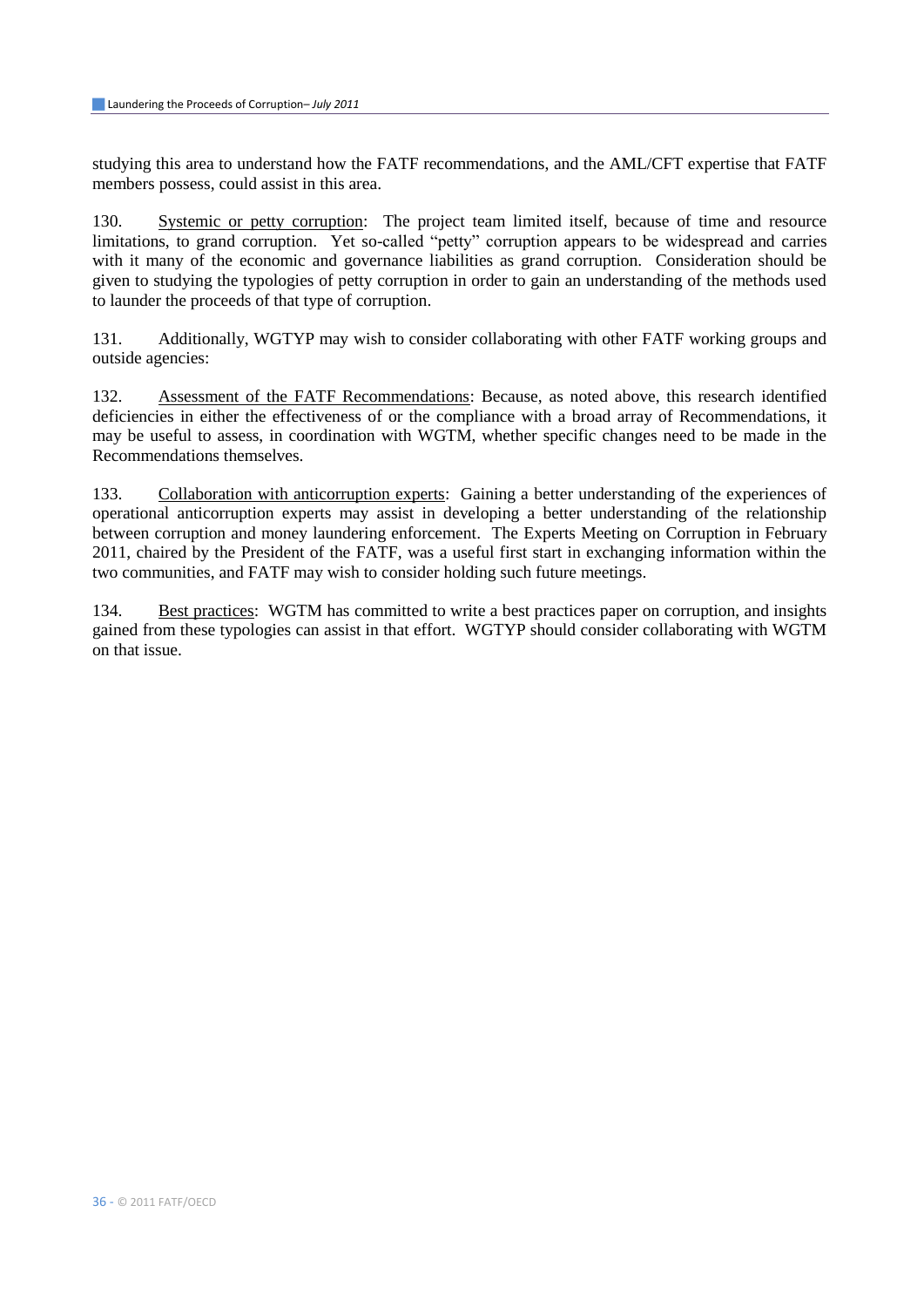Laundering the Proceeds of Corruption– *July 2011*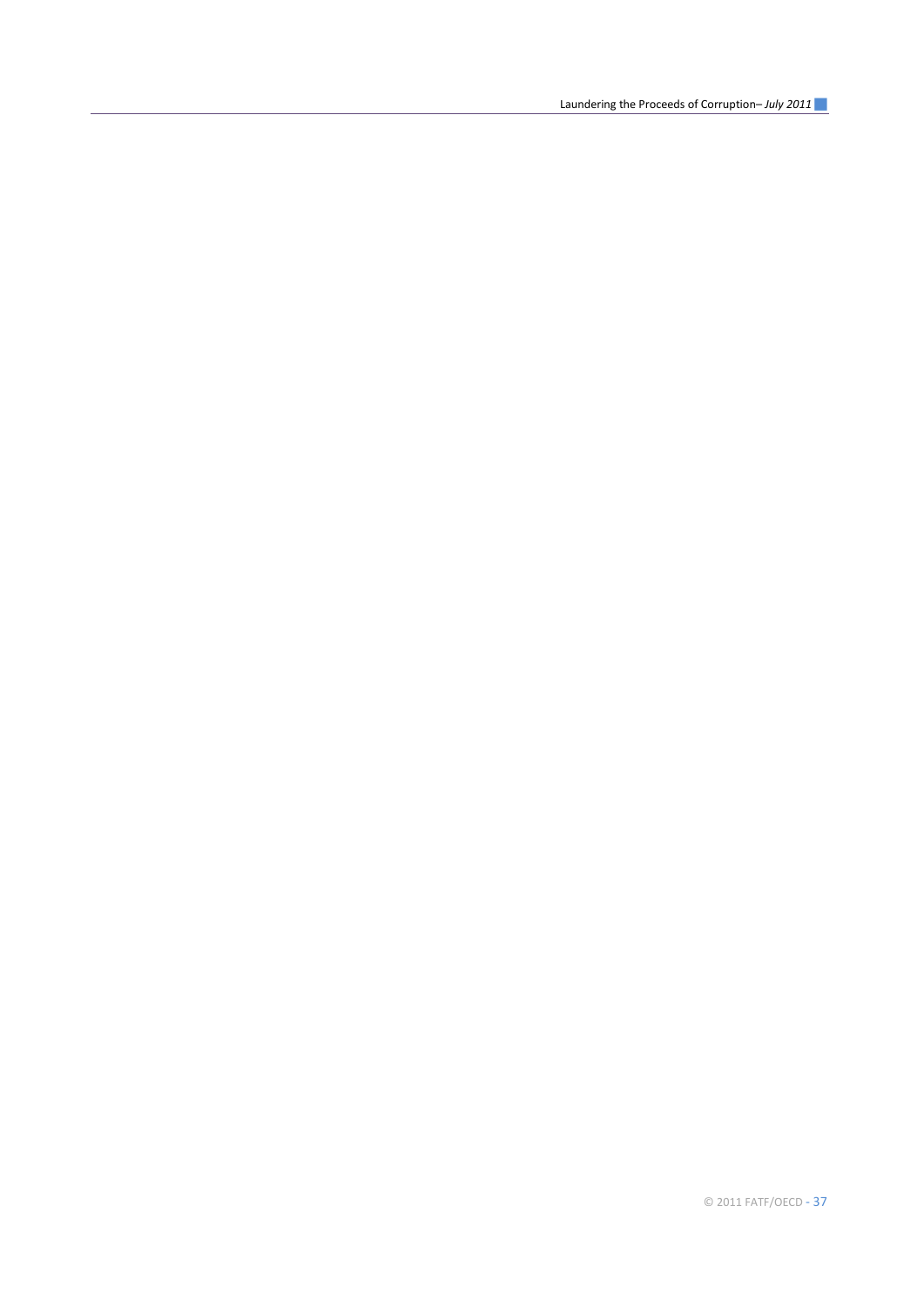#### **REFERENCES**

- <span id="page-37-0"></span> ADB/OECD (2007a), *Mutual Legal Assistance, Extradition and Recovery of Proceeds of Corruption in Asia and the Pacific*, ADB/OECD Anti-Corruption Initiative for Asia and the Pacific, Paris, [www.oecd.org/dataoecd/28/47/37900503.pdf.](http://www.oecd.org/dataoecd/28/47/37900503.pdf)
- ADB/OECD (2007b), *Asset Recovery And Mutual Legal Assistance In Asia And The Pacific, Proceedings of the 6th Regional Seminar on Making International Anti-Corruption Standards Operational,* Anti-Corruption Initiative for Asia and the Pacific, [www.adb.org/Documents/Books/Asset-Recovery/Asset-Recovery.pdf](http://www.adb.org/Documents/Books/Asset-Recovery/Asset-Recovery.pdf)
- Aidt, T. (2009), *Corruption, Institutions and Economic Development,* Oxford Review of Economic Policy, 25(2):271-291,<http://ideas.repec.org/p/cam/camdae/0918.html>
- *Attorney General of Zambia v. Meer Care*, et. al, (2007), [www.assetrecovery.org/kc/node/4ec2e572-cd77-11dc-b471-db7db47931e5.25](http://www.assetrecovery.org/kc/node/4ec2e572-cd77-11dc-b471-db7db47931e5.25)
- Baker, R.W. (2005), *Capitalism's Achilles Heel,* Wiley, New Jersey, 2005
- Bardhan, P. (1997), 'Corruption and Development: A Review of Issues', *Journal of Economic Literature***,** 35(3):1320-1346,<http://ideas.repec.org/a/aea/jeclit/v35y1997i3p1320-1346.html>
- Campos, Nauro, Dimova, Ralitza, and Ahmad Saleh (2010), 'Whither Corruption? A Quantitative Survey of the Literature on Corruption and Growth'*, CEPR Discussion Paper*  No. 8140, [www.cepr.org/pubs/new-dps/dplist.asp?dpno=8140](http://www.cepr.org/pubs/new-dps/dplist.asp?dpno=8140)
- Chaikin, D. and Sharman, J. (2007), *APG/FATF Anti-Corruption/AML/CFT Research Paper*, APG and FATF, [www.apgml.org/issues/docs/17/APG-FATF\\_Report\\_on\\_Anti-](http://www.apgml.org/issues/docs/17/APG-FATF_Report_on_Anti-Corruption_AML.pdf)[Corruption\\_AML.pdf.](http://www.apgml.org/issues/docs/17/APG-FATF_Report_on_Anti-Corruption_AML.pdf)
- Council of Europe (1999), *Criminal Law Convention on Corruption*, CETS No.: 173, Council of Europe, Strasbourg, [www.coe.int](http://www.coe.int/)
- EAG (2009), Working Group on Typologies, *Laundering of Proceeds From Embezzlement of Public Funds* (2009), EAG, Moscow, [http://eurasiangroup.org/restricted/embezzelment\\_report2\\_eng\\_1\\_.doc.](http://eurasiangroup.org/restricted/embezzelment_report2_eng_1_.doc)
- ESAAMLG (2009), *An Assessment of the Links Between Corruption and the Implementation of Anti-Money Laundering Strategies and Measures in the ESAAMLG Region*, ESAAMLG, Dar es Salaam, [www.esaamlg.org/userfiles/Corruption\\_and\\_AML\\_Systems.pdf.](http://www.esaamlg.org/userfiles/Corruption_and_AML_Systems.pdf)
- FATF (2006), *The Misuse of Corporate Vehicles, Including Trust and Company Service Providers*, FATF, Paris, [www.fatf-gafi.org/dataoecd/30/46/37627377.pdf](http://www.fatf-gafi.org/dataoecd/30/46/37627377.pdf)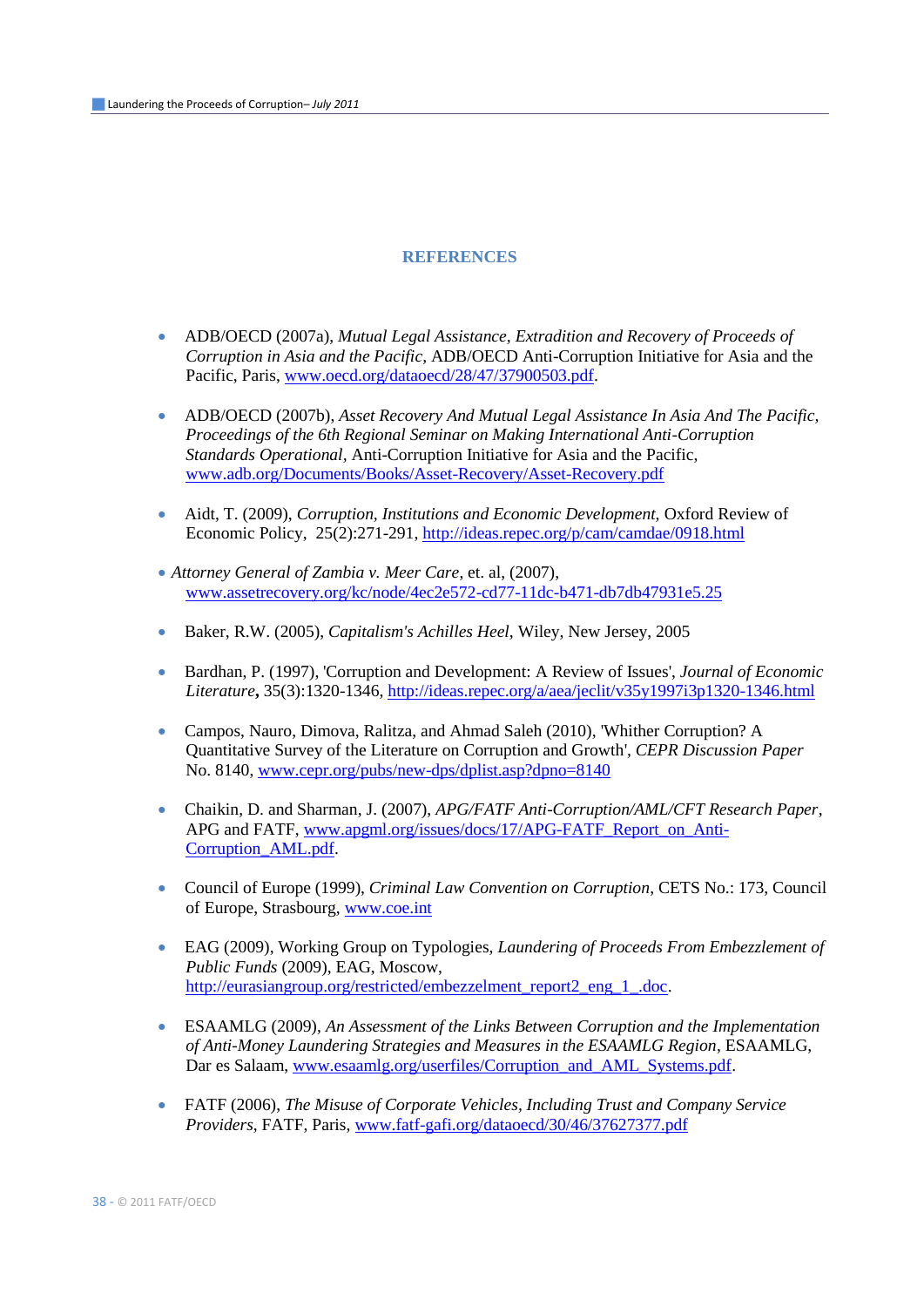- FATF (2010a), *A Reference Guide and Information Note On the Use of the FATF Recommendations to Support the Fight Against Corruption*, FATF, Paris, [www.fatf](http://www.fatf-gafi.org/focusoncorruption)[gafi.org/focusoncorruption](http://www.fatf-gafi.org/focusoncorruption)
- FATF (2010b), *Money Laundering Using Trust and Company Service Providers*, FATF, Paris, [www.fatf-gafi.org/dataoecd/4/38/46706131.pdf](http://www.fatf-gafi.org/dataoecd/4/38/46706131.pdf)
- FATF (2010c), *Global Money Laundering and Terrorist Financing Threat Assessment,*  FATF, Paris, [www.fatf-gafi.org/dataoecd/48/10/45724350.pdf](http://www.fatf-gafi.org/dataoecd/48/10/45724350.pdf)
- Financial Crimes Enforcement Network (2011), *The SAR Activity Review, Trends, Tips & issues*, Issue 19, [www.fincen.gov/news\\_room/rp/files/sar\\_tti\\_19.pdf.](http://www.fincen.gov/news_room/rp/files/sar_tti_19.pdf)
- Financial Services Authority (2001), *FSA publishes result of money laundering investigation,* Financial Services Authority, London, [www.fsa.gov.uk/Pages/Library/Communication/PR/2001/029.shtml](http://www.fsa.gov.uk/Pages/Library/Communication/PR/2001/029.shtml)
- Financial Services Authority (2011), *Banks' management of high money-laundering risk situations* (2011), Financial Services Authority, London, [www.fsa.gov.uk/pubs/other/aml\\_final\\_report.pdf](http://www.fsa.gov.uk/pubs/other/aml_final_report.pdf)
- G20 (2010), *Annex III: G20 Anti-Corruption Action Plan G20 Agenda for Action on Combating Corruption, Promoting Market Integrity, and Supporting a Clean Business Environment*, Seoul, November 12, 2010, [www.g8.utoronto.ca/g20/2010/g20seoul](http://www.g8.utoronto.ca/g20/2010/g20seoul-anticorruption.pdf)[anticorruption.pdf](http://www.g8.utoronto.ca/g20/2010/g20seoul-anticorruption.pdf)
- GIABA (2010), *Corruption-Money Laundering Nexus: An Analysis of Risks and Control Measures in West Africa*, GIABA, Dakar, [www.giaba.org/index.php?type=c&id=23&mod=30&men=3](http://www.giaba.org/index.php?type=c&id=23&mod=30&men=3) or [www.giaba.org/media/T\\_reports/CORRUPTION%20AND%20MONEY%20LAUNDERIN](http://www.giaba.org/media/T_reports/CORRUPTION%20AND%20MONEY%20LAUNDERING%20%20NEXUS%20%20-%20%20English%20rev051810_1_.pdf) [G%20%20NEXUS%20%20-%20%20English%20rev051810\\_1\\_.pdf](http://www.giaba.org/media/T_reports/CORRUPTION%20AND%20MONEY%20LAUNDERING%20%20NEXUS%20%20-%20%20English%20rev051810_1_.pdf)
- Global Financial Integrity (2011), *Illicit Financial Flows from Developing Countries: 2008- 2009,* Global Financial Integrity, Washington,<http://iff-update.gfip.org/>
- Global Witness (2009a), *The Secret Life of a Shopaholic*, Global Witness, London, [www.globalwitness.org/sites/default/files/pdfs/gw\\_obiang\\_low.pdf.](http://www.globalwitness.org/sites/default/files/pdfs/gw_obiang_low.pdf)
- Global Witness (2009b), *Undue Diligence,* Global Witness, London, [www.undue](http://www.undue-diligence.org/Pdf/GW_DueDilligence_FULL_lowres.pdf)[diligence.org/Pdf/GW\\_DueDilligence\\_FULL\\_lowres.pdf](http://www.undue-diligence.org/Pdf/GW_DueDilligence_FULL_lowres.pdf)
- Greenberg, T.S. *et al*. (2009), *Political Exposed Persons: A Policy Paper on Strengthening Preventive Measures*, World Bank/United Nations Office on Drugs and Crime Stolen Assets Recovery Initiative, [www.coe.int/t/dghl/monitoring/moneyval/Web\\_ressources/WB\\_PEPs\\_en.pdf;](http://www.coe.int/t/dghl/monitoring/moneyval/Web_ressources/WB_PEPs_en.pdf)
- Kar, D. and Curicio, C. (2011), *Illicit Financial Flows from Developing Countries 2000- 2009*, Global Financial Integrity, Washington DC, 2011, [http://www.gfip.org/storage/gfip/documents/reports/IFF2010/gfi\\_iff\\_update\\_report-web.pdf.](http://www.gfip.org/storage/gfip/documents/reports/IFF2010/gfi_iff_update_report-web.pdf)
- Monfrini (2008), 'The Abacha Case', published in Plieth (2008), *Recovering Stolen Assets*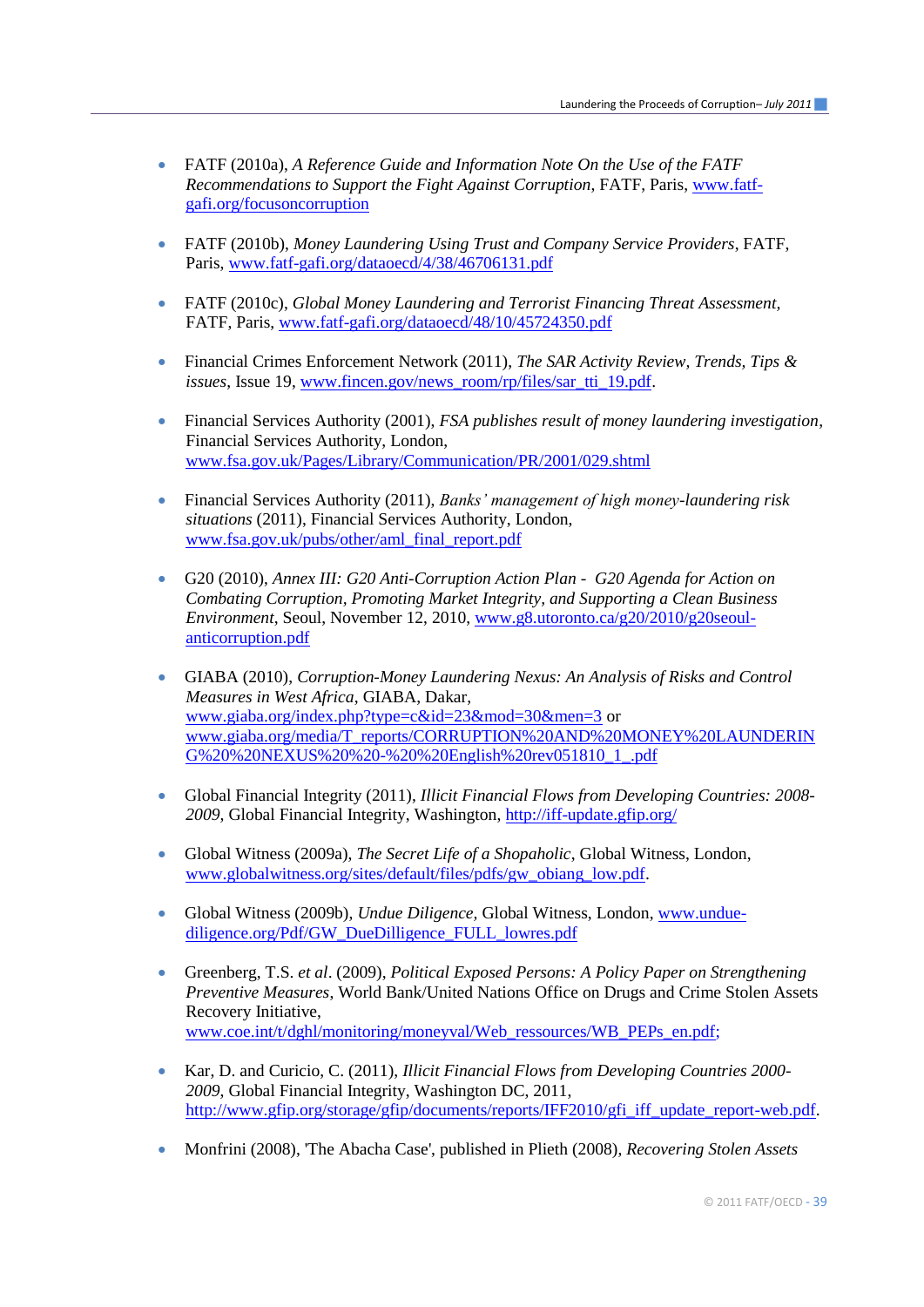- Moody-Stuart, George (1996), 'The costs of grand corruption', *Economic Reform Today*, Number Four 1996, [www.cipe.org/publications/ert/e22/E22\\_05.pdf.](http://www.cipe.org/publications/ert/e22/E22_05.pdf)
- Ndikumana, Léonce (2006), 'Corruption and Pro-Poor Growth Outcomes: Evidence and Lessons for African Countries', *PER Working Paper Series*, Number 120, December 2010.
- OECD (1997), *Convention on Combating Bribery of Foreign Public Officials in International Business Transactions*, OECD, Paris, [www.oecd.org/bribery](http://www.oecd.org/bribery)
- OECD (2008), *Corruption: A glossary of international standards in criminal law*, OECD, Paris, [www.oecd.org/document/2/0,3746,en\\_2649\\_34857\\_40460290\\_1\\_1\\_1\\_1,00.html](http://www.oecd.org/document/2/0,3746,en_2649_34857_40460290_1_1_1_1,00.html)
- Pande, R (2008), 'Understanding Political Corruption in Low Income Countries', *Handbook of Development Economics,* Volume 4, T Schultz and J Strauss (eds.), Elsevier.
- Permanent Subcommittee on Investigations (1999), *Private Banking And Money Laundering: A Case Study of Opportunities and Vulnerabilities,* PSI, Washington, [http://hsgac.senate.gov/110999\\_report.htm](http://hsgac.senate.gov/110999_report.htm)
- Permanent Subcommittee on Investigations (2004), *Money Laundering And Foreign Corruption: Enforcement And Effectiveness Of The Patriot Act, PSI, Washington,* [http://hsgac.senate.gov/public/\\_files/ACF5F8.pdf](http://hsgac.senate.gov/public/_files/ACF5F8.pdf).
- Permanent Subcommittee on Investigations (2010), *Keeping Foreign Corruption Out Of The United States: Four Case Histories*, PSI, Washington, [http://hsgac.senate.gov/public/index.cfm?FuseAction=Files.View&FileStore\\_id=2de71520-](http://hsgac.senate.gov/public/index.cfm?FuseAction=Files.View&FileStore_id=2de71520-5901-4a31-98ad-5138aebc49c2) [5901-4a31-98ad-5138aebc49c2](http://hsgac.senate.gov/public/index.cfm?FuseAction=Files.View&FileStore_id=2de71520-5901-4a31-98ad-5138aebc49c2)
- Sharman, J.C. (2009), *Politically Exposed Persons*, Paper presented at ADB/OECD Anticorruption Initiative for Asia and the Pacific (9 September 2009), [www.oecd.org/dataoecd/49/28/44442190.pdf](http://www.oecd.org/dataoecd/49/28/44442190.pdf)
- Sharman, J.C. (2010), 'Shopping for Anonymous Shell Companies: An Audit Study of Anonymity and Crime in the International Financial System', *Journal of Economic Perspectives*, Volume 24, Number 4—Fall 2010.
- Svensson, Jakob (2005), 'Eight questions about corruption', *Journal of Economic Perspectives*, Volume 19, Number 3 — Summer 2005, *pp.* 19-42. [www.sfu.ca/~akaraiva/e455/svensson.pdf.](http://www.sfu.ca/~akaraiva/e455/svensson.pdf)
- Swiss Federal Banking Commission (2000), *Abacha Funds at Swiss Banks,* Swiss Federal Banking Commission, Bern, [www.finma.ch/archiv/ebk/e/archiv/2000/pdf/neu14a-00.pdf.](http://www.finma.ch/archiv/ebk/e/archiv/2000/pdf/neu14a-00.pdf)
- Transparency International (2011), *Global Corruption Report – Climate Change,* Earthscan Ltd., London, [www.transparency.org/publications/gcr.](http://www.transparency.org/publications/gcr)
- Tressel, T., Detragiache, E. and Gupta P. (2005), *Finance in Lower Income Countries: An Empirical Exploration*, IMF Working Paper 05/167. Washington: International Monetary Fund, [www.imf.org/external/pubs/ft/wp/2005/wp05167.pdf](http://www.imf.org/external/pubs/ft/wp/2005/wp05167.pdf)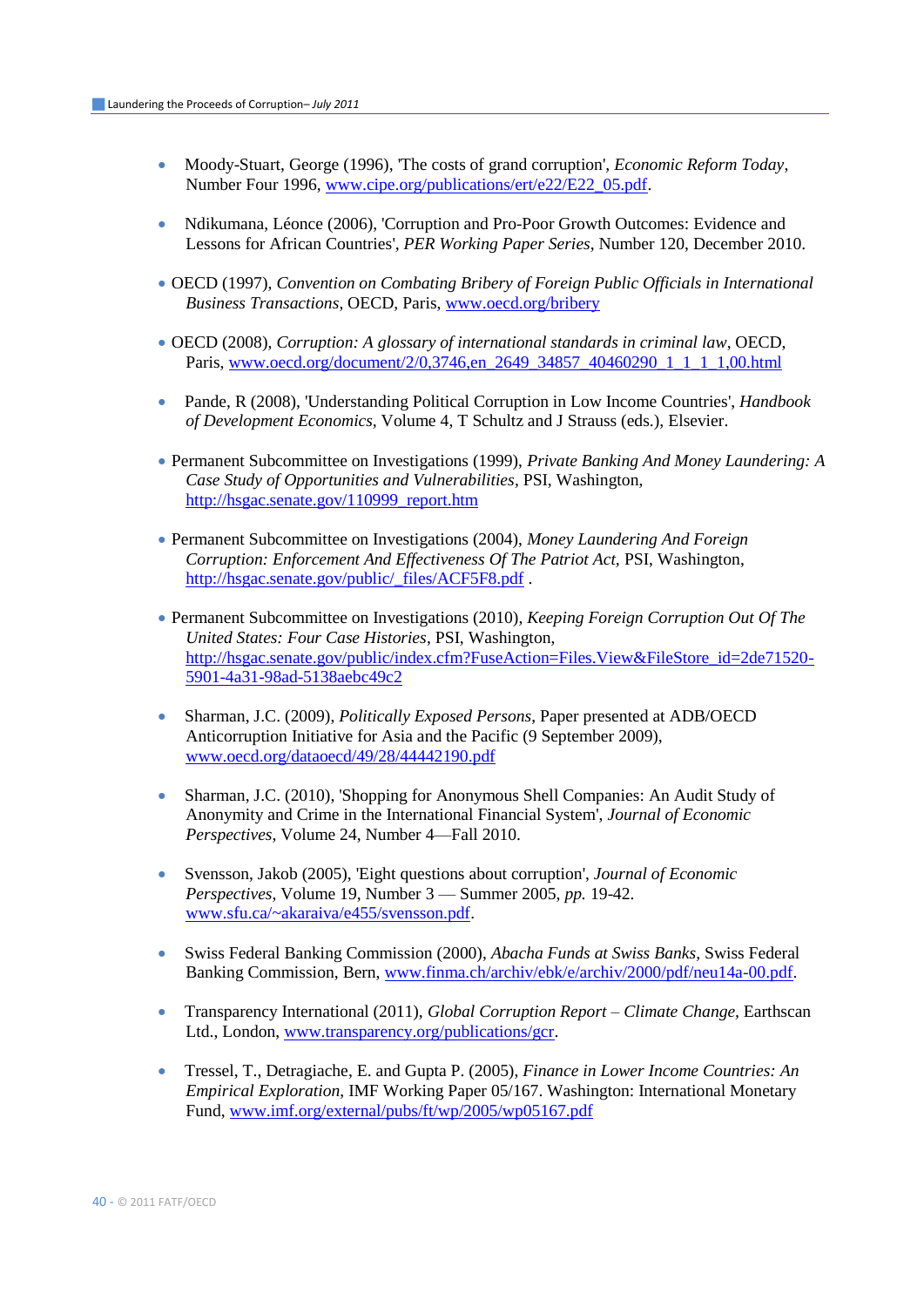- United States Government Accountability Office (2006), *Company Formations: Minimal Ownership Information Is Collected and Available,* report to the Permanent Subcommittee on Investigations, Committee on Homeland Security and Governmental Affairs, US Senate, [www.gao.gov/new.items/d06376.pdf.](http://www.gao.gov/new.items/d06376.pdf)
- United Nations (2004), *Convention against Corruption,* United Nations.
- UNODC and World Bank (2007), *Stolen Asset Recovery (StAR) Initiative: Challenges, Opportunities, and Action Plan*,World Bank, Washington, DC.
- Valdivia (2008), 'Corruption and Criminal Organization: Peru's Experience', *Asset Recovery And Mutual Legal Assistance In Asia And The Pacific, Proceedings of the 6th Regional Seminar on Making International Anti-Corruption Standards Operational*, ADB/OECD Anti-Corruption Initiative for Asia and the Pacific, [www.adb.org/Documents/Books/Asset-](http://www.adb.org/Documents/Books/Asset-Recovery/Asset-Recovery.pdf)[Recovery/Asset-Recovery.pdf,](http://www.adb.org/Documents/Books/Asset-Recovery/Asset-Recovery.pdf) *pp.* 223-232.
- Wolfsberg Group (2008), *Frequently Asked Questions on Politically Exposed Persons*, [www.wolfsberg-principles.com/pdf/PEP-FAQ-052008.pdf](http://www.wolfsberg-principles.com/pdf/PEP-FAQ-052008.pdf)
- World Bank (2009), *Enterprise Surveys, Malawi Country Profile 2009*, World Bank, [www.enterprisesurveys.org/documents/EnterpriseSurveys/Reports/Malawi-2009.pdf](http://www.enterprisesurveys.org/documents/EnterpriseSurveys/Reports/Malawi-2009.pdf)
- World Justice Project (2011), *The Rule of Law Index,* World Justice Project, Washington, [worldjusticeproject.org/sites/default/files/wjproli2011\\_0.pdf](http://worldjusticeproject.org/sites/default/files/wjproli2011_0.pdf) or [www.worldjusticeproject.org/rule-of-law-index/](http://www.worldjusticeproject.org/rule-of-law-index/)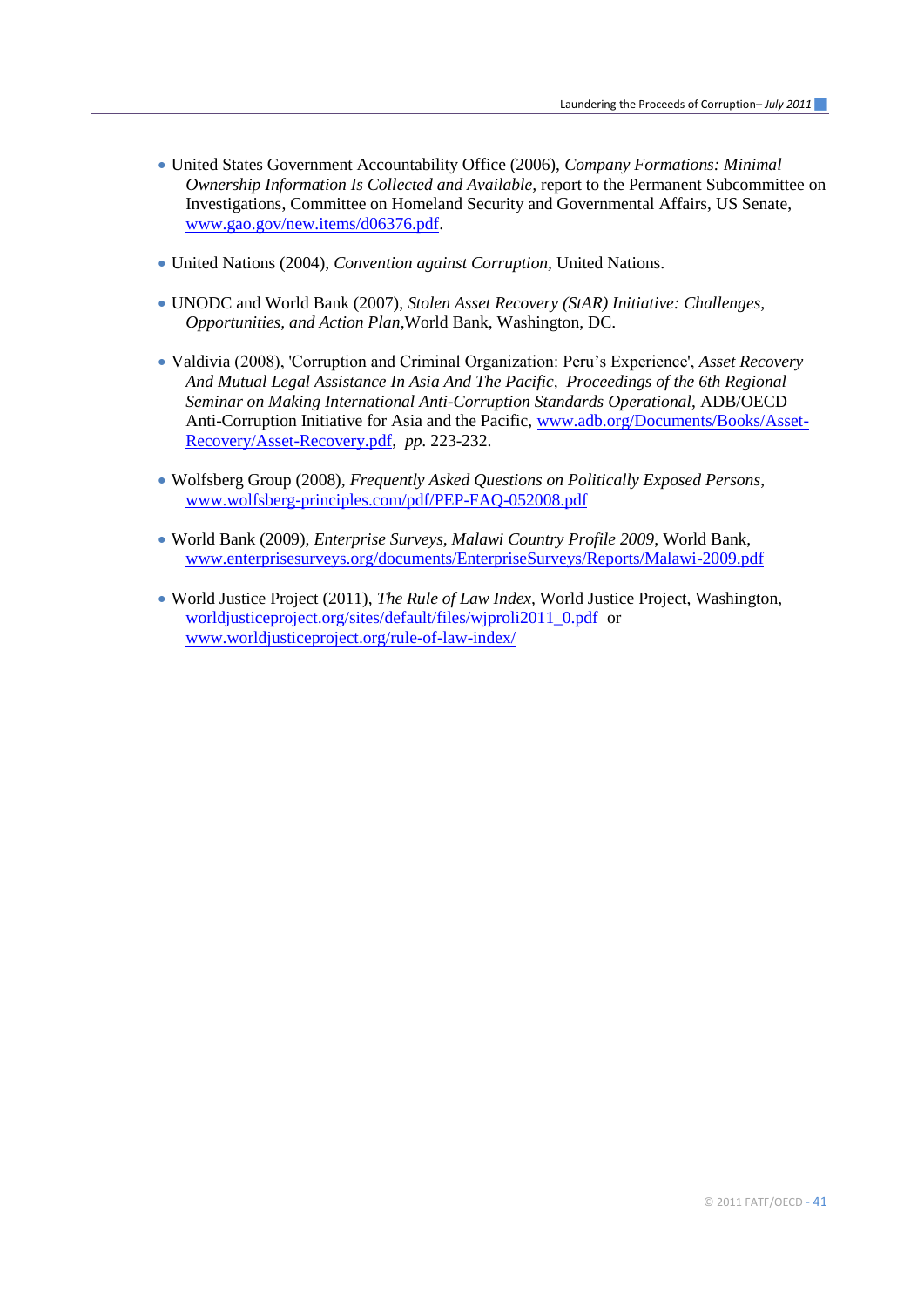#### **BIBLIOGRAPHY**

- <span id="page-41-0"></span> ADB/OECD Anti-Corruption Initiative for Asia and the Pacific, *Proceedings of the 6th Regional Seminar on Making International Anti-Corruption Standards Operational* (2007)
- ADB/OECD Anti-Corruption Initiative for Asia and the Pacific, *Mutual legal assistance, extradition and recovery of proceeds of corruption in Asia and the Pacific Thematic Review – Final Report* (2007)
- APG, *Annual Typologies Report 2003-04*
- APG, *Yearly Typologies Report, 2008*
- APG, *Yearly Typologies Report 2009*
- Attorney General of Zambia v. Meer Cares, *et al*., (2007) (UK court opinion)
- Baker, *Capitalism's Achilles Heel* (2005)
- Briones, *The Philippine Experience* (2007 unpublished case study (Marcos))
- Chaikin and Sharman, *APG/FATF Anti-Corruption/AML/CFT Research Paper* (2007)
- Chaikin, *International anti-money laundering laws* (U4 Anti-Corruption Resource Centre 2010)
- Chatain, *Preventing money laundering and terrorist financing* (World Bank 2009)
- Daniel, *General Sani Abacha – a Nation's Thief*, found in in Plieth, *Recovering Stolen Assets* (2008)
- Dumas, *The Peruvian Experience* (2007 unpublished World Bank case study (Montesinos))
- EAG, Working Group on Typologies, *Laundering of Proceeds From Embezzlement of Public Funds* (2009)
- Edwards Angell Palmer & Dodge, *Recovering Stolen Assets: A Case Study* (Paper delivered at IBA Conference, Paris, 2008)
- ESAAMLG, *An Assessment of the Links Between Corruption and the Implementation of Anti-Money Laundering Strategies and Measures in the ESAAMLG Region*,
- FATF, *Report on Money Laundering Typologies*, 2001-2002 (2002)
- FATF, *Report on Money Laundering Typologies*, 2003-2004 (2004)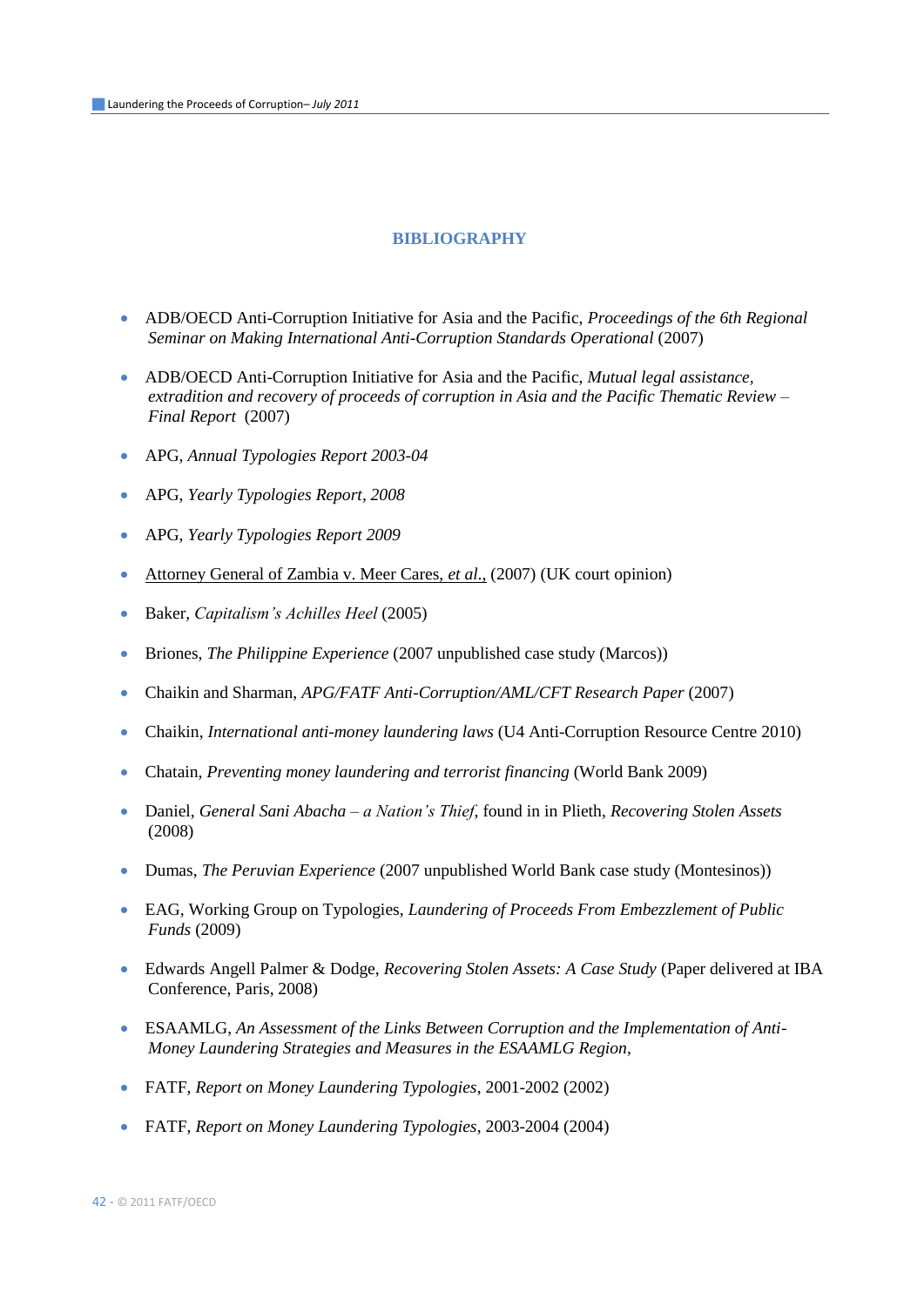- FATF, *The Misuse of Corporate Vehicles, Including Trust and Company Service Providers* (2006)
- FATF, *Money Laundering Using Trust and Company Service Providers* (2009)
- FATF, *Global Money Laundering and Terrorist Financing Threat Assessment* (2010)
- Federal Republic of Nigeria v. Joseph Dagwan, (2006) (UK Darlye asset recovery documents)
- Federal Republic of Nigeria v. Joshua Chibi Dariye (2007)(UK Darlye asset recovery documents)
- Federal Republic of Nigeria v. Santolina Investment Corp, (2007) (UK asset recovery documents)
- Financial Crimes Enforcement Network, *The SAR Activity Review, Trends, Tips and Issues, Issue 19, In Focus: Foreign Corruption* (2011)
- Financial Services Authority, *FSA publishes result of money laundering investigation* (2001)
- GIABA, *Corruption - Money Laundering Nexus: An Analysis Of Risks And*
- *Control Measures In West Africa* (2010)
- Global Witness, *The Secret Life of a Shopaholic* (2009)
- Global Witness, *International Thief Thief* (2010)
- Gordon, *Trysts or terrorists? Financial institutions and the search for the bad guys* 43 Wake Forest Law Review (2008)
- Greenberg, *et al*, *Politically Exposed Persons: A Policy Paper on Strengthening Preventive Measures* (World Bank, 2009)
- Hellman, *et al*., *Measuring Governance, Corruption, and State Capture* (World Bank, 2000)
- Hong Kong SAR v. Hui Yat Sing and Wong Suet Mui, (HK 2007 (Xu Chao-fan))
- In Re Extradition of Garcia (2009)(US, court documents)
- Ige, *Abacha and the Bankers: Cracking the Conspiracy*, UNODC Forum on Crime and Society, vol. 2, no. 1 (2002)
- Kar D. and Curicio, C (2011), Illicit Financial Flows from Developing Countries 2000-2009, Global Financial Integrity, Washington DC, 2011
- Kensington International Ltd. V. Republic of the Congo (2005) (UK, court opinion)
- Monfrini, *The Abacha Case*, published in Plieth, *Recovering Stolen Assets* (2008)
- OECD, Working Group on Bribery in International Business Transactions, *Mid-term study of phase 2 reports* (2006)
- Okonjo-Iweala, *The Nigerian Experience* (2007) unpublished World Bank case study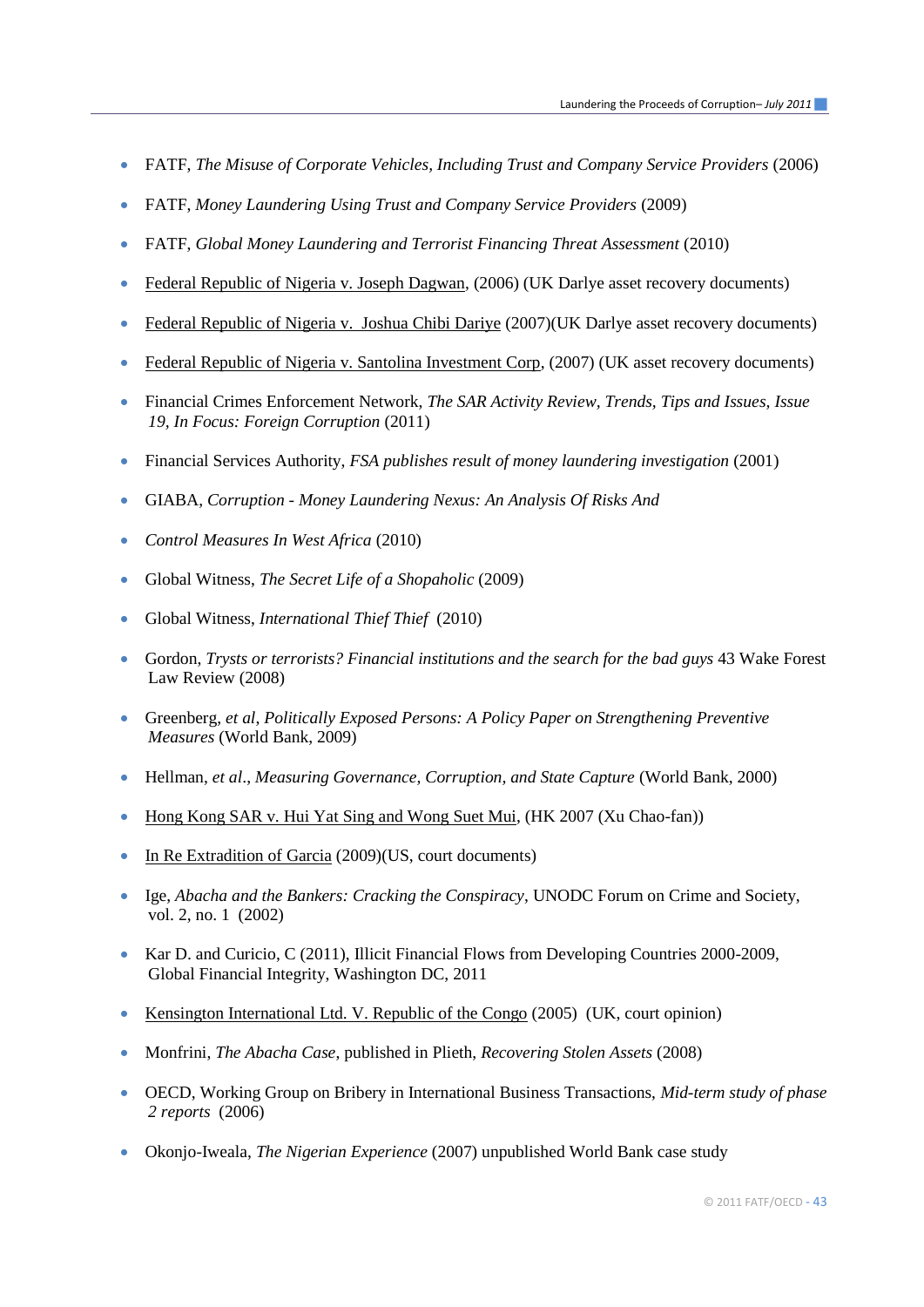- Palmer, *Profiting from corruption: The role and responsibility of financial institutions* (U4 Anti-Corruption Resource Centre 2009)
- Philippines v. Joseph Estrada (2007)(Philippines court opinion)
- Pieth (ed.), *Recovering Stolen Assets* (2008)
- Reed, *Challenging the nexus between organised crime and corruption* (U4 Anti-Corruption Resource Centre 2009)
- Reed and Fontana, *Corruption and illicit financial flows* (U4 Anti-Corruption Resource Centre 2009)
- Reuter and Truman, *Chasing dirty money* (2004)
- Republic of Haiti v. Duvalier (1988)(UK court opinion)
- Scher, *Repatriating Africa's looted billions*, African Security Review 14(4) (2005)
- Sharman, *Shopping for Anonymous Shell Companies: An Audit Study of Anonymity and Crime in the International Financial System*, Journal of Economic Perspectives—Volume 24, Number 4— Fall 2010
- Swiss Federal Banking Commission, *Abacha Funds at Swiss Banks* (2000)
- Thelesklaf, *Using the anti-money laundering framework to trace assets*, appearing in International Centre for Asset Recovery, *Tracing Stolen Assets* (Basel Institute on Governance 2009)
- United States v. \$125,938 (2008)(US, court documents (Aleman))
- United States v. All Assets held in the name of Zasz Trading and Consulting (2009) (US, court documents (Zia))
- United States v. Alphanso Portillo (2009)(US, court documents)
- United States v. Cunningham (2006)(US, court documents)
- United States v. Evgeniy Adamov (2005)(US, court documents)
- United States v. Gerald Green (2010)(US, court documents)
- United States v. Pavel Lazarenko (2006)(US, court documents)
- United States v. Proceeds of Crime (2009)(US, court documents(Rovelli))
- United States v. Real Property Known as 2291 Ferndown Lane (2010)(US, court documents (Chen Shui-Bien))
- United States v. Riggs Bank (2005)(US, court documents)
- United States v. Siemens Bangladesh (2008)(US, court documents (Zia))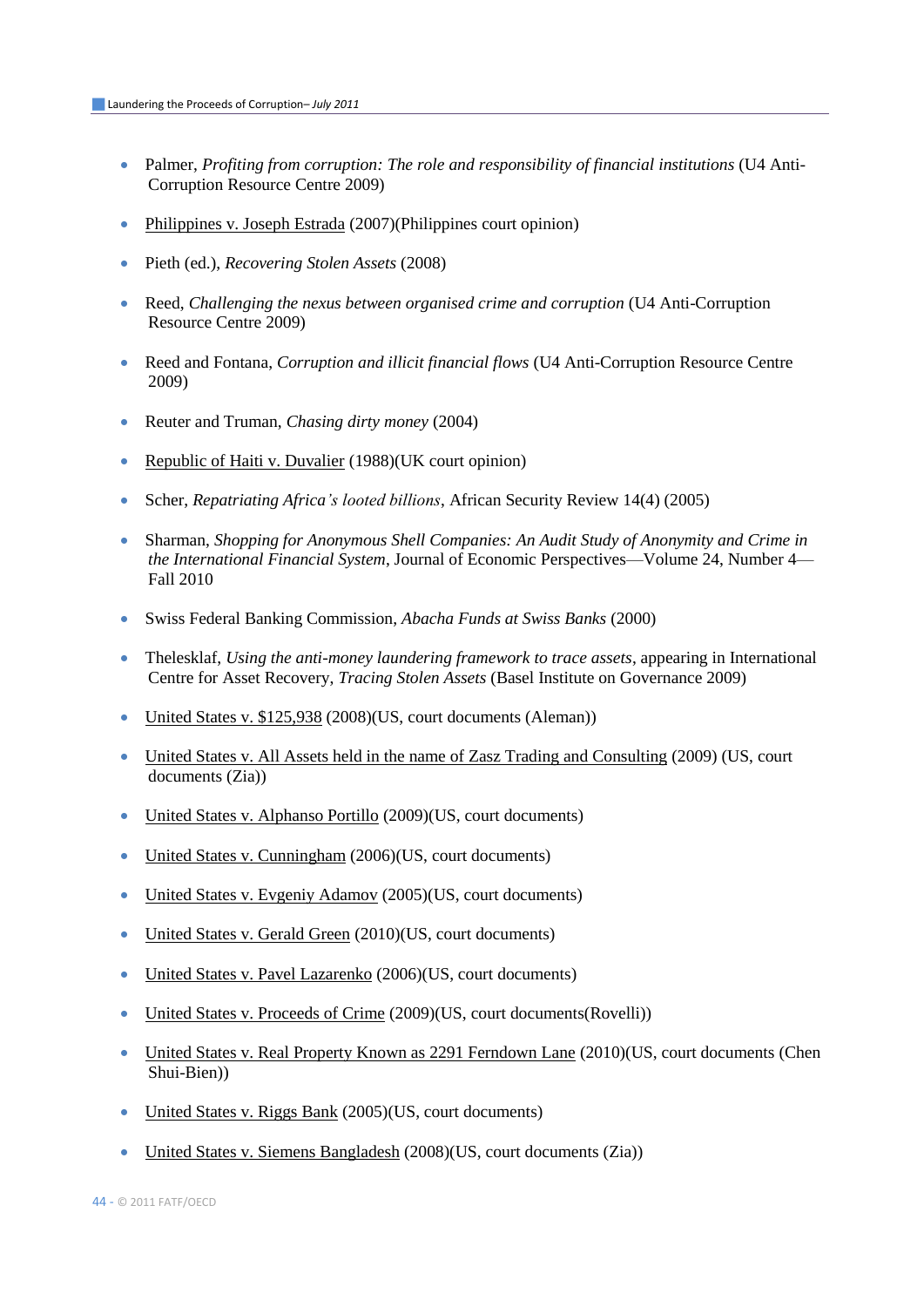- United States v. Titan Corporation (2005)(US, court documents)
- United States v. Trump Park Avenue Condominium (2004)(US, court documents (Garcia))
- United States v. Xu Chaofan *et al*. (2006)(US, court documents)
- United States Senate, Permanent Subcommittee on Investigations, *Private Banking And Money Laundering: A Case Study Of Opportunities And Vulnerabilities* (1999)
- United States Senate, Permanent Subcommittee on Investigations, *Money Laundering And Foreign Corruption: Enforcement And Effectiveness Of The Patriot Act* (2004)
- United States Senate, Permanent Subcommittee on Investigations, *Keeping Foreign Corruption Out Of The United States: Four Case Histories* (2010)
- UNODC, *Technical Guide to the United Nations Convention against Corruption* (UN 2009)
- UNODC, *UN Anti-corruption toolkit* (UN 2004)
- UNODC and World Bank, *Stolen Asset Recovery (StAR) Initiative: Challenges, Opportunities, and Action Plan* (World Bank, Washington, DC, 2007)
- Wong v. Independent Commission against Corruption (2009) (HK, court opinion (Ao Man Long))
- Valdivia, *Corruption and Criminal Organization: Peru's Experience*, in ADB/OECD Anti-Corruption Initiative for Asia and the Pacific, Asset Recovery And Mutual Legal Assistance In Asia And The Pacific, Proceedings of the 6th Regional Seminar on Making International Anti-Corruption Standards Operational (2008)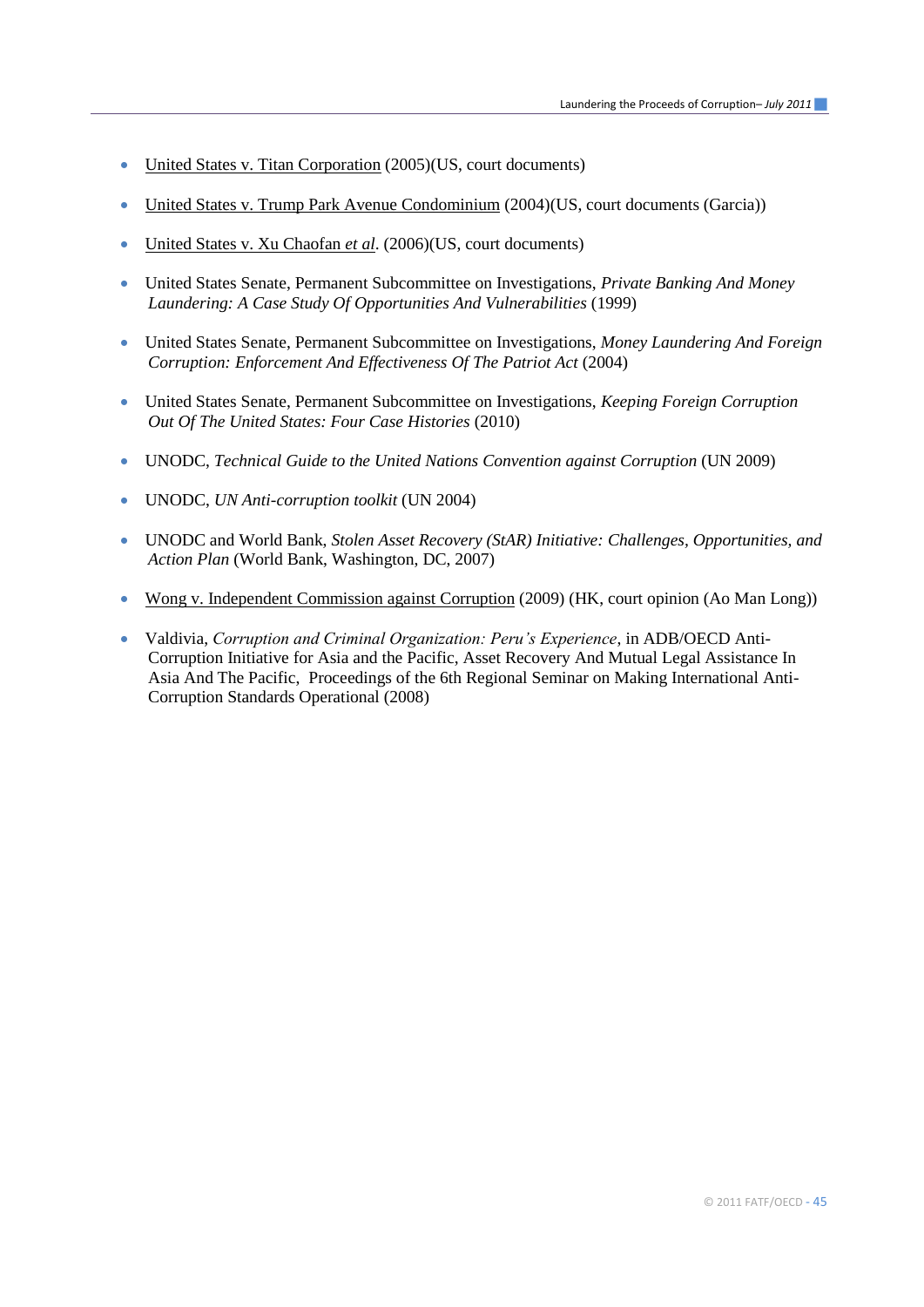<span id="page-45-0"></span>**ANNEXES**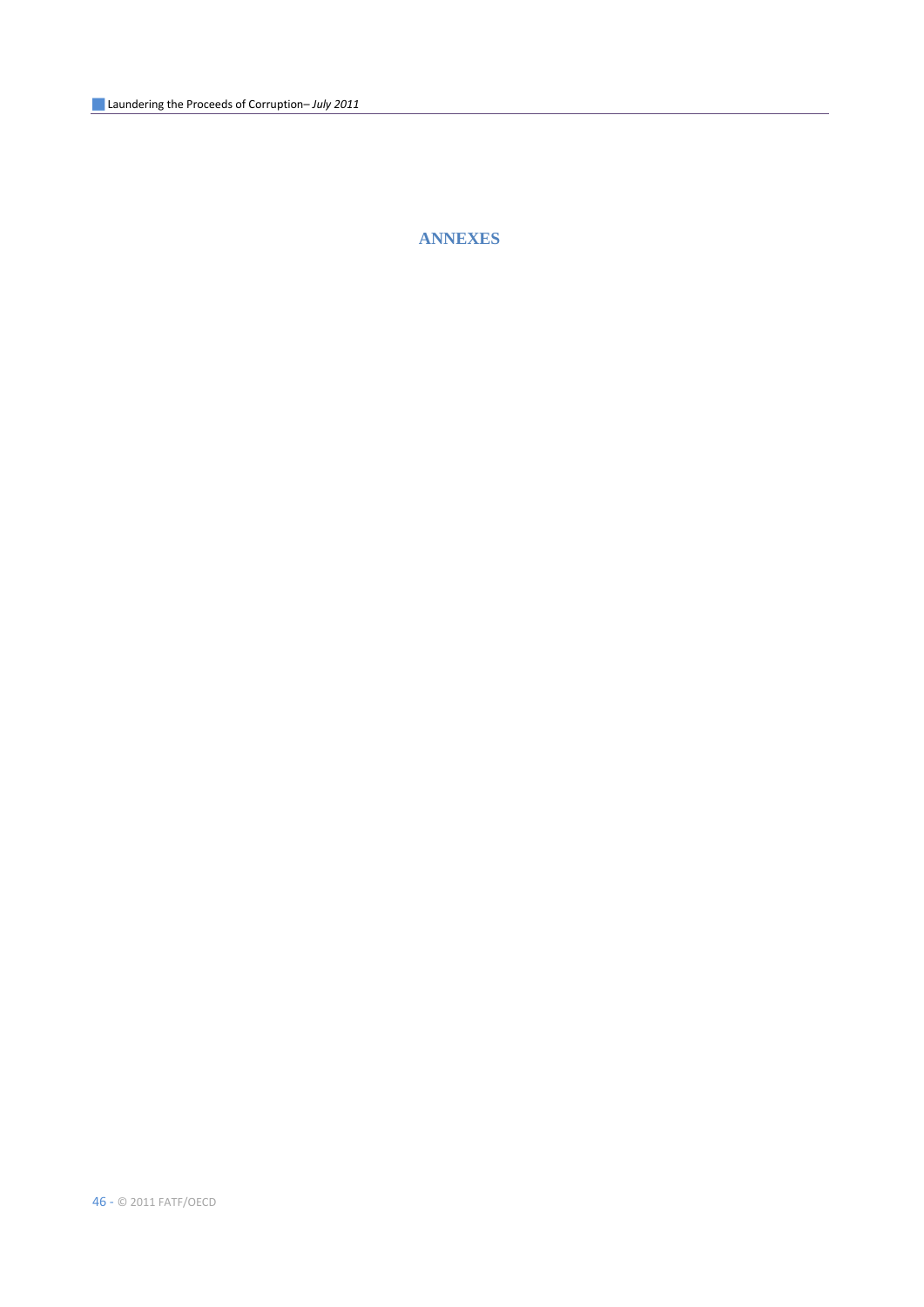| Identifier                                                           | dates     | source<br>country        | destination country                                    | approx.<br>amount<br>(US)<br>millions) | official                | the<br>of<br>nature<br>corruption | state capture | gatekeeper | Fl capture   | foreign accounts | domestic<br>accounts | corporate vehicle | shell company | cash | members/<br>family men<br>associates? | false | nominee/<br>name? |
|----------------------------------------------------------------------|-----------|--------------------------|--------------------------------------------------------|----------------------------------------|-------------------------|-----------------------------------|---------------|------------|--------------|------------------|----------------------|-------------------|---------------|------|---------------------------------------|-------|-------------------|
| <b>Frederick Titus</b><br>Chiluba                                    | 1995-2001 | Zambia                   | UK, Jersey, US                                         | \$72 M                                 | president               | embezzlement                      | Y             | Y          | N            | Y                | Y                    | Υ                 | Υ             | Y    | Υ                                     |       |                   |
| Diepreye<br>AlamieYeigha                                             | 1999-2005 | Nigeria                  | UK, South Africa                                       | \$17 M                                 | State governor          | embezzlement                      | Y             |            | N            | Y                | N                    | Υ                 |               | Y    |                                       |       |                   |
| Joshua Dariye                                                        | 1999-2006 | Nigeria                  | UK, Nigeria                                            | \$17 M                                 | State governor          | embezzlement                      | Y             | Y          | N            | Y                | Y                    | Υ                 |               | Y    | $\checkmark$                          | Υ     |                   |
| Pavel Lazarenko                                                      | 1992-1997 | Ukraine                  | US, Switzerland,<br>Antigua, Poland,<br><b>Bahamas</b> | \$44 M                                 | prime minister          | embezzlement:<br>extortion        | $\vee$        | $\vee$     | $\checkmark$ | Y                |                      | Y                 |               |      | $\vee$                                |       |                   |
| Vladimiros<br>Montesinos/Albert<br>o Fujimori                        | 1990-2000 | Peru                     | Switzerland, US,<br>Cayman Islands                     | \$250 M                                | presidential<br>advisor | bribery; self<br>dealing          | Y             | Υ          | Υ            | Y                | Y                    | Υ                 |               |      | Y                                     |       |                   |
| WGTYP 2003-04<br>case 16                                             | unknown   | "former<br>dictatorship" | domestic                                               | \$6M                                   | petroleum<br>minister   | embezzlement                      | N             |            | N            |                  | Y                    |                   |               |      |                                       | Υ     |                   |
| West African PEP<br>#1                                               | 2005-2011 | Equatorial<br>Guinea     | US                                                     | \$80 M                                 | president's son         | embezzlement:<br>self dealing     | Y             | Y          | Ν            | Y                | Y                    | Υ                 |               |      |                                       |       |                   |
| West African PEP<br>#2 (wife, adult<br>children.<br>daughter-in-law) | 1985-2009 | Gabon                    | US, Malta,<br>Switzerland, France,<br>UK               | \$130 M                                | President (son)         | embezzlement                      |               |            |              | Y                | Y                    | v                 |               | Y    | Y                                     |       |                   |
| Atiku Abubakar                                                       | 2000-2008 | Nigeria                  | US, Guernsey                                           | \$40 M                                 | vice president          | self dealing                      | Y             | Υ          |              | Y                |                      | Υ                 |               |      | $\mathsf{v}$                          |       |                   |

# **ANNEX 1: GRAND CORRUPTION CASE INVENTORY**

© 2011 FATF/OECD - 47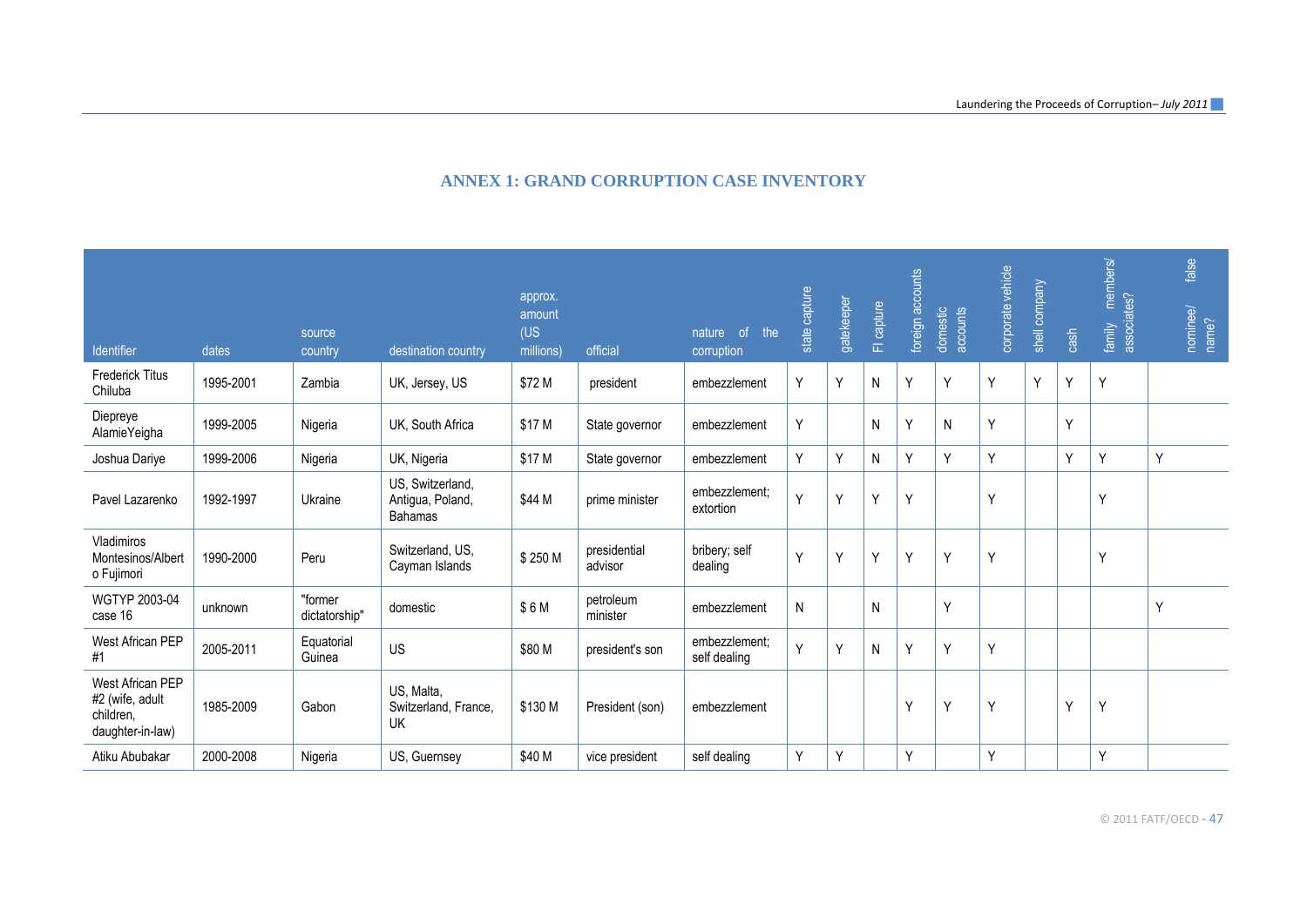| Identifier                   | dates     | source<br>country    | destination country                                                                                                            | approx.<br>amount<br>(US<br>millions) | official                                              | nature of the<br>corruption                 | state capture | gatekeeper   | capture<br>司 | foreign accounts | domestic<br>accounts | corporate vehicle | shell company | cash | members/<br>associates?<br>family | false<br>nominee/<br>name? |
|------------------------------|-----------|----------------------|--------------------------------------------------------------------------------------------------------------------------------|---------------------------------------|-------------------------------------------------------|---------------------------------------------|---------------|--------------|--------------|------------------|----------------------|-------------------|---------------|------|-----------------------------------|----------------------------|
| EAG #1 (p. 14)               | 2003-04   | Russia               | Russia                                                                                                                         | \$500,000                             | program<br>administrator                              | embezzlement                                | N             | N            | N            | N                | Y                    | Y                 | Y             |      |                                   |                            |
| EAG#2 (p. 15)                |           | Ukraine              | "abroad"                                                                                                                       | \$4 M                                 | officials of a<br>national<br>enterprise              | self dealing                                | N             | $\mathsf{N}$ | N            | Υ                | Y                    | Y                 | Y             | N    |                                   |                            |
| Sani Abacha (and<br>sons)    | 1993-2000 | Nigeria              | UK, Switzerland, US,<br>Jersey, Luxembourg,<br>Lichtenstein, Austria,<br>France, Lebanon,<br>Kenya, Cayman<br>Islands, Bahamas | $$3,000 -$<br>5,000 M                 | president                                             | embezzlement:<br>extortion; self<br>dealing | Y             | Y            | Y            | Y                | Y                    | Y                 | Y             | Y    | Y                                 |                            |
| <b>Ferdinand Marcos</b>      | 1965-1986 | Philippines          | Singapore,<br>Switzerland, US                                                                                                  | $$5,000 -$<br>10,000 M                | President                                             | embezzlement:<br>bribery                    | Y             |              |              | Υ                |                      | Y                 | Y             |      | Y                                 |                            |
| Jean-Claude<br>Duvalier      | 1971-1986 | Haiti                | UK, Switzerland                                                                                                                | \$300 M                               | President                                             | embezzlement                                | Y             | Y            |              | Y                |                      |                   |               |      | Y                                 |                            |
| Ao Man Long                  | 1999-2006 | Macau China          | HK, Macau, UK                                                                                                                  | \$100 M                               | Secretary for<br>Transport and<br><b>Public Works</b> | bribery                                     | N             |              | N            | Y                | Y                    | Y                 | Y             | N    | Y                                 | $\mathsf{N}$               |
| Chen Shui-Bien               | 2000-2008 | Taiwan               | Switzerland, US                                                                                                                | \$14 M                                | President (wife)                                      | bribery                                     | N             | Y            |              | Υ                | Υ                    | Y                 | Y             | Y    | Y                                 |                            |
| South Asian PEP<br>(husband) | 1995-1997 | Pakistan             | UK, Switzerland,<br><b>British VI</b>                                                                                          | \$40 M                                | <b>Prime Minister</b><br>(husband)                    | bribery                                     |               | Y            | N            | Y                |                      | Y                 | Y             |      | Y                                 |                            |
| Augusto Pinochet             | 1973-2004 | Chile                | Chile, US, UK,                                                                                                                 | \$27 M                                | President                                             | unknown                                     | Y             |              | Y            | Y                | Υ                    | Y                 | Y             | Y    | Y                                 |                            |
| West African PEP<br>#3       | 2000-04   | Equatorial<br>Guinea | US, Bahamas                                                                                                                    |                                       | President                                             | bribery,<br>embezzlement.<br>self dealing   | Y             |              |              | Υ                | Υ                    | Y                 | Y             | Y    | Y                                 |                            |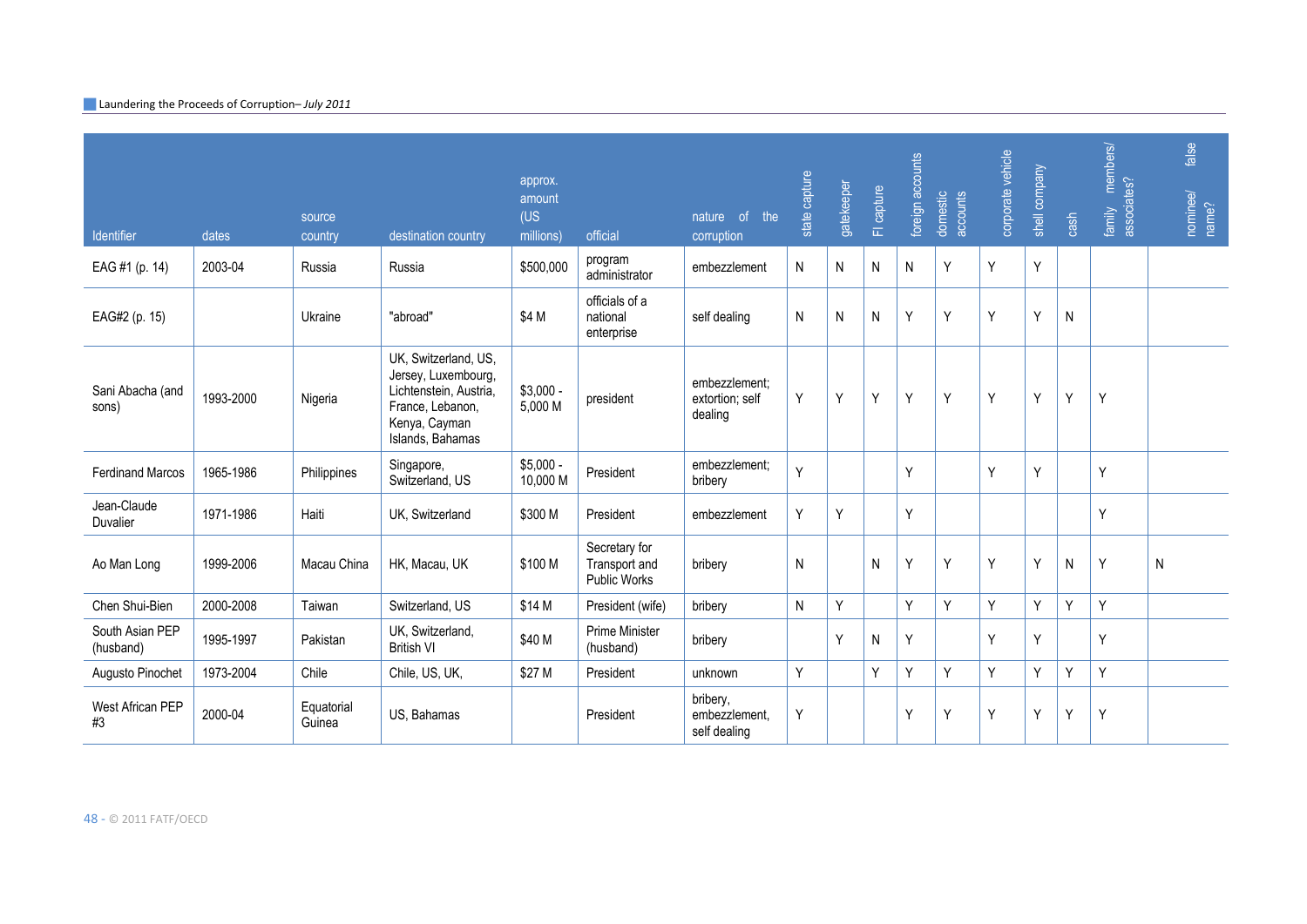| Identifier                                                                      | dates     | source<br>country | destination country                                            | approx.<br>amount<br>(US)<br>millions) | official                       | nature of the<br>corruption | state capture | gatekeeper | Fl capture | foreign accounts | domestic<br>accounts | corporate vehicle | shell company | cash | members/<br>associates?<br>fannily | false<br>nominee/<br>name? |
|---------------------------------------------------------------------------------|-----------|-------------------|----------------------------------------------------------------|----------------------------------------|--------------------------------|-----------------------------|---------------|------------|------------|------------------|----------------------|-------------------|---------------|------|------------------------------------|----------------------------|
| Raul Salinas                                                                    | 1998      | Mexico            | US, Switzerland, UK,<br>Cayman Islands                         | \$80-100<br>M                          | President<br>(brother)         | embezzlement                | N             |            | N          | Y                | Y                    | Y                 | Y             |      | Y                                  |                            |
| Arnoldo Aleman                                                                  | 1997-2002 | Nicaragua         | Nicaragua                                                      | \$100 M                                | President                      | embezzlement                | Y             |            | N          | Y                |                      | Y                 | Y             |      | Y                                  |                            |
| Yevgeny Adamov                                                                  | 1993-2003 | US, Russia        | US, Monaco, France                                             | \$15 M                                 | Minister of<br>Atomic Energy   | embezzlement                | N             |            | N          | Υ                | Y                    | Y                 | Y             | Y    | Y                                  |                            |
| Xu Chaofan, Xu<br>Guojun, and Yu<br>Zhendong (Bank<br>of China<br>embezzlement) | 1992-2001 | China             | US, Canada, HK<br>China                                        | \$485 M                                | bank officials                 | embezzlement                | $\mathsf{N}$  |            |            | Υ                | Y                    | Y                 | Y             |      | Y                                  |                            |
| Joseph Estrada                                                                  | 1998-2001 | Philippines       | Philippines                                                    | \$11 M                                 | President                      | bribery;<br>embezzlement    | ${\sf N}$     | Y          | N          | N                | Y                    | Y                 |               |      | Y                                  | Υ                          |
| Denis Christel<br>Sassou Nguesso                                                | 2004-2006 | Congo             | UK                                                             |                                        | President                      | embezzlement                |               | Y          |            | Y                |                      | Y                 | Y             |      |                                    |                            |
| Central American<br>PEP                                                         | 2000-2004 | Guatemala         | US, France,<br>Luxembourg, UK,<br>Switzerland,<br>Lichtenstein | \$15 M                                 | President                      | embezzlement                | N             |            | N          | Υ                |                      | Y                 |               | Υ    | Y                                  | $\mathsf{N}$               |
| Khaleda<br>Zia/Arafat<br>Rahman                                                 | 1991-2001 | Bangladesh        | Singapore, Austria,<br>Cyprus                                  | \$3 M                                  | <b>Prime Minister</b><br>(son) | bribery                     | N             |            | N          | Y                |                      | Υ                 | Y             |      | Y                                  |                            |
| Carlos Garcia                                                                   | 1993-2004 | Philippines       | <b>US</b>                                                      | \$6.8 M                                | General (son)                  | bribery                     | N             |            | N          | Υ                | Y                    |                   |               | Υ    | Y                                  |                            |
| Juthamas<br>Siriwan/Green<br>(Bangkok film<br>festival case)                    | 2002-2007 | Thailand          | US, Jersey,<br>Singapore, UK                                   | \$1.8 M                                | Governor of<br>Tourism         | bribery                     | $\mathsf{N}$  |            | N          | Υ                |                      | Y                 |               | ٧    | Y                                  |                            |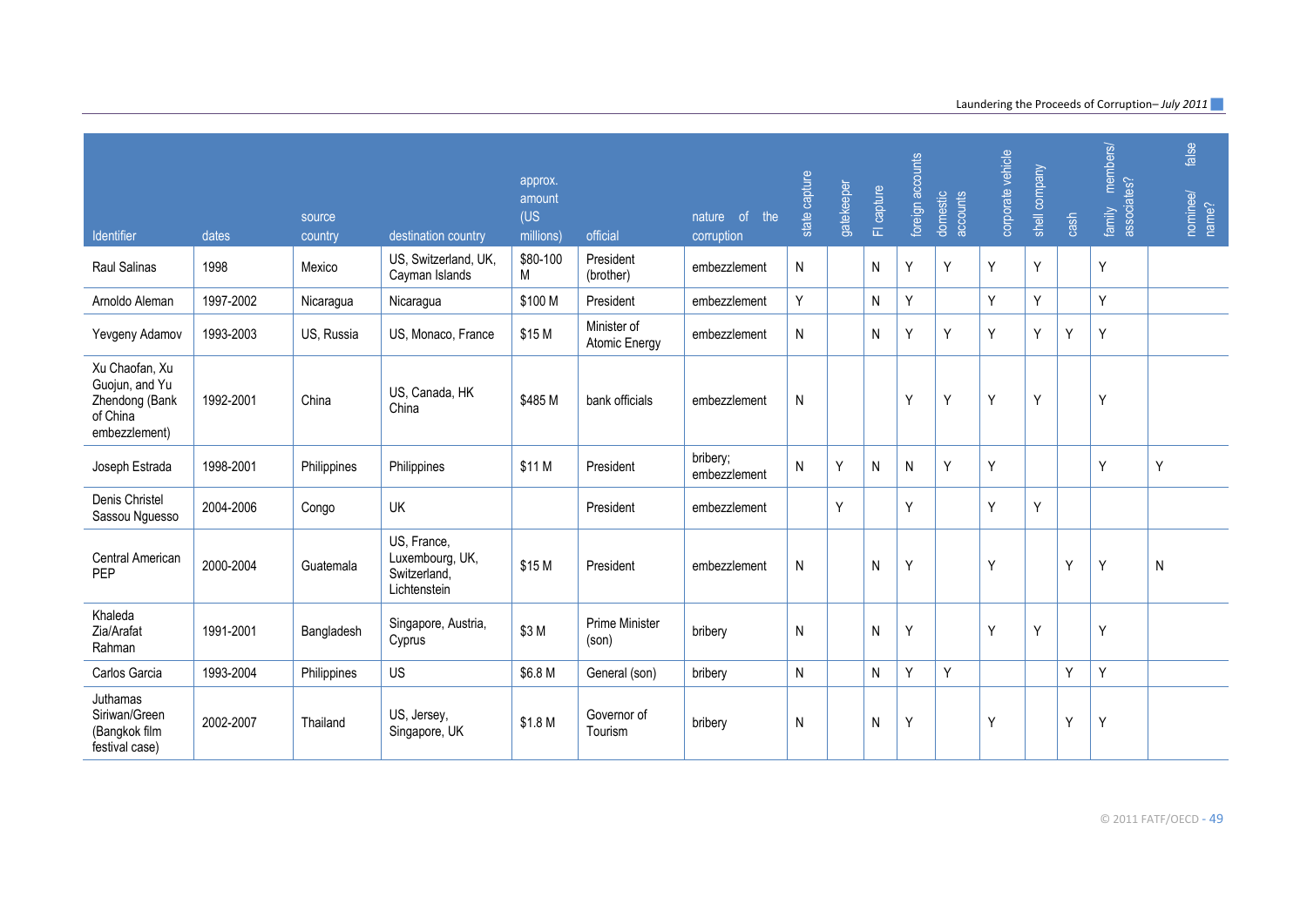#### Laundering the Proceeds of Corruption– *July 2011*

| Identifier                       | dates     | source<br>country | destination country                                           | approx.<br>amount<br>(US)<br>millions) | official          | nature<br>of<br>the<br>corruption | capture<br>state | gatekeeper   | capture<br>同 | nts<br>foreign acc | domestic<br>accounts | corporate vehicle | shell company | cash         | members<br>family men<br>associates? | false<br>nominee/<br>name? |
|----------------------------------|-----------|-------------------|---------------------------------------------------------------|----------------------------------------|-------------------|-----------------------------------|------------------|--------------|--------------|--------------------|----------------------|-------------------|---------------|--------------|--------------------------------------|----------------------------|
| Nino Rovelli                     | 1990-1993 | Italy             | US, UK, Switzerland,<br>Canada, Cayman<br>Islands, Costa Rica | \$500 M                                | judges            | bribery                           | N                | $\checkmark$ | N            |                    | N                    | $\checkmark$      | $\checkmark$  | N            | $\mathbf{v}$                         | N                          |
| Titan bribery --<br><b>Benin</b> | 1999-2001 | US                | <b>Benin</b>                                                  | \$3.5 M                                | president         | bribery                           |                  |              | N            | N                  | $\checkmark$         | N                 | N             | $\checkmark$ | $\checkmark$                         |                            |
| Randall<br>Cunningham            | 2000-2005 | US                | US                                                            | \$2.4 M                                | senior legislator | bribery                           | N                | N            | N            | N                  |                      | $\checkmark$      | N             | $\vee$       |                                      | N                          |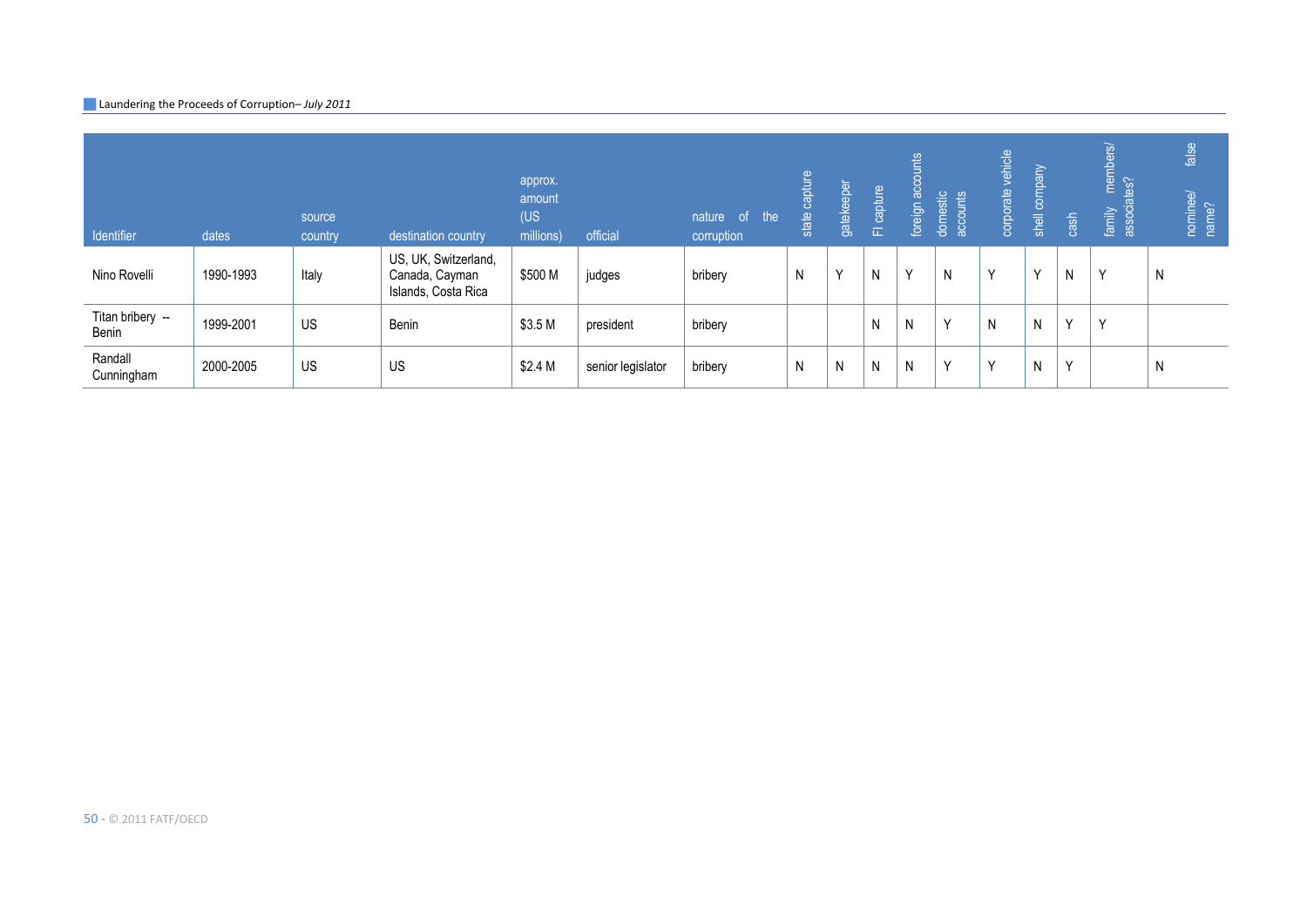# **ANNEX 2 : OVERVIEW OF INTERNATIONAL ACTION TO FREEZE ASSETS BELONGING TO FORMER HEADS OF STATE, THEIR ENTOURAGE AND CERTAIN STATE ENTITIES UNDER THEIR CONTROL**

- 6 January 2011: The United States froze the assets of Ivory Coast President Laurent Gbagbo, his wife and close associates after Gbagbo refused to step down following the country's presidential run-off election in November.
- 14 January 2011: The European Union's political and security committee froze the assets of Gbagbo, his family and associates.
- 17 January 2011: Three Civil Society Organisations (The Arab Commission for Human Rights, Transparency International and SHERPA) file a complaint with the French public prosecutor's office to freeze assets held in France by the Ben Ali and Trabelsi families. The objective of the complaint, according to Transparency International's press release, was to open an official judicial investigation and formally freeze the assets that could have come from embezzled public funds.
- 19 January 2011: The Swiss government froze assets of Ben Ali, his family and close associates. The freezing of the assets would apply for a period of three years. The Swiss government subsequently announced that it had received a request for mutual legal assistance from Tunisian authorities. Switzerland later announced that USD 69 million of Ben Ali, his family and close associates was frozen.
- 19 January 2011: The Swiss government froze the assets of Gbagbo, family and close associates. The assets remain frozen for a period of three years. Switzerland later announced that USD 81.5 million of assets of Mr. Gbagbo, his family and close associates were frozen.
- 20 January 2011: The US FIU issues an advisory to financial institutions to take reasonable steps to guard against the potential flow of illicit assets that may be related to the current political and social unrest in Tunisia and abrupt changes in the government in Tunisia.
- 24 January 2011: The French Government's l'Office central pour la repression de la grande delinquance financiere (OCRGDF, Central Office for the Repression of Great Financial Crime) opened an investigation into assets held by Ben Ali. Tracfin (Traitement du renseignement et action contre les circuits financiers clandestins) called the reporting entities to enhance due diligences concerning PEP's and to declare promply any suspicion in order to allow the French FIU to postpone the suspicious transactions.
- 24 January 2011: Canada stated that it was prepared to work with the UN or Tunisia to freeze assets of Ben Ali's family held in Canada, including a CAD 2.8 million mansion in Westmount section of Montreal and bank accounts.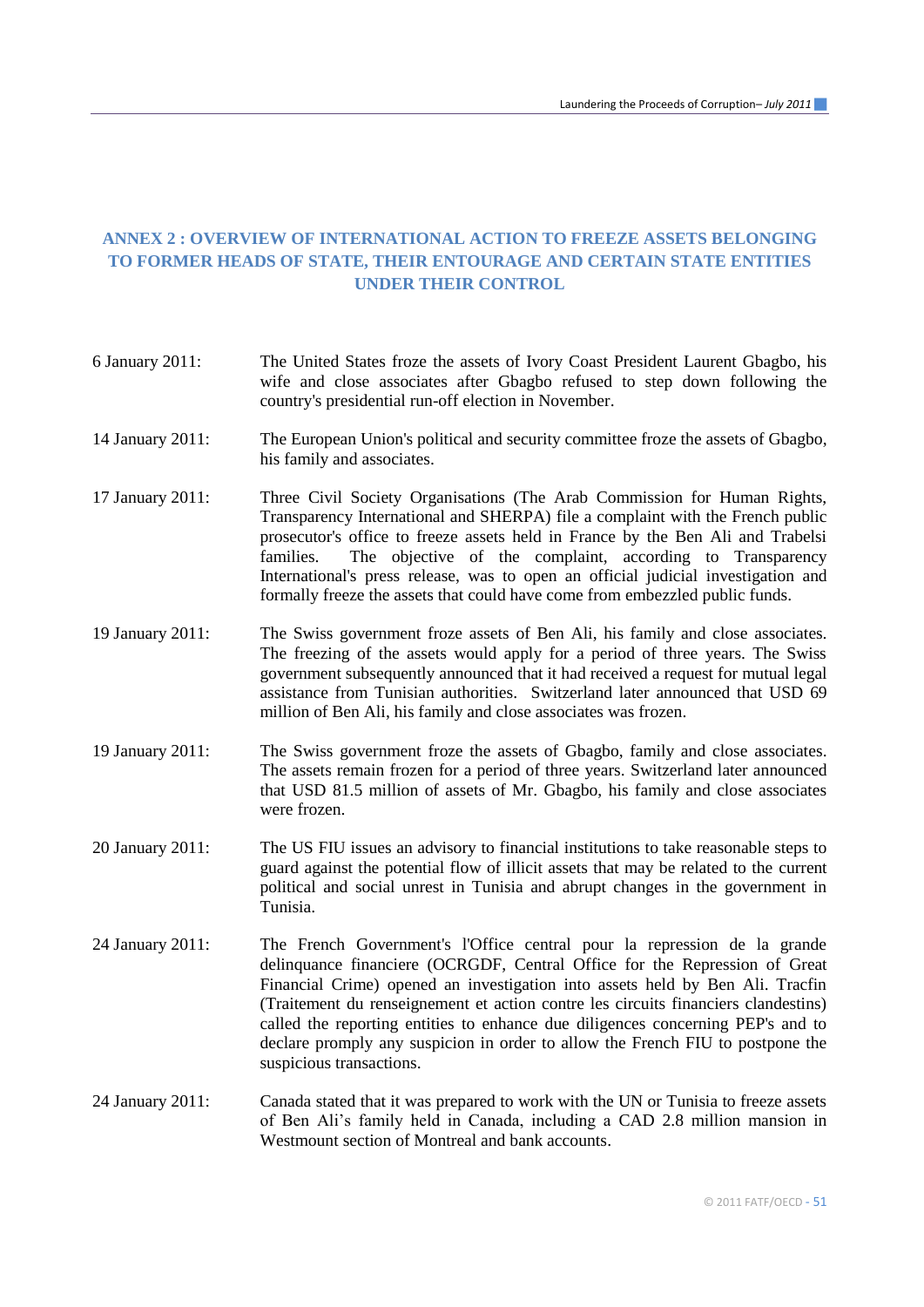- 31 January 2011: The Council of the European Union froze the assets of Ben Ali, his wife and associates. The freeze was amended and updated on 5 February 2011.
- 6 February 2011: German authorities seized several bank accounts and property in Frankfurt belonging to Ben Ali, his wife and 46 family members. It was reported that the seizure took place after the EU took steps to freeze the assets.
- 9 February 2011: The FBI and the anti-kleptocracy unit of the United States Justice Department opened a preliminary probe into Ben Ali and his associates to determine whether they have any US assets.
- 11 February 2011: The Swiss Government froze any assets in Switzerland of the former President Mubarak and parties close to him. The assets remain frozen for three years. Switzerland later revealed that USD 474 million of assets of Mubarak, his family and close associates were frozen. The Swiss government subsequently announced that it had received a request for mutual legal assistance from Egyptian authorities.
- 16 February 2011: The US FIU issues an advisory to financial institutions with respect to a potential increased movement of assets that may be related to the situation in Egypt.
- 24 February 2011: The Swiss Government froze assets of Gaddafi, his family and close associates. The freeze remains valid for three years. On 30 March 2011, Switzerland adopted a new ordinance, which replaced the one adopted in February, thereby implementing the UN security council resolution and adopting the additional measures taken by the EU. Switzerland later announced that the total amount of assets linked to Gaddafi, his family and close associates that were frozen was USD 585 million.
- 24 February 2011: The US FIU issues an advisory to financial institutions to take reasonable riskbased steps with respect to the potential increased movement of assets that may be related to the situation in Libya.
- 25 February 2011: President Barack Obama issued an Executive Order entitled "Blocking Property and Prohibiting Certain Transactions Related to Libya" under the International Emergency Economic Powers Act and the National Emergencies Act. The Executive Order applied to Gaddafi, members of his government, members of his family and close associates. Three days after the Executive Orders, the New York Times (citing US Department of Treasury as source) reported that USD 30 billion in assets had been frozen in the United States.
- 26 February 2011: The United Nations Security Council agreed to freeze the assets of Gaddafi and four officials.
- 27 February 2011: The Government of United Kingdom froze the assets of Gaddafi, members of his family and associates. There had been press reports that Gaddafi's son had purchased a GBP 10 million mansion in Hampstead Gardens in 2009, with a British Virgin Islands registered company Capitana Seas Ltd. as its legal owner. As of 4 March 2011, the U.K. had frozen USD 3.2 billion of Gaddafi, his family and senior associates, including the assets of the Libyan Investment Authority, the country's sovereign wealth fund that officials estimate controls USD 60 billion in assets.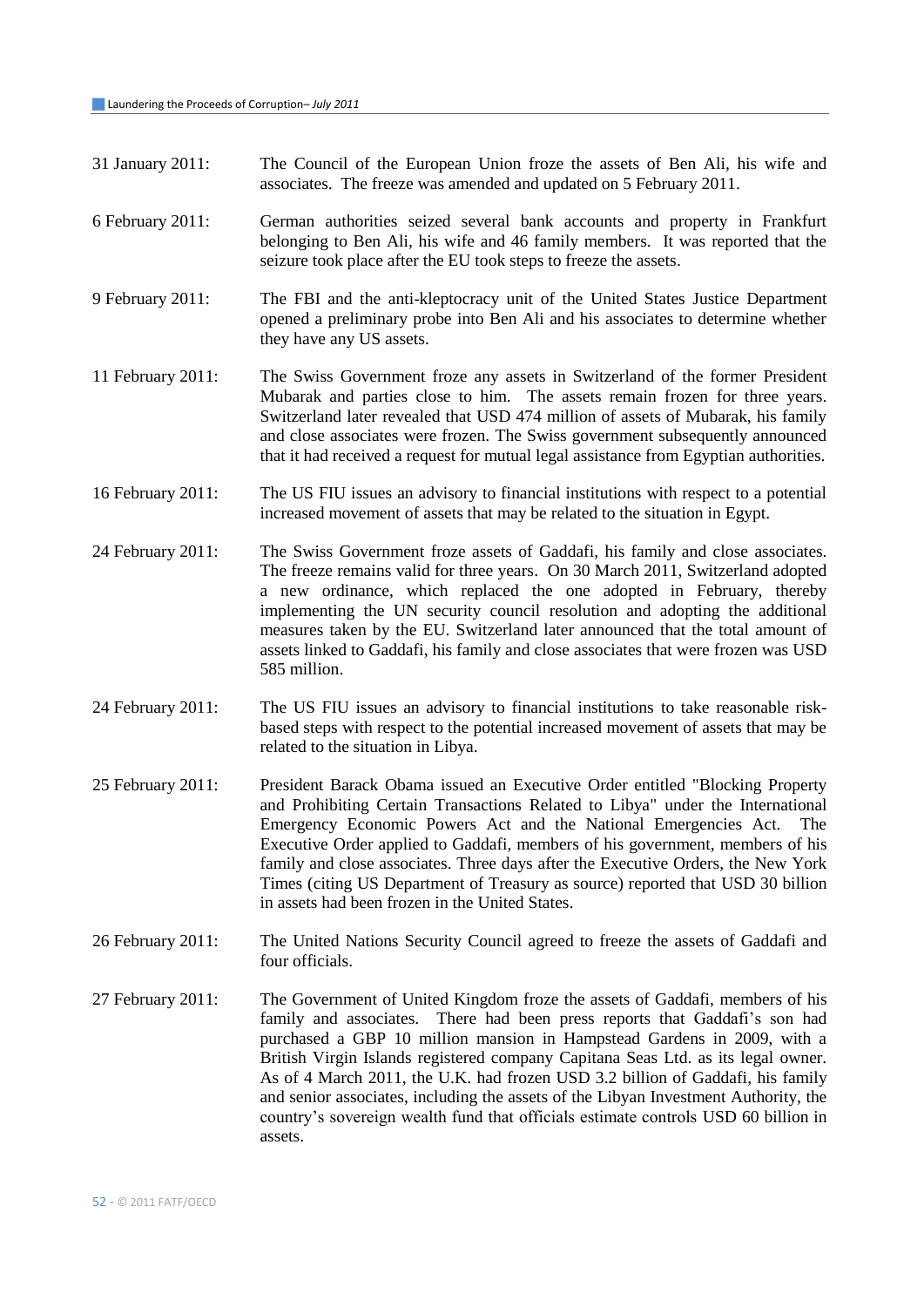- 27 February 2011: Canadian Prime Minister Stephen Harper announced that Canada will freeze the assets of the Government of Libya and its agencies, including the Libyan Central Bank.
- 28 February 2011: The Egyptian Public Prosecutor issued an order freezing the assets of Mubarak and his family. BBC also reported that Mubarak's former ministers of interior Habib al-Adly, tourism Zuhair Garana, and housing Ahmed al-Maghrabi were charged with "corruption-related offences".
- 28 February 2011: The European Union passed a resolution freezing the assets of Gaddafi and his family. The asset freeze was extended to additional persons and entities on 23 March 2011.
- 1 March 2011: CBC News (Canada) reported that the Canadian government had frozen more than USD 2 billion in Libyan assets, and will continue to target the assets of Gaddafi and his family.
- 1 March 2011: Austria's Oesterreichische Nationalbank (OeNB) announced a freeze of all assets of Gaddafi, his family and associates sanctioned by the EU. The OeNB said that "EUR 1.2 billion are invested Libyan deposits in Austrian financial institutions." It is still being determined whether, or what part of the deposits, correspond to the sanctions list.
- 2 March 2011: Dow Jones Newswires reported that Spain planned to freeze Libyan assets in the country. The assets included a 25-square-mile, property in Costa del Sol area of Andalusia, Spain. According to unconfirmed media reports, the assets owned by the Libyan government in Spain also include other Spanish properties and Aresbank, a small Spanish lender that underwent restructuring in recent years.
- 21 March 2011: The European Union froze the assets of Mubarak and 18 of his associates.
- 23 March 2011: Canada adopted the *Freezing Assets of Corrupt Foreign Officials Act* to enable the freezing of corrupt leaders' assets, such as those of former Tunisian president Ben Ali and his family. The law targets politically exposed persons (PEPs) and their family members and close associates in circumstances where the foreign nation is in a situation of "internal turmoil" and the freezing of assets is in the best interest of the "international community."
- 30 March 2011: The United Nations Security Council froze the foreign assets of Gbagbo, his wife and three top aides.